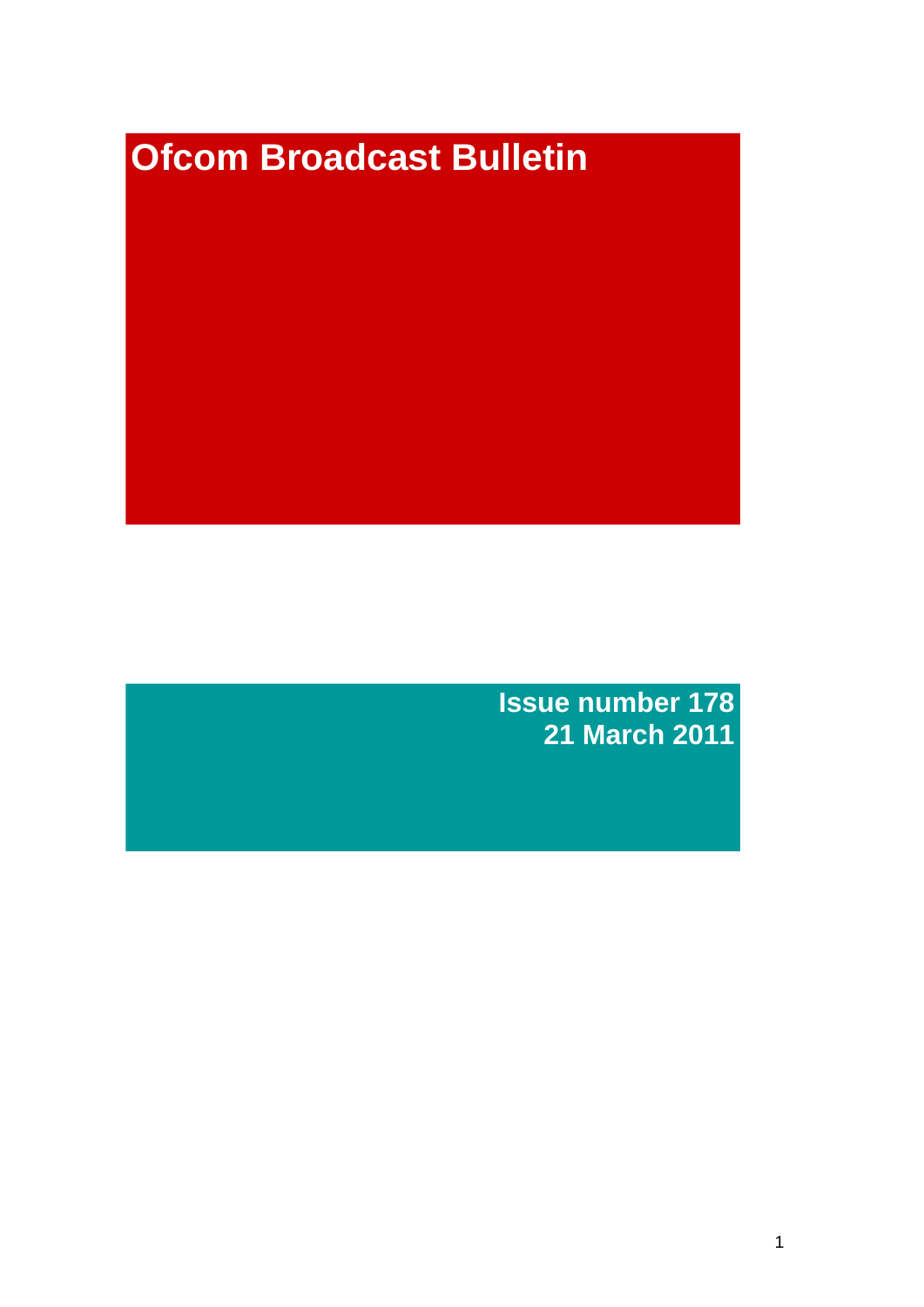# **Contents**

| <b>Introduction</b>                                                                                                  | 4        |
|----------------------------------------------------------------------------------------------------------------------|----------|
| <b>Standards Cases</b>                                                                                               |          |
| <u>In Breach</u>                                                                                                     |          |
| The X Factor<br>ITV1, 24 October 2010, 20:00                                                                         | 5        |
| <b>Kissmas listener competition</b><br>Kiss FM (London), 22 November to 24 December 2010,<br>various dates and times | 9        |
| <b>Resolved</b>                                                                                                      |          |
| <b>BBC News at Six</b><br>BBC 1, 10 November 2010, 18:00                                                             | 11       |
| <b>Advertising Scheduling Cases</b>                                                                                  |          |
| In Breach                                                                                                            |          |
| <b>Advertising minutage</b><br>Boomerang, 25 October 2010, 15:00                                                     | 12       |
| <b>Advertising minutage</b><br>Community Channel, 26 October to<br>20 December 2010, various times                   | 13       |
| <b>Breach findings table</b><br>Code on the Scheduling of Television Advertising<br>compliance reports               | 14       |
| <b>Resolved</b>                                                                                                      |          |
| <b>Resolved findings table</b><br>Code on the Scheduling of Television Advertising<br>compliance reports             | 15       |
| <b>Broadcast Licence Condition cases</b>                                                                             |          |
| <u>In Breach</u>                                                                                                     |          |
| <b>Breach of Licence Condition</b><br><b>Westside FM</b><br><b>Associated Note to Broadcasters</b>                   | 17<br>18 |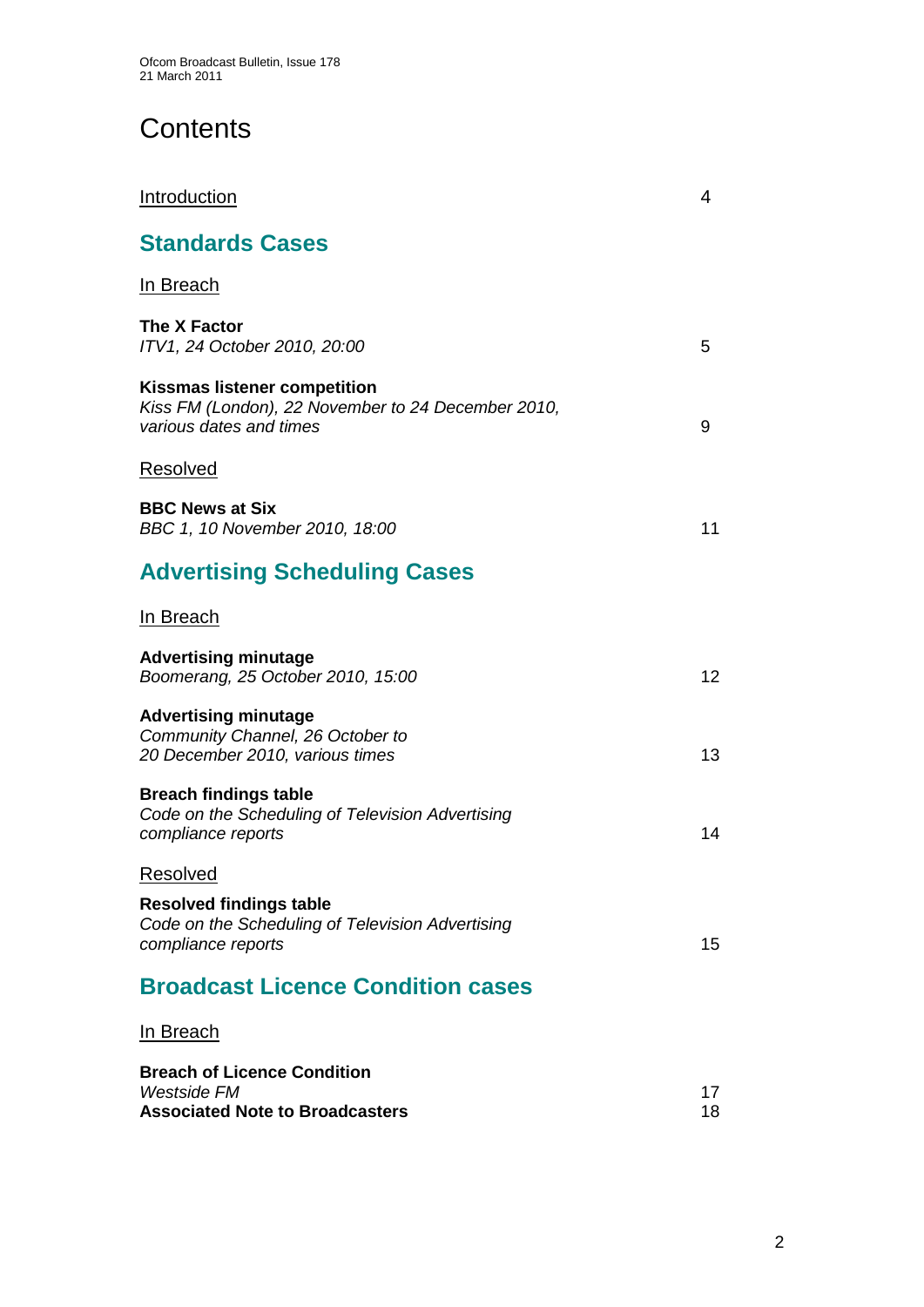# **Fairness and Privacy Cases**

## Upheld

| <b>Complaint by Mrs Alison Hewitt</b><br>Panorama: Wills – the Final Rip Off?, BBC1, 9 August 2010                                                                                                                                                 | 20 |
|----------------------------------------------------------------------------------------------------------------------------------------------------------------------------------------------------------------------------------------------------|----|
| <b>Partly Upheld</b>                                                                                                                                                                                                                               |    |
| Complaint by Mrs Ceri Wyn Roberts on her own behalf<br>and on behalf of Cariad Care Homes Limited,<br>and three residents: Mrs Megan Roberts,<br>Mrs Elsie Richards (deceased) and Mrs Rose Smith (deceased)<br>Y Byd ar Bedwar, S4C, 23 June 2009 | 23 |
| Not Upheld                                                                                                                                                                                                                                         |    |
| <b>Complaint by Mr Jordan Cunliffe</b><br>made on his behalf by Ms Janet Cunliffe<br>Real Crime: Murder of a Father, ITV1, 23 August 2010                                                                                                          | 53 |
| Other programmes not in breach                                                                                                                                                                                                                     | 60 |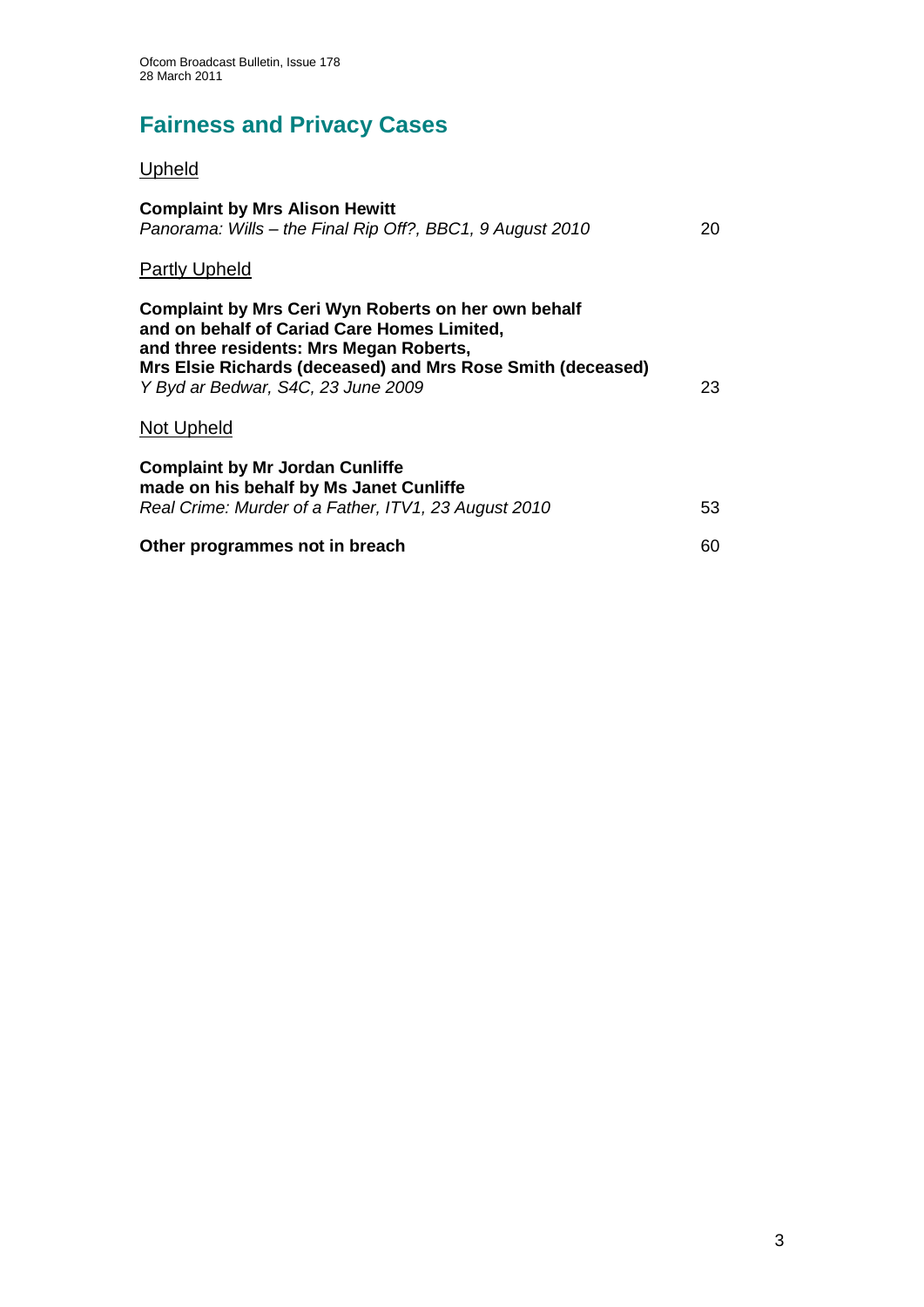# **Introduction**

1

The Broadcast Bulletin reports on the outcome of investigations into alleged breaches of those Ofcom codes and licence conditions with which broadcasters regulated by Ofcom are required to comply. These include:

a) Ofcom"s Broadcasting Code ("the Code"), the most recent version of which took effect on 28 February 2011 and covers all programmes broadcast on or after 28 February 2011. The Broadcasting Code can be found at: [http://stakeholders.ofcom.org.uk/broadcasting/broadcast-codes/broadcast-code/.](http://stakeholders.ofcom.org.uk/broadcasting/broadcast-codes/broadcast-code/)

Note: Programmes broadcast prior to 28 February 2011 are covered by the version of the Code that was in force at the date of broadcast.

- b) the Code on the Scheduling of Television Advertising ("COSTA") which came into effect on 1 September 2008 and contains rules on how much advertising and teleshopping may be scheduled in programmes, how many breaks are allowed and when they may be taken. COSTA can be found at: [http://stakeholders.ofcom.org.uk/broadcasting/broadcast-codes/advert-code/.](http://stakeholders.ofcom.org.uk/broadcasting/broadcast-codes/advert-code/)
- c) certain sections of the BCAP Code: the UK Code of Broadcast Advertising, which relate to those areas of the BCAP Code for which Ofcom retains regulatory responsibility. These include:
	- the prohibition on "political" advertising;
	- sponsorship (see Rules 9.16 and 9.17 of the Code for television broadcasters);
	- "participation TV" advertising. This includes long-form advertising predicated on premium rate telephone services – most notably chat (including "adult" chat), "psychic" readings and dedicated quiz TV (Call TV quiz services). Ofcom is also responsible for regulating gambling, dating and "message board' material where these are broadcast as advertising<sup>1</sup>; and
	- the imposition of statutory sanctions in advertising cases.

The BCAP Code can be found at: [www.bcap.org.uk/The-Codes/BCAP-Code.aspx](http://www.bcap.org.uk/The-Codes/BCAP-Code.aspx)

d) other licence conditions which broadcasters must comply with, such as requirements to pay fees and submit information which enables Ofcom to carry out its statutory duties. Further information on television and radio licences can be found at:<http://licensing.ofcom.org.uk/tv-broadcast-licences/> and [http://licensing.ofcom.org.uk/radio-broadcast-licensing/.](http://licensing.ofcom.org.uk/radio-broadcast-licensing/)

Other codes and requirements may also apply to broadcasters, depending on their circumstances. These include the Code on Television Access Services (which sets out how much subtitling, signing and audio description relevant licensees must provide), the Code on Electronic Programme Guides, the Code on Listed Events, and the Cross Promotion Code. Links to all these codes can be found at: <http://stakeholders.ofcom.org.uk/broadcasting/broadcast-codes/>

It is Ofcom"s policy to describe fully the content in television and radio programmes that is subject to broadcast investigations. Some of the language and descriptions used in Ofcom"s Broadcast Bulletin may therefore cause offence.

<sup>&</sup>lt;sup>1</sup> BCAP and ASA continue to regulate conventional teleshopping content and spot advertising for these types of services where it is permitted.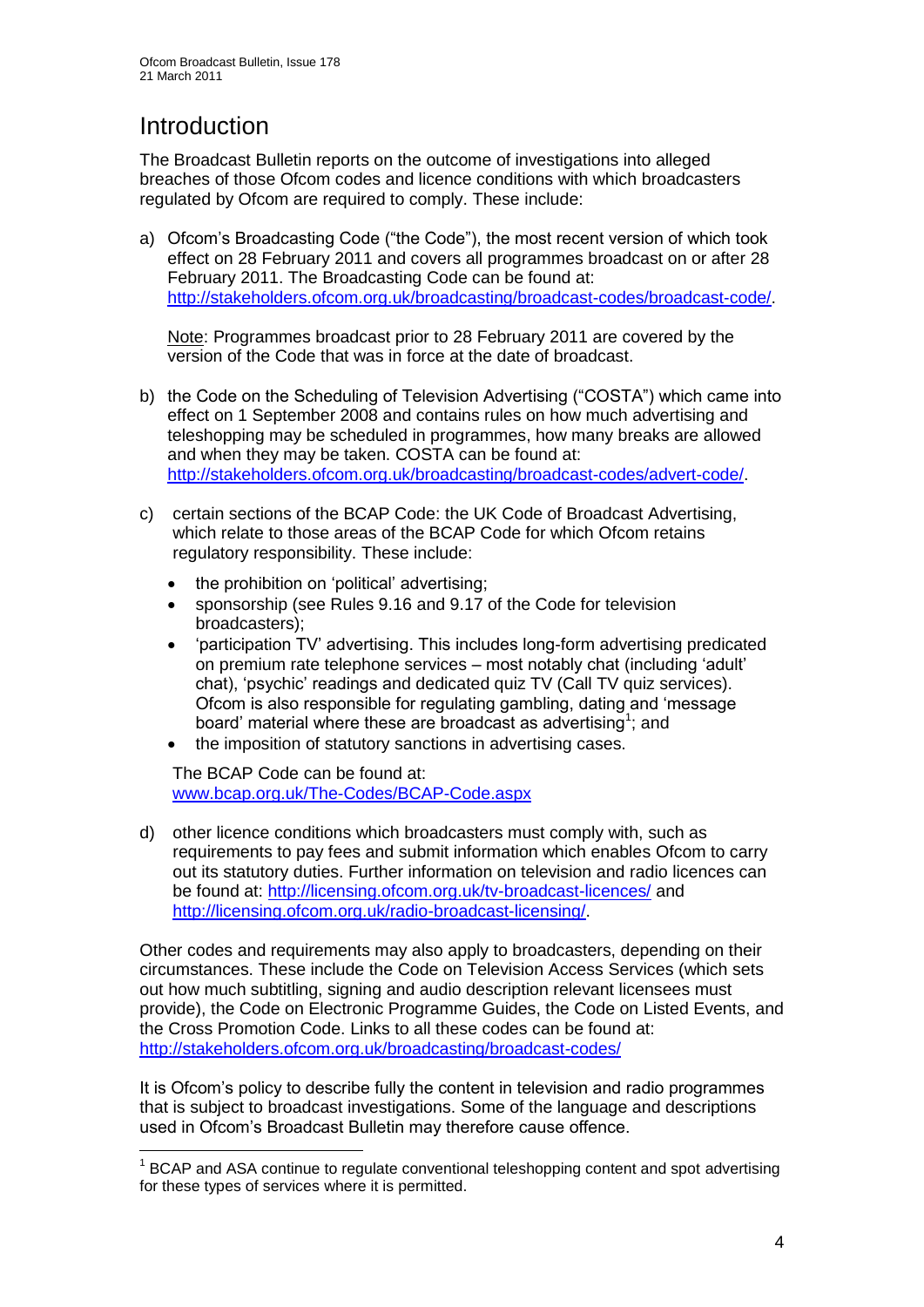# **Standards Cases**

## **In Breach**

**The X Factor** *ITV1, 24 October 2010, 20:00*

This finding was originally published in Broadcast Bulletin 174 on 24 January 2011 but was subsequently withdrawn by Ofcom because it contained some inaccurate information supplied by Channel TV, who complied the programme on behalf of the ITV Network for ITV1. The finding has been amended in light of additional information provided to Ofcom and is now here re-published.

#### **Introduction**

This episode of *The X Factor* featured a pre-recorded performance from the artist Cheryl Cole that included laser lighting effects. The laser lights alternated rapidly at some points, causing the brightness of areas of the screen to change, and producing a flashing effect.

Ofcom received a complaint from a viewer who was concerned about the amount of flashing images broadcast during the programme and the distress these images could potentially cause to photosensitive viewers.

Certain types of flashing images present a danger of triggering seizures in viewers who are susceptible to photosensitive epilepsy ("PSE"). Rule 2.12 of the Code therefore requires that:

"Television broadcasters must take precautions to maintain a low level of risk to viewers who have photosensitive epilepsy. Where it is not reasonably practicable to follow the Ofcom guidance (see the Ofcom website), and where broadcasters can demonstrate that the broadcasting of flashing lights and/or patterns is editorially justified, viewers should be given an adequate verbal and also, if appropriate, text warning at the start of the programme or programme item".

Ofcom carried out a technical assessment of the flashing images in this programme and found some potentially problematic material. Ofcom therefore wrote to Channel Television ("Channel TV" or "the Licensee"), who complied the programme on behalf of the ITV Network for ITV1, and asked it to comment with regard to Rule 2.12.

#### **Response**

1

Channel TV stated that "The programme is a huge entertainment spectacular which makes use of stylized glamour shots and atmospheric VT"s throughout – these were all tested to ensure that all was within the accepted parameters".

Channel TV explained that, following an "inadvertent" breach<sup>1</sup> of the relevant Code rule in last year"s *The X Factor*, an analogue PSE device was used throughout the live shows, and all pre-recorded programme content was tested using a digital

<sup>1</sup> [http://stakeholders.ofcom.org.uk/binaries/enforcement/broadcast](http://stakeholders.ofcom.org.uk/binaries/enforcement/broadcast-bulletins/obb150/Issue150.pdf)[bulletins/obb150/Issue150.pdf](http://stakeholders.ofcom.org.uk/binaries/enforcement/broadcast-bulletins/obb150/Issue150.pdf)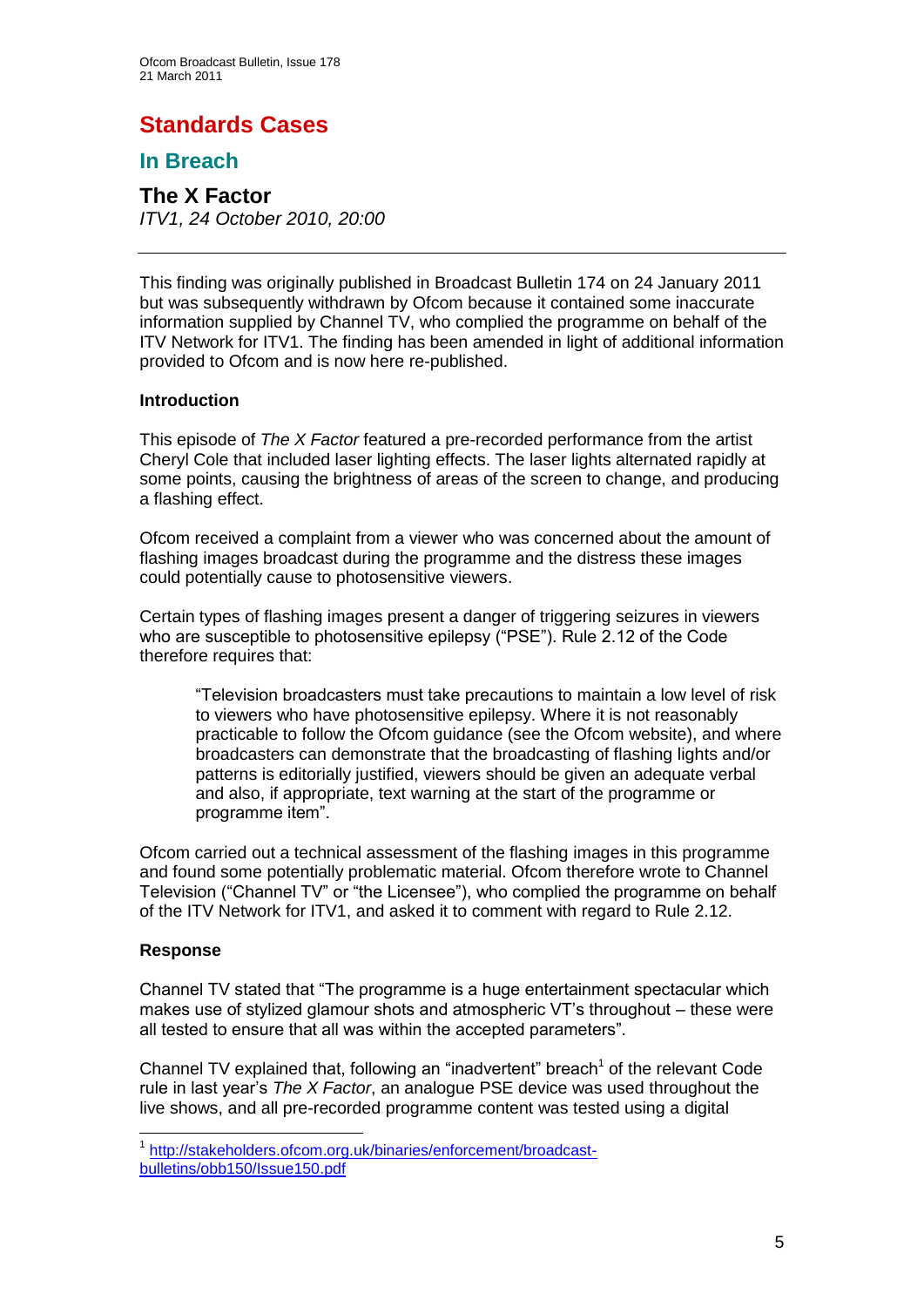Harding PSE device. Channel TV claimed that the digital Harding PSE device had been hired for the lighting gallery, and the actual performance of the show had been tested using this. An analogue device had been used to test the material during earlier rehearsals. Channel TV said that it "suspect[ed] that as the [digital] PSE device used at the studio was hired each weekend rather than being *in situ* permanently, it was in need of re-calibration" and that this factor was likely to have led to the breach of Rule 2.12 in this instance.

Channel TV explained that, in addition to the pre-transmission technical checks, every live programme was prefaced with the warning "This programme contains flashing lights". It explained that: "We did not expect any parts of the programme to be in breach of Rule 2.12, but as the X Factor attracts a very large audience we were mindful of the need to ensure viewers were aware that the programme has high production values and employs many different lighting and visual effects, which may otherwise have come as a surprise to some viewers". Channel TV said that, as soon as this issue was brought to its attention, it "introduced a new policy of giving a verbal warning as to flashing lights within the programme itself as well as the established pre-transmission announcements".

These comments of the Licensee were reflected in the original finding that was published on 24 January 2011.That finding recorded a breach of Rule 2.12.

On 27 January 2011, Ofcom was contacted by the manufacturer of the digital PSE device that Channel TV had referred to in their response to Ofcom. The manufacturer explained the digital variant of the PSE testing device has no facilities for calibration or adjustment. The manufacturer explained that "the devices are completely digital systems and are therefore designed to provide consistent results when carrying out assessments of whether programme material is in compliance with Ofcom"s PSE guidelines". The manufacturer also informed Ofcom that as the only company that hires out the relevant digital PSE testing device, they did not have any record of a machine being loaned for *The X Factor* on the date in question.

Given the clear inconsistencies between the formal comments received from the Licensee, which were reflected in the original finding, and the manufacturer"s comments, Ofcom asked the Licensee for a detailed response. In particular, we asked Channel TV to: confirm if a digital PSE machine was hired for and was in the lighting gallery on 24 October 2010, and whether a digital PSE machine was used to assess the relevant *The X Factor* material broadcast on 24 October 2010; and make any further comments in response to the manufacturer's statement.

In reply, Channel TV explained that a digital PSE device was not used to test all potentially problematic material throughout this series, as it had originally informed Ofcom. It explained that all post-production material (i.e. the introductory videos of the contestants and guest performers) was tested using a digital PSE device at a production house. A digital PSE device was hired only for the programmes broadcast on 11 and 12 December 2010. Channel TV explained that due to human error its compliance officer had assumed there was a digital PSE device permanently situated in the lighting gallery throughout the series. Channel TV stated: "[We have] always approached our dealing with Ofcom...on the basis of complete candour and transparency. We apologise...for having unwittingly misled Ofcom as to the true position in this matter".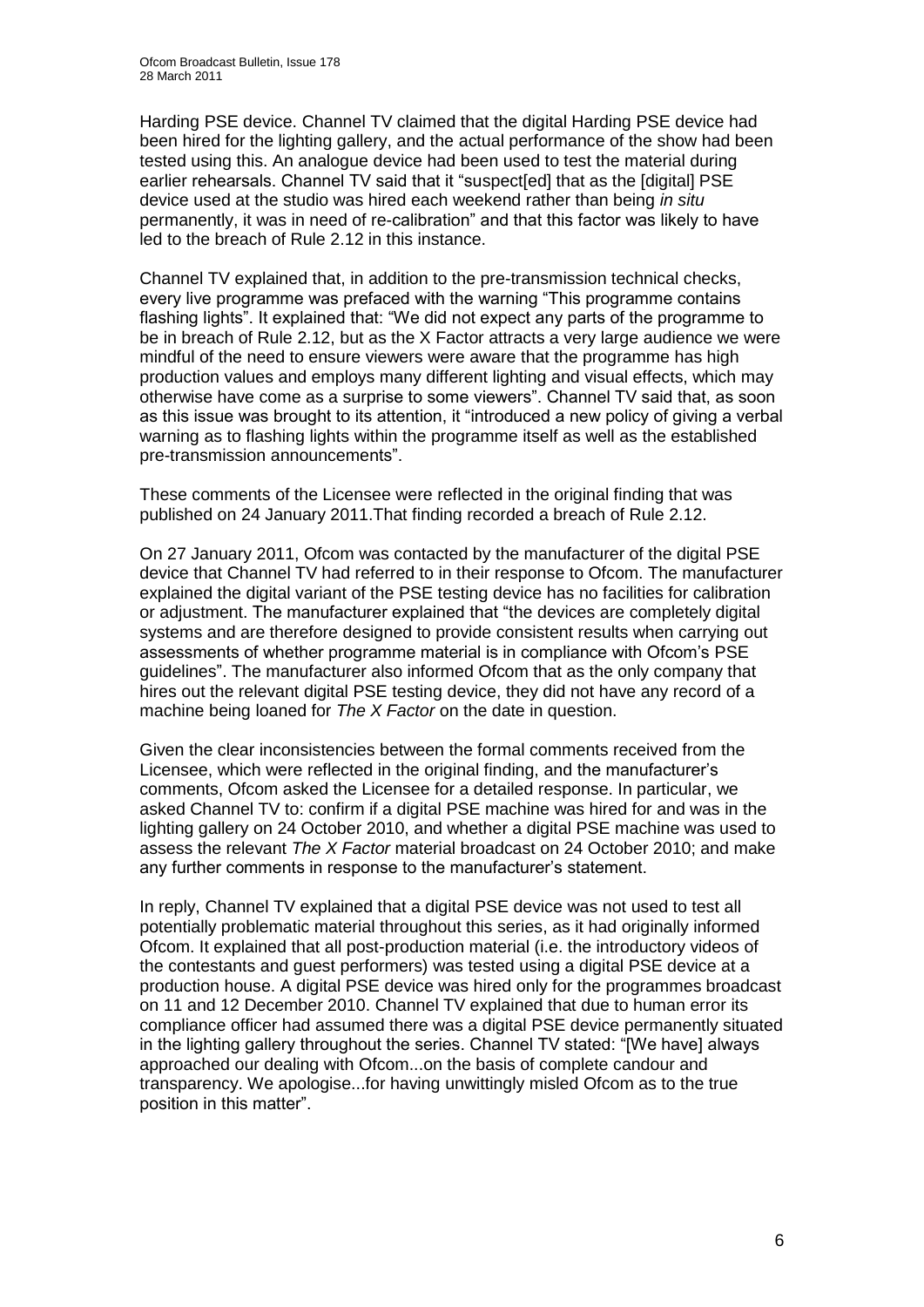#### **Decision**

Given the significant potential harm that can result in viewers with PSE who are exposed to flashing images, Rule 2.12 makes clear that Ofcom expects broadcasters to maintain a low level of risk in this regard.

Further, Ofcom's Guidance in this area<sup>2</sup> (and the annexed Guidance Note on flashing images which is based on scientific research), are intended to minimise the risk of PSE seizures. The guidance states that "a warning should only be used in place of the guidelines, if editorially justified".

Ofcom tested this programme against its published PSE Guidance. It found that for one sequence during Cheryl Cole"s performance, lasting just over five and a half seconds in total, nearly four seconds of non-compliant material was found, specifically, flashing where the brightness, frequency and screen areas exceeded the "intensity" limits as set out in the Guidance. The material therefore did not comply with the appropriate PSE standards.

Where it is reasonably practicable for broadcasters to follow Ofcom"s technical guidance on Rule 2.12 (for example, as here, where material is pre-recorded) we expect broadcasters to do so, and to use appropriate and reliable testing devices. They must also ensure that their technical teams are all familiar with the technical requirements.

Ofcom notes that Channel TV had ensured that technical checks on the flashing images of this pre-recorded material had been undertaken prior to transmission, and that it had introduced further checks of this type since a breach of the relevant Code rule in 2009. However, we were concerned to note that the analogue PSE testing device was solely relied upon for the "as live" broadcast by Cheryl Cole, given that a breach of the relevant Code rule in the previous series of *The X Factor* had occurred when the broadcaster previously relied on the same type of device. While Ofcom appreciates that the use of automated analogue test equipment may be the preferred method by which some broadcasters seek to assure compliance with the PSE guidelines, some equipment may have limitations and display different levels of accuracy when measuring different types of flashing image sequence. Ofcom therefore considers that regardless of which device a broadcaster uses, it must ensure that it accurately assesses its output against PSE standards. In this case Channel TV failed to correctly identify the material as problematic in advance of transmission.

There may be circumstances where it is editorially justified to broadcast material that does not comply with the appropriate PSE standards (for example, in a live news report or where there is other sufficient editorial justification for including the material). In these circumstances, it is essential that appropriate warnings are given to assist viewers with PSE to avoid instances of flashing images that the broadcaster cannot reasonably control

Ofcom therefore considered whether there had been sufficient editorial justification in this case for the broadcast of this material. We noted that the material in question was pre-recorded (and therefore capable of being edited), and that there was only limited editorial justification for including flashing images in this entertainment

 2 <http://stakeholders.ofcom.org.uk/binaries/broadcast/guidance/812612/section2.pdf>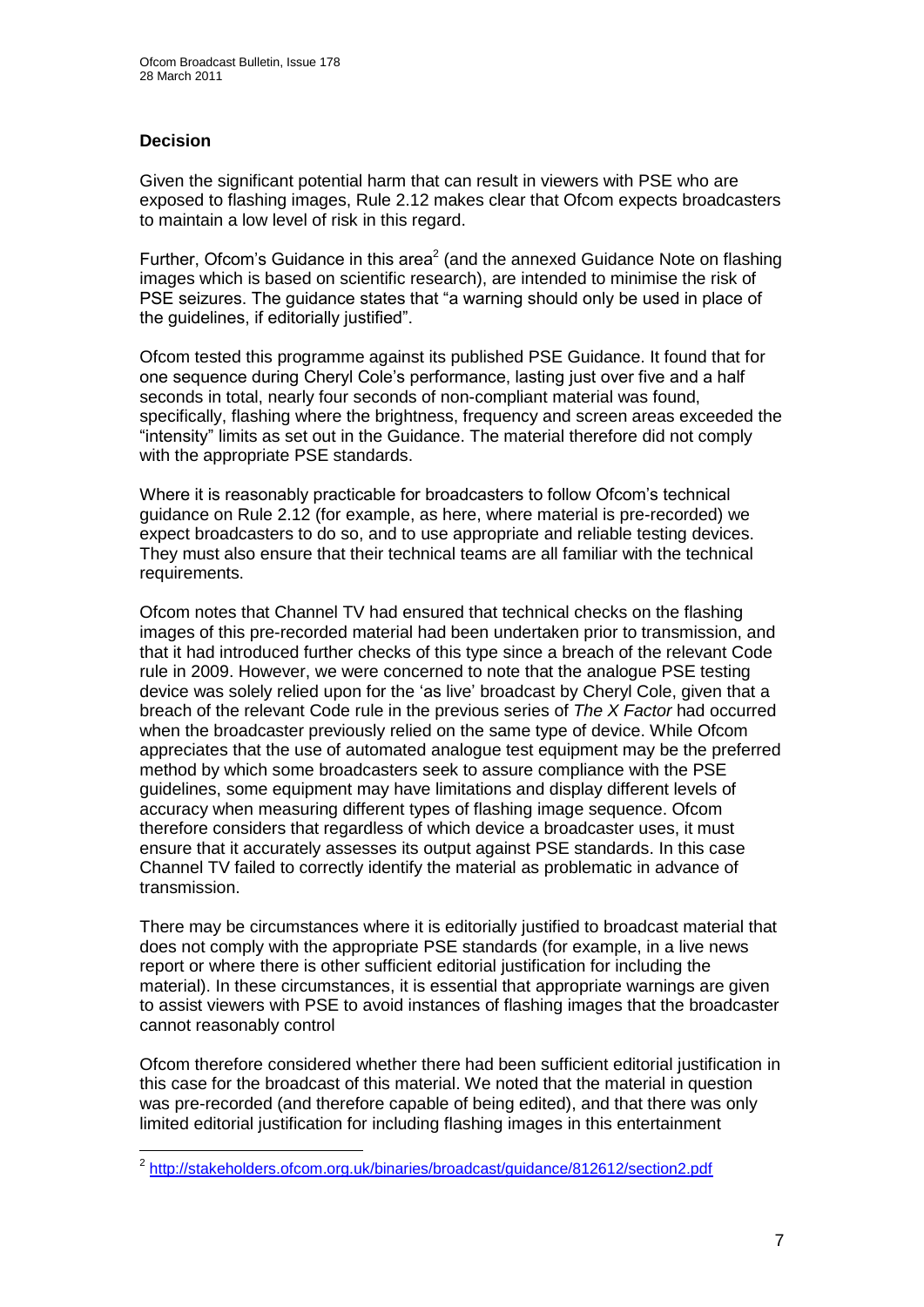programme. In Ofcom"s view there was insufficient editorial justification for including in the programme flashing images that so clearly exceeded the appropriate PSE standards.

We note that a pre-transmission warning was given. We also note that when Channel TV was notified of the complaint in this case, it took the decision to also include a verbal warning within the programme, as well as the established pre-transmission announcement.

However, the transmission of warnings in these circumstances are not in themselves sufficient to ensure compliance. They do not replace the need for appropriate and accurate technical checks in advance of transmission to avoid the inclusion of flashing images that exceed the limits set out in Ofcom's guidance.

We note that Channel TV and the programme's producers have now further improved procedures in this area. However, this is the second occasion on which a broadcast of *The X Factor* has breached Rule 2.12.

Ofcom is particularly concerned that in this case the Licensee did not carry out a thorough investigation before responding to Ofcom"s original formal request for comments. Broadcasters are reminded of their obligations under their licence to provide accurate and timely information to Ofcom to enable it to carry out its functions. The provision of inaccurate and potentially misleading information to Ofcom is a very serious matter.

In view of the very large audience this programme attracts, and the greater risk that viewers with PSE will be in the audience, and in light of the previous and fairly recent breach of Rule 2.12 regarding *The X Factor*, Ofcom advises the broadcaster to take particular care with future broadcasts. If there are any further breaches of Rule 2.12 in relation to *The X Factor* Ofcom may consider further regulatory action.

**Breach of Rule 2.12**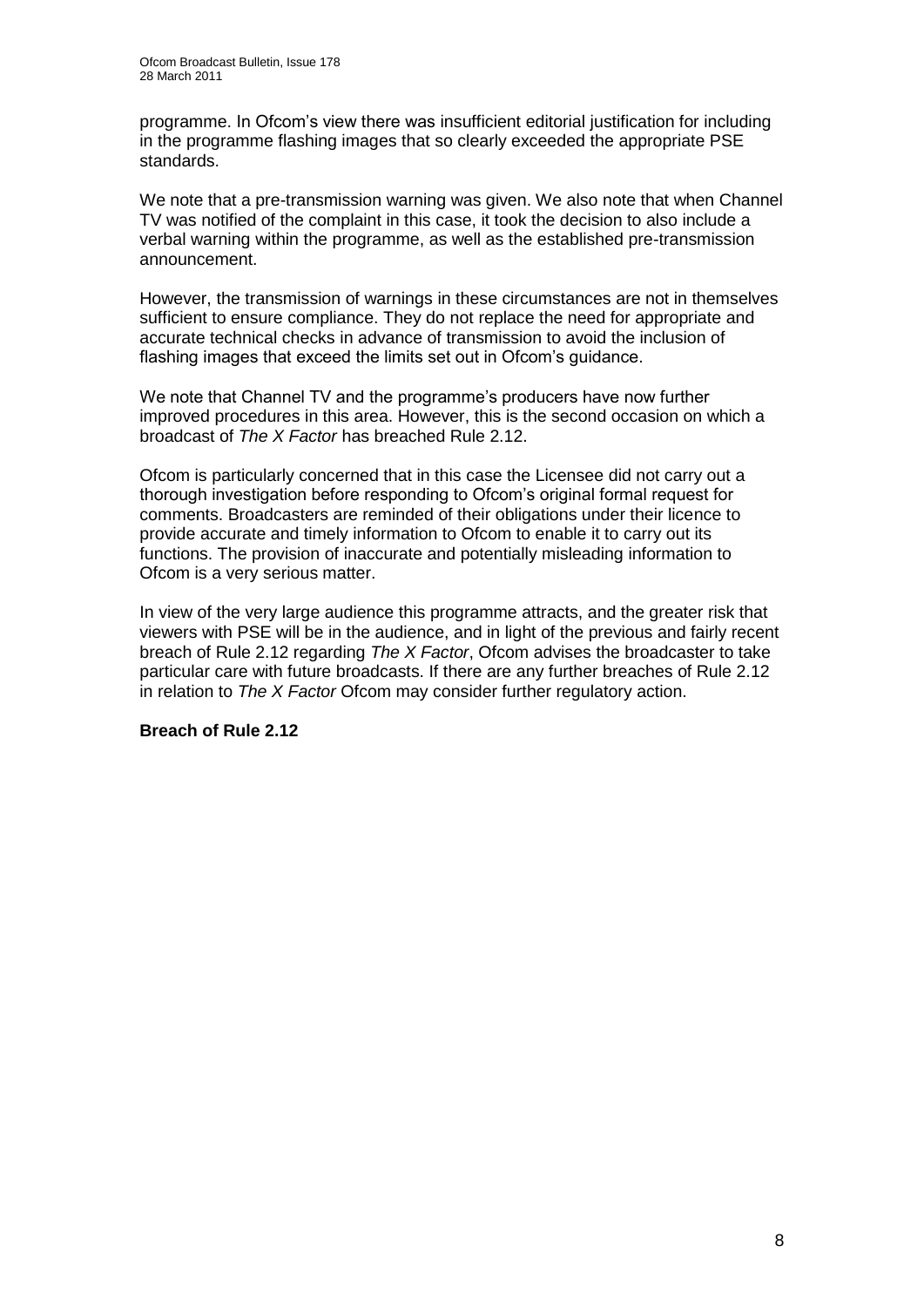# **In Breach**

## **Kissmas listener competition**

*Kiss FM (London), 22 November to 24 December 2010, various dates and times*

#### **Introduction**

During the 2010 Christmas period, Kiss FM invited listeners to participate in its annual "Kissmas" competition. Entrants were required to register free of charge on the station"s website by giving their name, contact details and desired prize (up to the value of £500).

Entrants were advised to listen to the station during the competition"s operating period. At various points during this period, an entrant"s name was selected at random and read out on air. This particular entrant was then given a period of twenty minutes within which to call the station and claim their specified prize.

Ofcom received a complaint from a listener who was concerned that there appeared to be discrepancies in Kiss FM"s description of the competition"s operating period:

- the competition"s web entry page and on-air presenters indicated that names would be read out between 09:00 and 18:00; and
- the online terms and conditions, available in a different document on the station"s website, indicated that the period was from 07:00 and 19:00.

The complainant also identified a number of occasions where names had been read out on air before 09:00 or after 18:00 and was therefore concerned that some entrants may not have been aware of this in view of the advice given on the web entry page and on air.

Ofcom sought comments from Bauer Media, the owner of Kiss FM, with regard to Rule 2.15 of the Code, which requires that:

"Broadcasters must draw up rules for a broadcast competition…These must be clear and appropriately made known."

#### **Response**

Bauer Media said that this was a free-to-enter competition and that it "did not intend to mislead, make unfair or lessen the chances of winning in any way". It explained that there were 21 occasions where an entrant"s name was read out on air either before 09:00 or after 18:00. However, it added that all executions of the competition were within the timeframe stipulated in the competition"s online terms and conditions (i.e. between 07:00 and 19:00). It said that the intention of these additional announcements was purely to "maximise the giveaways on days when fewer people had heard their names and called to win".

The broadcaster said that, where names were scheduled to be announced outside 09:00 and 18:00, it normally made listeners aware by broadcasting frequent announcements and posting information on social media sites. It explained that there were two occasions when this type of additional announcement did not take place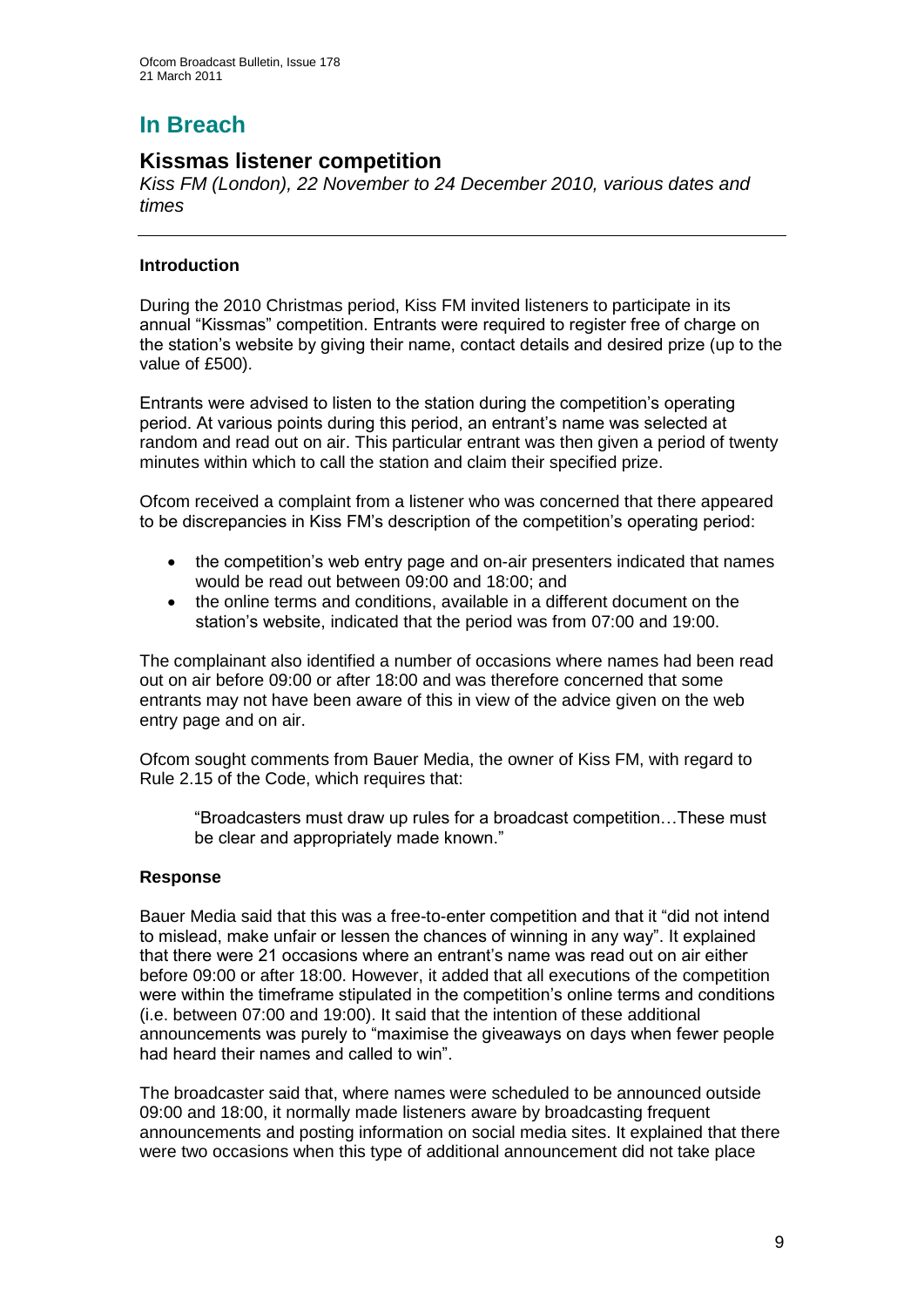owing to the necessity to carry additional local news updates regarding student protests or extreme weather conditions.

Bauer Media said it deliberately drew up "separate Terms and Conditions for this competition in order to provide entrants with as much detail as possible in a clear, consider[ed] and easy to understand way". Additionally, it stated that the competition"s web entry page included a direct link to the full terms and conditions and advised entrants to read to them.

#### **Decision**

Ofcom accepted that Bauer Media had not sought to mislead listeners about the period of time during which entrants" names would be read out on air as part of this competition. We also noted that the broadcaster"s justification for adding more executions of the competition was to increase the number of prizes issued to entrants.

However, there did not appear to be any clear reason why the competition operating periods that had been stated on air and on the web entry form differed from those specified in the online terms and conditions. Furthermore, Ofcom considered that this may have caused confusion among entrants about when they should listen to the station in case their names were read out on air.

Ofcom noted that this competition was free for listeners to enter. We took into account that no entrants would have been financially harmed as a result of this confusion.

Nevertheless, Ofcom concluded that the rules regarding the competition"s operating period were not made clear as required by Rule 2.15 of the Code, as, on 21 occasions, any entrant who did not listen to Kiss FM in the hours preceding or following the competition's operating period, as promoted on air (09:00 to 18:00), had risked not knowing that they had an opportunity to win a prize.

#### **Breach of Rule 2.15**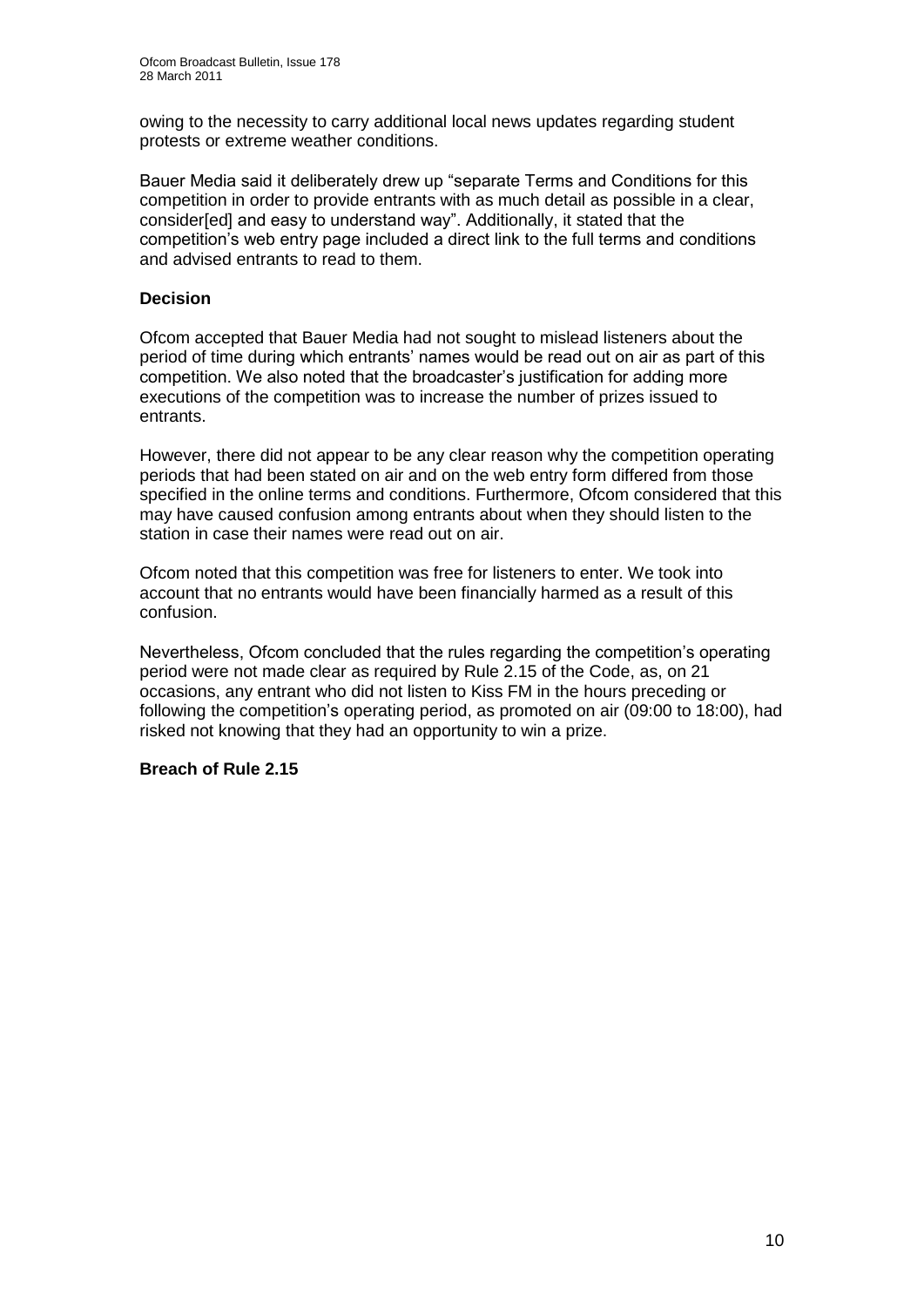# **Resolved**

## **BBC News at Six**

*BBC 1, 10 November 2010, 18:00*

#### **Introduction**

On 10 November 2010, the *BBC News at Six* reported on student demonstrations taking place in London, about the Government"s planned changes to university student finance. Ofcom received seven complaints about an interview appearing in the programme, which featured a student with the word *"fuck"* written across his face.

Ofcom asked the BBC for its comments under the following Code Rules:

- Rule 1.14: "The most offensive language must not be broadcast before the watershed…"; and
- Rule 2.3: "In applying generally accepted standards broadcasters must ensure that material which may cause offence is justified by the context…"

#### **Response**

The BBC stated its regret that a swearword was visible on the face of a student protester, sitting next to another student who was being interviewed in the programme. The broadcaster said that, "It was not noticed at the time of filming, or in the subsequent edit, that this man had the word *"fuck"* written on his face".

The BBC said that it recognised that the inclusion of this image in an early evening news programme was inappropriate, and apologised for any offence that might have been caused. In addition, the broadcaster said that it published a full apology on the BBC Complaints website. In summary, the BBC said that the "incident arose as a result of human error" and added that "[s]taff have nevertheless been reminded of the importance of ensuring the suitability of contributors interviewed for pre-watershed programmes".

#### **Decision**

Ofcom research on offensive language<sup>1</sup> clearly indicates that the word "fuck" and its derivatives are considered by audiences to be very offensive. In this case, we note that offensive language was included in a programme broadcast before the watershed, due to human error. However, Ofcom took into account that an apology was published, and we also welcome the measures introduced to avoid any recurrence in the future. In the circumstances, Ofcom is of the view that the BBC has taken appropriate steps to remedy this error and we therefore consider this matter resolved.

#### **Resolved**

1

 $1$  Audience attitudes towards offensive language on television and radio, August 2010 [\(http://stakeholders.ofcom.org.uk/binaries/research/tv-research/offensive-lang.pdf](http://stakeholders.ofcom.org.uk/binaries/research/tv-research/offensive-lang.pdf)).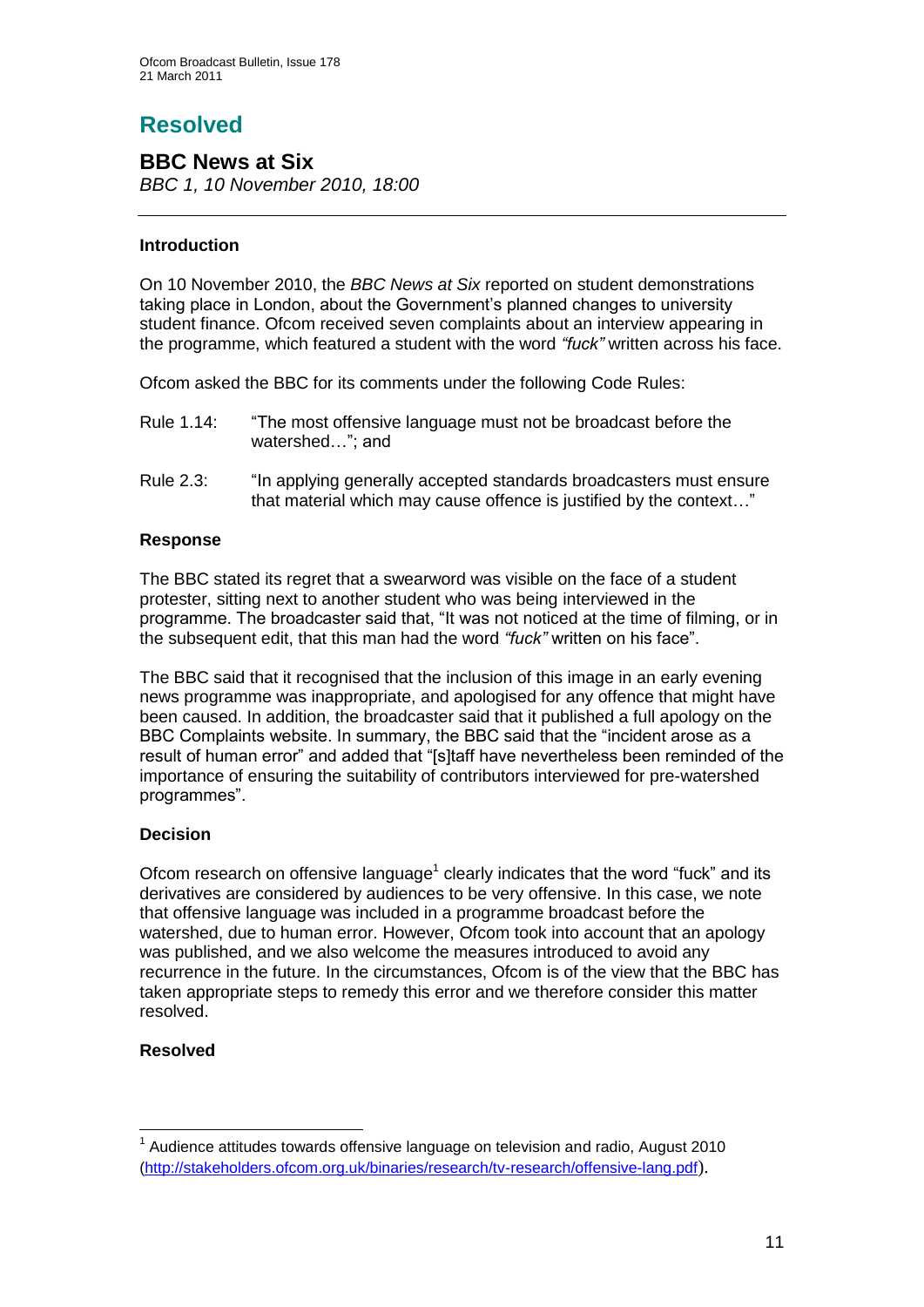# **Advertising Scheduling Cases**

## **In Breach**

## **Advertising minutage**

*Boomerang, 25 October 2010, 15:00*

#### **Introduction**

Rule 4 of the Code on the Scheduling of Television Advertising ("COSTA") states that: "time devoted to television advertising and teleshopping spots on any channel in any one hour must not exceed 12 minutes". This rule implements the requirements of the Audiovisual Media Services Directive.

Ofcom"s routine monitoring of broadcasters" compliance with COSTA identified that Boomerang appeared to have transmitted 15 minutes of advertising during the 15:00 clock hour on 25 October 2010.

Ofcom wrote to Turner Broadcasting Systems Europe Ltd. ("Turner"), the licence holder for the service Boomerang, asking it to provide comments relating to the incident under Rule 4 of COSTA.

#### **Response**

Turner apologised, acknowledging that an advertising minutage overrun had occurred. The licensee explained that four breaks of three minutes had originally been scheduled, totalling the maximum 12 minutes per hour permitted under COSTA. However a late programme change required the break pattern to be amended to consist of three breaks of four minutes. This change was made but the last of the original three minute breaks was not deleted, resulting in 15 minutes of advertising being scheduled during the 15:00 clock hour.

Turner attributed this infringement to human error. It said that it does have procedures in place to ensure that hourly minutage does not exceed 12 minutes. However on this occasion, due to the last minute nature of the scheduling change which occurred on a Friday when the team schedules three consecutive transmission days, the usual checks and procedures on this occasion were overlooked.

To mitigate the risk of similar incidents in the future, Turner said that it has reminded all staff involved in the incident of the necessity of ensuring all checks are carried our correctly.

#### **Decision**

Ofcom notes Turner"s apology and the steps it has taken to remind staff of the need to follow the procedures in place. Ofcom is concerned that such procedures have been overlooked on days of the week when the volume of work required would suggest errors might be more likely to occur. Given the substantive nature of this overrun, we are recording a breach of Rule 4 of COSTA.

Ofcom will continue to monitor Boomerang and may consider regulatory action if this problem recurs.

#### **Breach of Rule 4 of COSTA**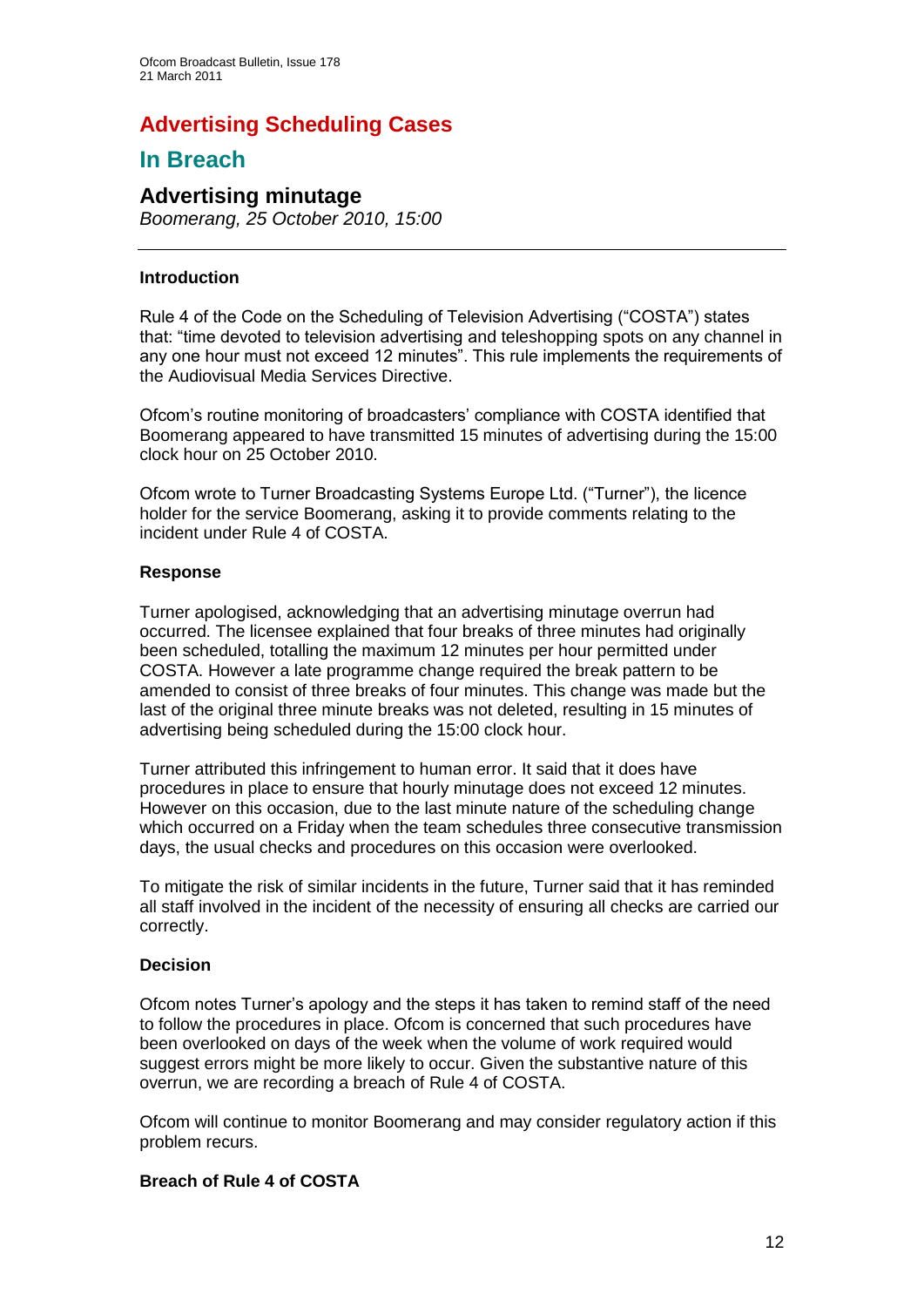# **In Breach**

## **Advertising minutage**

*Community Channel, 26 October to 20 December 2010, various times*

#### **Introduction**

Rule 4 of the Code on the Scheduling of Television Advertising ("COSTA") states that: "time devoted to television advertising and teleshopping spots on any channel in any one hour must not exceed 12 minutes". This rule implements the requirements of the Audiovisual Media Services Directive.

Ofcom"s routine monitoring of broadcasters" compliance with COSTA identified that the Community Channel appeared to have transmitted more than 12 minutes of advertising in an hour on ten occasions between 26 October and 20 December 2010, with overruns ranging from between three seconds to one minute and 14 seconds.

Ofcom wrote to Community Channel Ltd., the licence holder for the Community Channel, asking it to provide comments relating to the incidents under Rule 4 of COSTA.

#### **Response**

The broadcaster acknowledged that advertising minutage overruns had occurred. Community Channel Ltd. explained that the scheduled advertising minutage is checked twice; firstly when the schedule is initially finalised, and again immediately prior to the schedule being exported for transmission. The second check automatically warns of any overruns inadvertently introduced to the schedule due to last minute adjustments. The broadcaster said that the second check had been disabled due to a system bug or software update, without its knowledge, at some point in October. As a result, late changes to the schedule meant that minutage was shifted across clock hours creating overruns.

To mitigate the risk of similar incidents in the future, Community Channel Ltd. said that it has reinstated its automatic warning system by ensuring that the software has been repaired and a new release has been issued, which should prevent further overruns. It said it has also introduced a further manual check of any late changes to the schedule to double check the impact on advertising minutage.

#### **Decision**

Ofcom welcomes the measures Community Channel Ltd. has taken to limit the likelihood of similar incidents in the future, but is concerned that there do not appear to be post transmission checks in place to pick up any infringements that may occur. Such a procedure would prevent multiple infringements of the type recorded above. Given the number and the substantive nature of some of the overruns, we are recording a breach of Rule 4 of COSTA.

Ofcom will continue to monitor the Community Channel and may consider regulatory action if this problem recurs.

#### **Breach of Rule 4 of COSTA**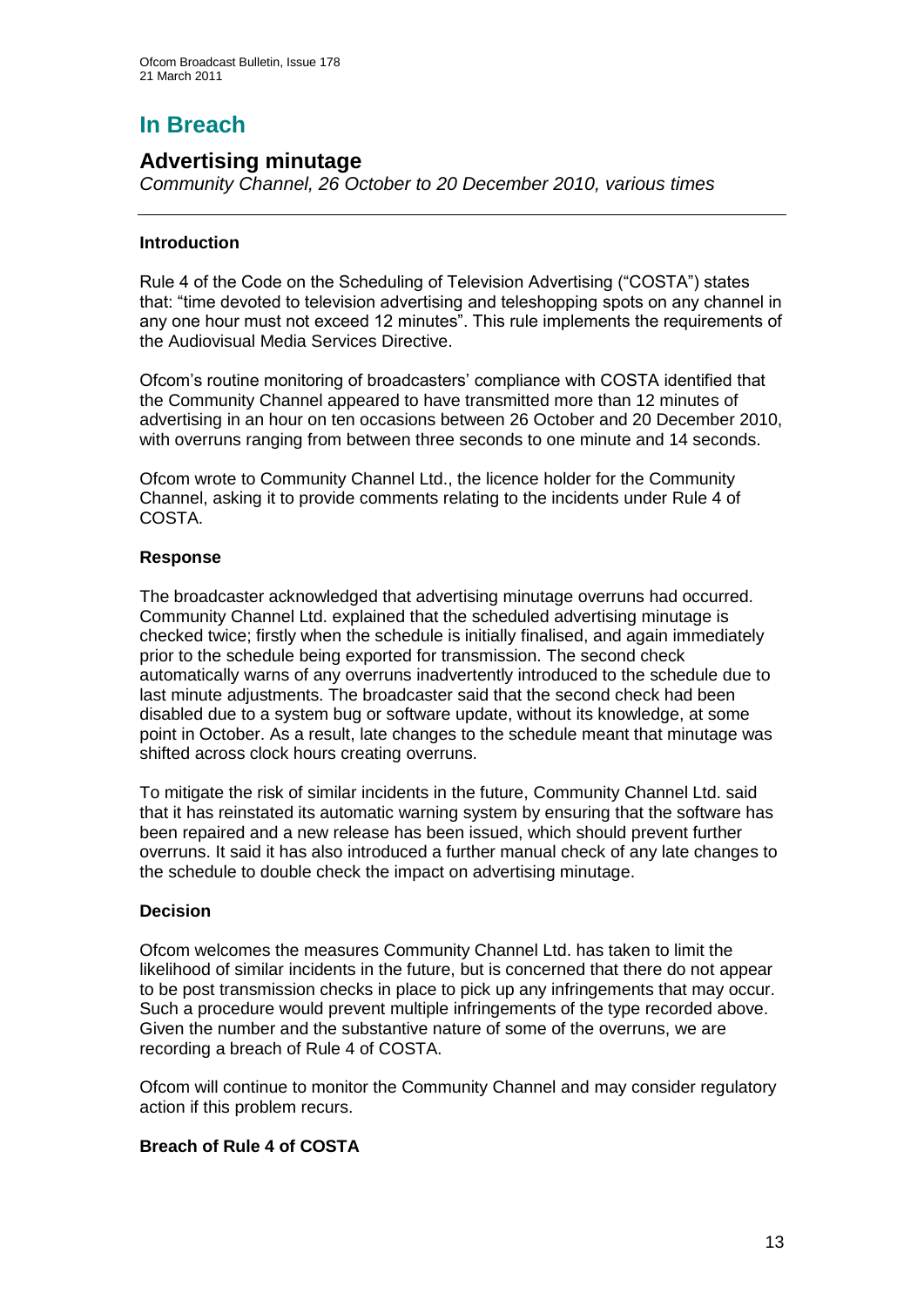# **In Breach**

## **Breach findings table**

*Code on the Scheduling of Television Advertising compliance reports*

Rule 4b of the Code on the Scheduling of Television Advertising ("COSTA") states:

[On non-PSB channels] "time devoted to television advertising and teleshopping spots must not exceed an average of 12 minutes of television advertising and teleshopping spots for every hour of transmission across the broadcasting day, of which no more than 9 minutes may be television advertising."

| <b>Channel</b>       | <b>Transmission date</b><br>and time                                       | <b>Code and</b><br>rule /<br>licence<br>condition | <b>Summary finding</b>                                                                                                                                              |
|----------------------|----------------------------------------------------------------------------|---------------------------------------------------|---------------------------------------------------------------------------------------------------------------------------------------------------------------------|
| <b>Attheraces</b>    | 14 December 2010,<br>22:00; and<br>3 January 2011,<br>17:00                | <b>COSTA</b><br>Rule 4b                           | Attheraces transmitted 30 seconds and<br>two minutes and two seconds more<br>advertising respectively than permitted<br>in a single hour.<br><b>Finding: Breach</b> |
| Box TV and<br>4Music | Box TV<br>4 December 2010,<br>24:00<br>4Music<br>8 November 2010,<br>22:00 | <b>COSTA</b><br>Rule 4b                           | Box TV and 4Music transmitted 43<br>seconds and ten seconds more<br>advertising respectively than permitted<br>in a single hour.<br><b>Finding: Breach</b>          |
| Disney XD            | 17 November 2010,<br>15:00; and<br>17 November 2010,<br>18:00              | <b>COSTA</b><br>Rule 4b                           | Disney XD transmitted three minutes<br>and one minute and 20 seconds more<br>advertising respectively than permitted<br>in a single hour.<br><b>Finding: Breach</b> |
| Horse &<br>Country   | 23 October 2010,<br>20:00; and<br>26 November 2010,<br>22:00               | <b>COSTA</b><br>Rule 4b                           | Horse & Country transmitted 22<br>seconds and four seconds more<br>advertising respectively than permitted<br>in a single hour.<br><b>Finding: Breach</b>           |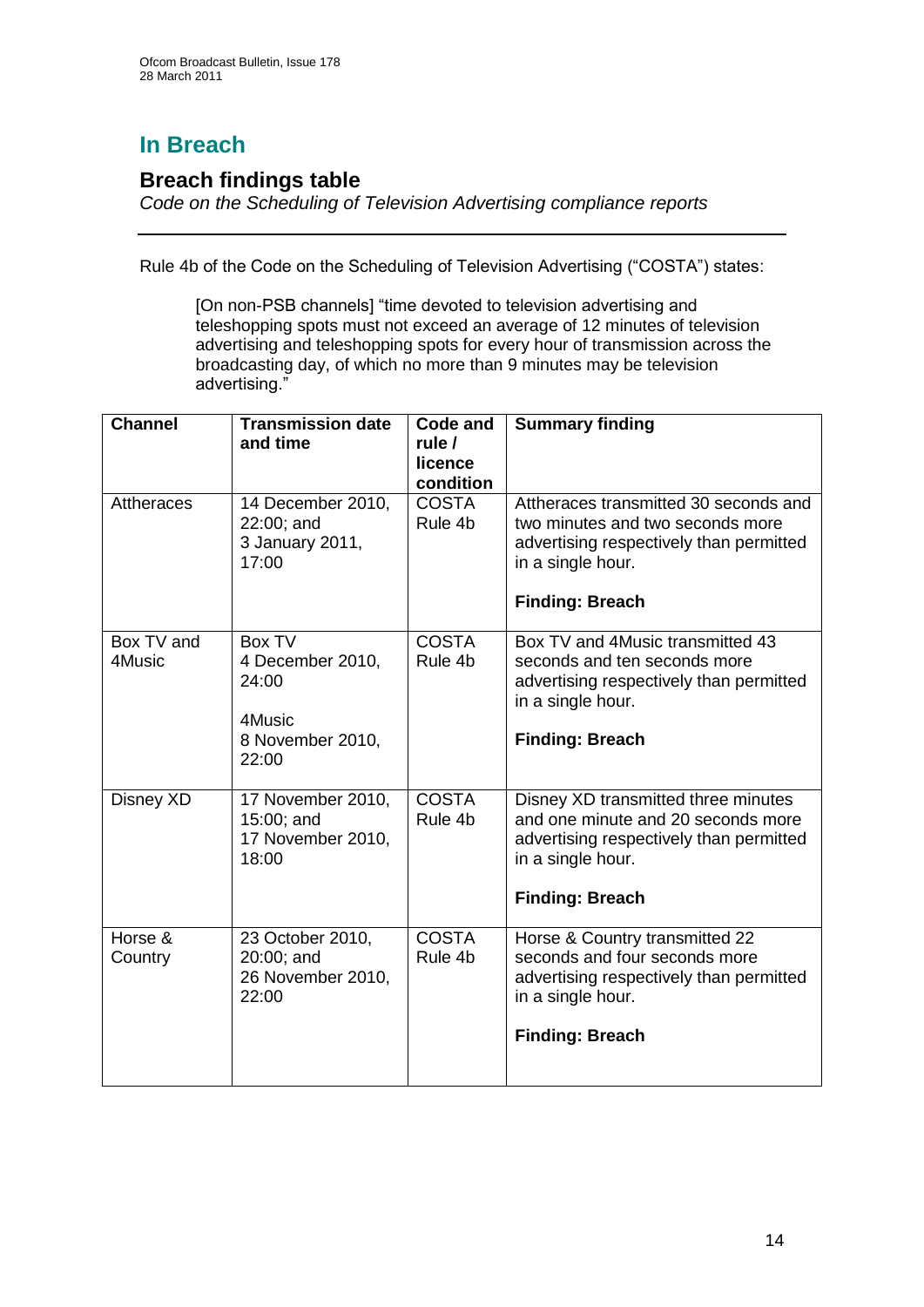# **Resolved**

## **Resolved findings table**

*Code on the Scheduling of Television Advertising compliance reports*

Rule 4b of the Code on the Scheduling of Television Advertising ("COSTA") states:

[On non-PSB channels] "time devoted to television advertising and teleshopping spots must not exceed an average of 12 minutes of television advertising and teleshopping spots for every hour of transmission across the broadcasting day, of which no more than 9 minutes may be television advertising."

| <b>Channel</b>                 | <b>Transmission</b><br>date and time | <b>Code and</b><br>rule /<br>licence | <b>Summary finding</b>                                                                                                                                                                                                                                                                                            |
|--------------------------------|--------------------------------------|--------------------------------------|-------------------------------------------------------------------------------------------------------------------------------------------------------------------------------------------------------------------------------------------------------------------------------------------------------------------|
| Military<br><b>History</b>     | 12 December 2010,<br>10:00           | condition<br><b>COSTA</b><br>Rule 4b | Military History transmitted five<br>seconds more advertising than<br>permitted in a single hour.<br>Ofcom recognises that this is the<br>first issue of this type on Military<br>History, and notes steps the<br>licensee says it has taken to<br>address the failure.<br><b>Finding: Resolved</b>               |
| Comedy<br><b>Central Extra</b> | 6 December 2010,<br>29:00            | <b>COSTA</b><br>Rule 4b              | <b>Comedy Central Extra transmitted</b><br>six seconds more advertising than<br>permitted in a single hour.<br>Ofcom recognises that this is the<br>first issue of this type on Comedy<br>Central Extra, and notes steps the<br>licensee says it has taken to<br>address the failure.<br><b>Finding: Resolved</b> |
| Food<br><b>Network</b>         | 25 November 2010,<br>11:00           | <b>COSTA</b><br>Rule 4b              | <b>Food Network transmitted six</b><br>seconds more advertising than<br>permitted in a single hour.<br>Ofcom notes Food Network's<br>explanation that this incident<br>occurred during a software<br>upgrade to improve future<br>advertising compliance.<br><b>Finding: Resolved</b>                             |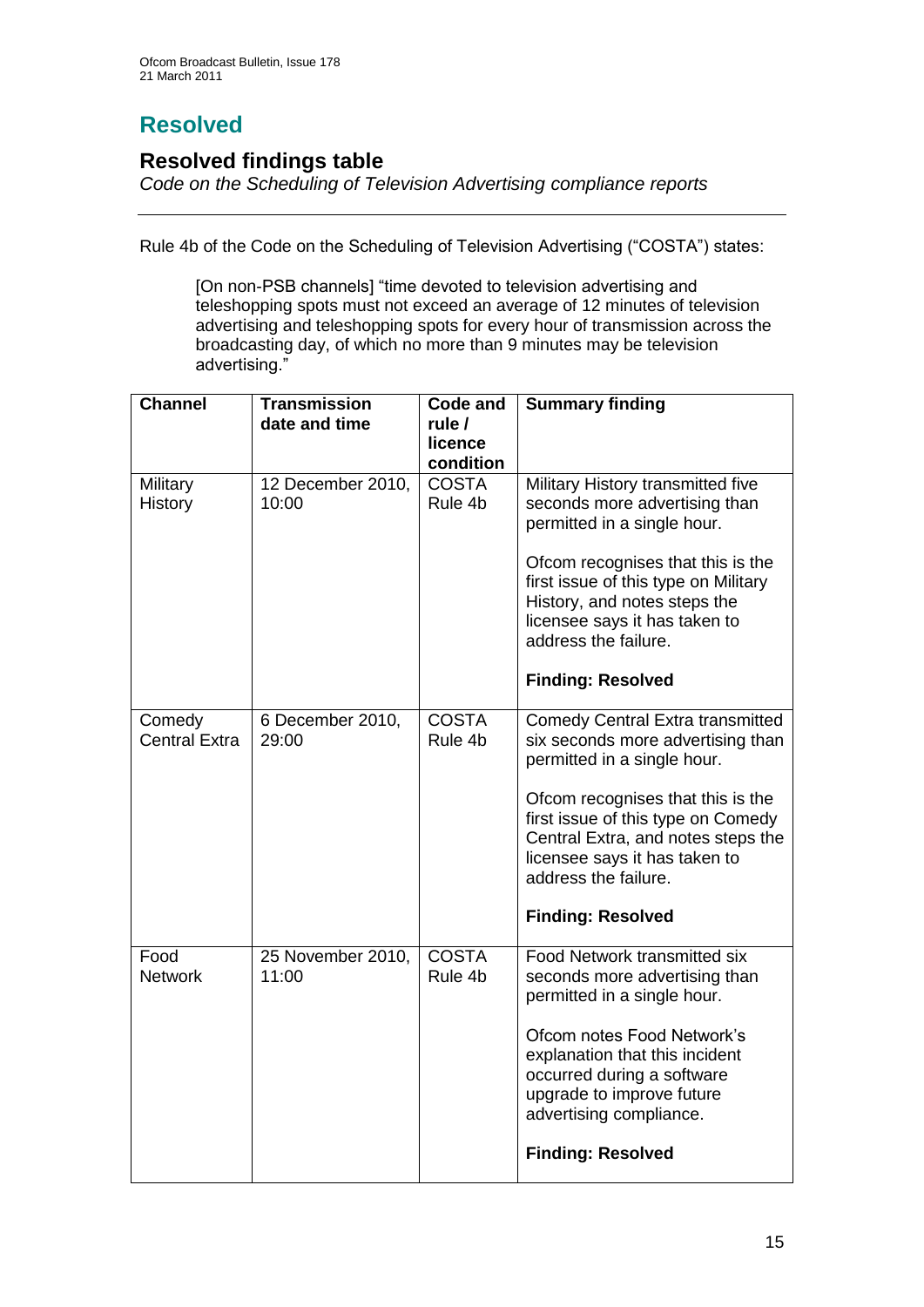| Men &<br><b>Movies</b> | 23 October 2010,<br>14:00 | <b>COSTA</b><br>Rule 4b | Men & Movies transmitted 30<br>seconds more advertising than     |
|------------------------|---------------------------|-------------------------|------------------------------------------------------------------|
|                        |                           |                         | permitted in a single hour.<br>Ofcom recognises that this is the |
|                        |                           |                         | first issue of this type on Men &<br>Movies, and notes steps the |
|                        |                           |                         | licensee says it has taken to<br>address the failure.            |
|                        |                           |                         | <b>Finding: Resolved</b>                                         |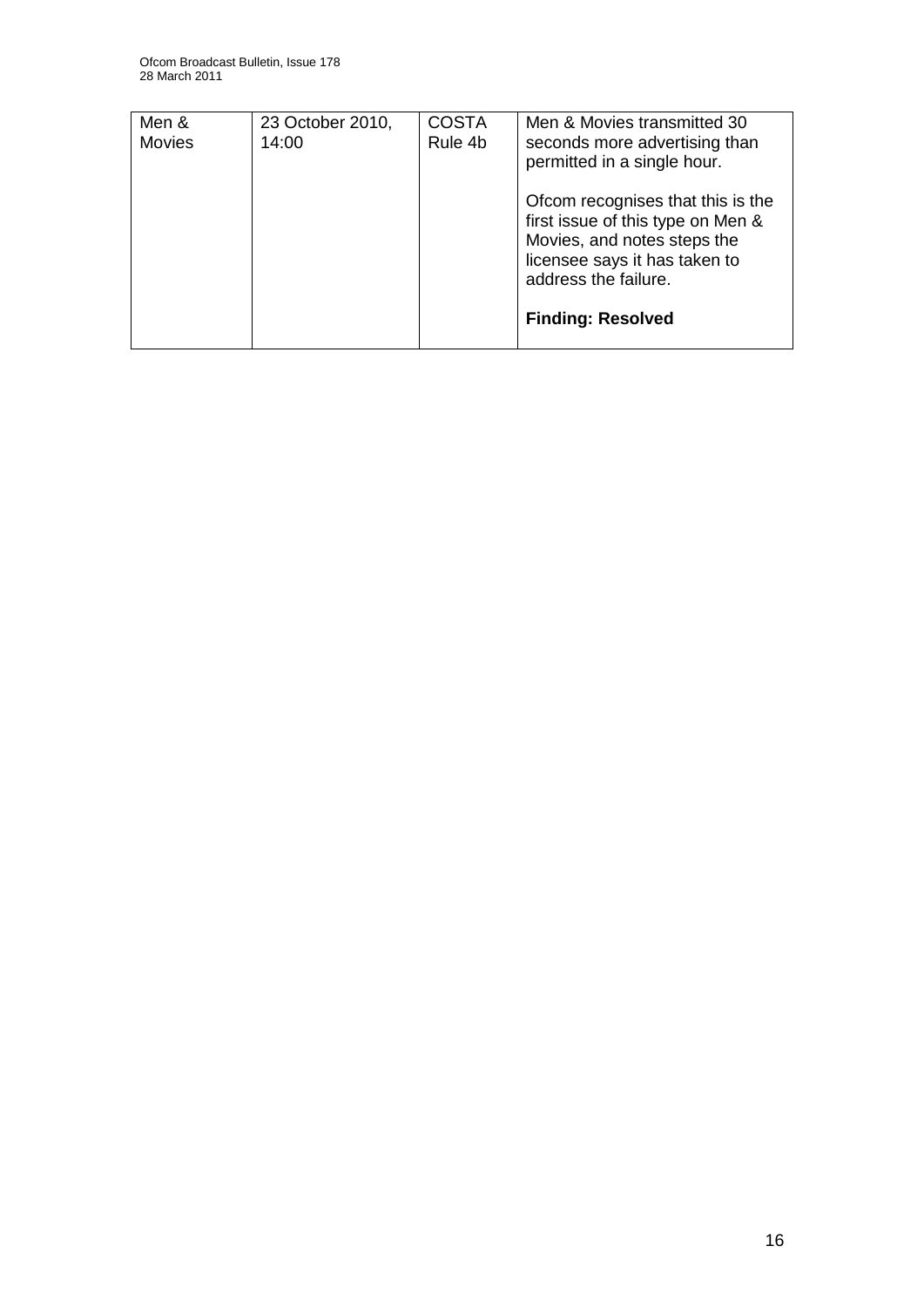# **Broadcast Licence Condition Cases**

## **In Breach**

## **Breach of Licence Condition**

*Westside FM, 31 January 2011 to present*

This finding was originally published on 15 March 2011.

#### **Introduction**

Westside FM is a community radio station providing a service for the multicultural community living in Southall, west London and the surrounding area and has a particular focus on young people. It has been on air since September 2007 and the output is presented by volunteers. The licence is held by BBA Media.

The station's licence includes as an annex a 'key commitments' document which sets out what the radio station is required to broadcast (which is based on the promises made by the station in its original application for the licence).

On 25 February 2011 Ofcom received a complaint from a listener who had "…noticed dead air on 89.6 [the Westside FM frequency] each day… I also noticed they were on dead air on another occasion a week or so ago." Accordingly, Ofcom wrote to the licensee, BBA Media, for its comments on this.

Following a telephone conversation with the station manager at Westside FM on 28 February when it was confirmed that the station had not been broadcasting for a number of weeks, Ofcom wrote to the licensee again to ask how it felt it had complied with the following two licence conditions relating to key commitments delivery:

1. Condition 2(1) contained in Part 2 of the Schedule to the licence, which states that:

"The Licensee shall provide the Licensed Service specified in the Annex $1$ for the licence period."

2. Condition 2(4), contained in Part 2 of the Schedule to the licence, which states that:

"The Licensee shall ensure that the Licensed Service accords with the proposals set out in the Annex\* so as to maintain the character of the Licensed Service throughout the licence period."

#### **Response**

1

The licensee apologised for its oversight in not contacting Ofcom regarding its intention to temporarily cease broadcasting. It said that BBA Media had to vacate its studio premises at the end of January 2011 when its lease expired. In mid-January the licensee found suitable premises to move into, however, the lease on the new premises was only due to be signed in the first week of March. By the end of

<http://www.ofcom.org.uk/static/radiolicensing/Community/commitments/cr072.pdf>

 $1$  The annex sets out the radio station's 'key commitments'. Westside FM's key commitments can be found here: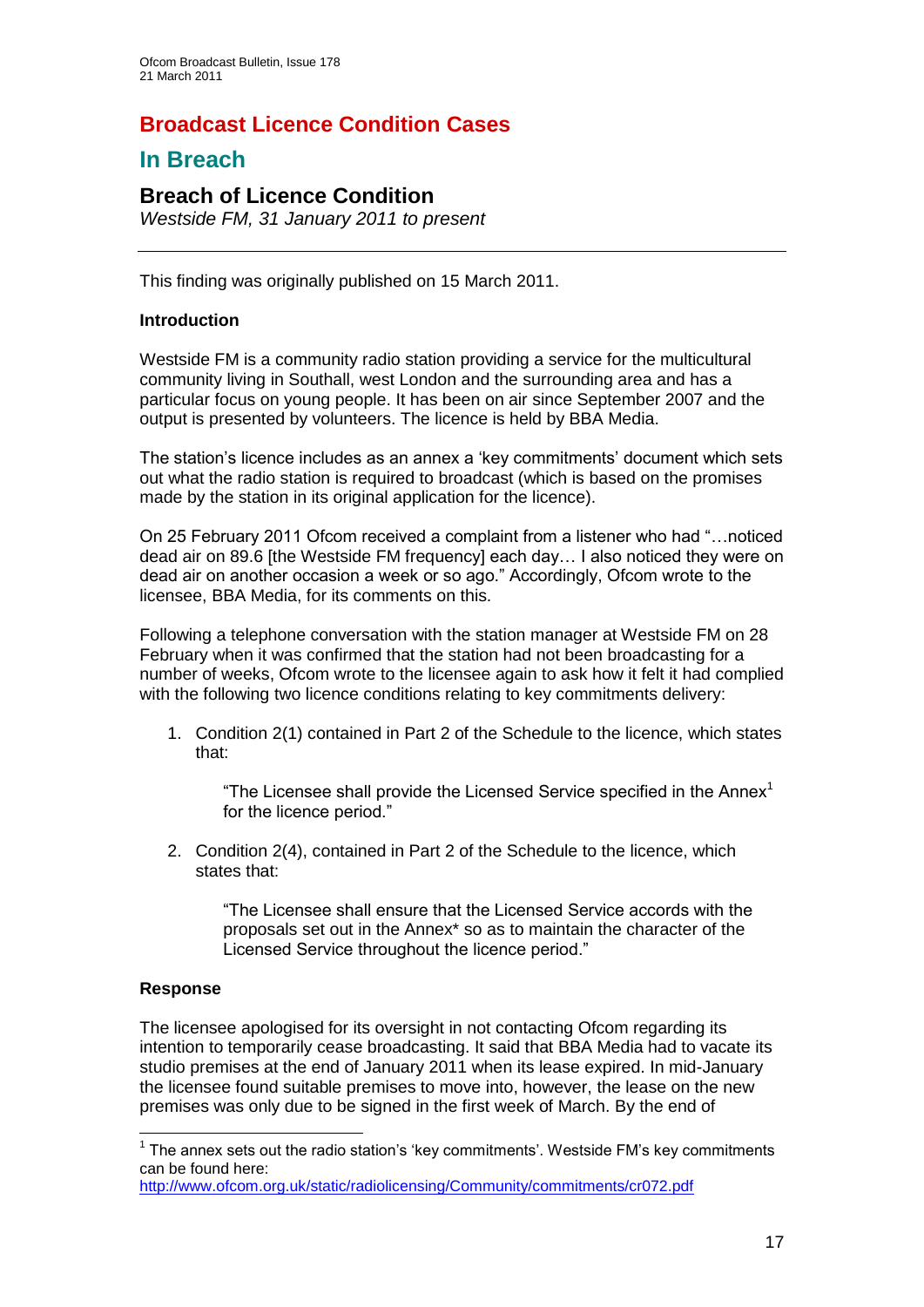January, with no extension available on its current premises and no studio for live programmes to be broadcast, the licensee "decided to broadcast pre-recorded shows for a short period of time." The licensee says it informed its presenters of these temporary arrangements and that it would last until the new studio was set up. The licensee said it had negotiated with a company based in the same building as its transmitter to house the broadcast playout system in order to continue broadcasting pre-recorded programming. However this solution did not come to fruition and the station was off air and not broadcasting output until "...finally on  $26<sup>th</sup>$  Feb we got an automated service back on air".

The licensee says it is working to a timetable that will see Westside FM back to delivering its full key commitments by 1 April 2011.

#### **Decision**

In late December, prior to the issue under consideration, Ofcom was in correspondence with Westside FM regarding the possibility of a studio and a transmission site move. By mid-January the licensee confirmed that it had settled on a studio move a short distance from its current location with the transmitter site remaining the same.

Given that we were in correspondence with the station up until mid-January, we were concerned that we were not informed of the problems that subsequently arose. This led to the service being off air for almost four weeks and the licensee unable to provide a service that delivered its key commitments in full for a further month. By ceasing to broadcast its licensed service over the period in question, and informing us that it will not be able to provide the service for at least another month, BBA Media is clearly in breach of the above licence conditions. Ofcom has therefore formally recorded this breach by BBA Media.

Provision by a licensee of its licensed service is the fundamental purpose for which a community radio licence is granted. Ofcom has a range of duties in relation to radio broadcasting, including securing a range and diversity of local radio services which are calculated to appeal to a variety of tastes and interests, and the optimal use of the radio spectrum. These matters find expression in, or are linked to, the licence condition requiring the provision of the specified licensed service. Where a licensed service is not being provided in accordance with the licence, the required community radio programme output is not provided. These include "social gain" (such as opportunities for discussion) and access to and participation in the service (volunteering opportunities, for example). This is to the potential disadvantage of the target community, and in addition, choice for listeners is reduced. In addition to this, access to and participation in the service, including opportunities to volunteer, are not being offered whilst the licensee does not have access to studio premises and an automated service in being broadcast.

Ofcom has formally notified the Licensee that we are considering these licence contraventions for the imposition of a statutory sanction in light of their seriousness.

#### **Breach of Licence Conditions 2(1) and 2(4) in Part 2 of the Schedule to the community radio licence held by BBA Media (licence number CR072).**

#### **Note to broadcasters**

Licensees should contact Ofcom if they foresee or are experiencing any problems, such as technical issues, building works or studio moves, that may affect their ability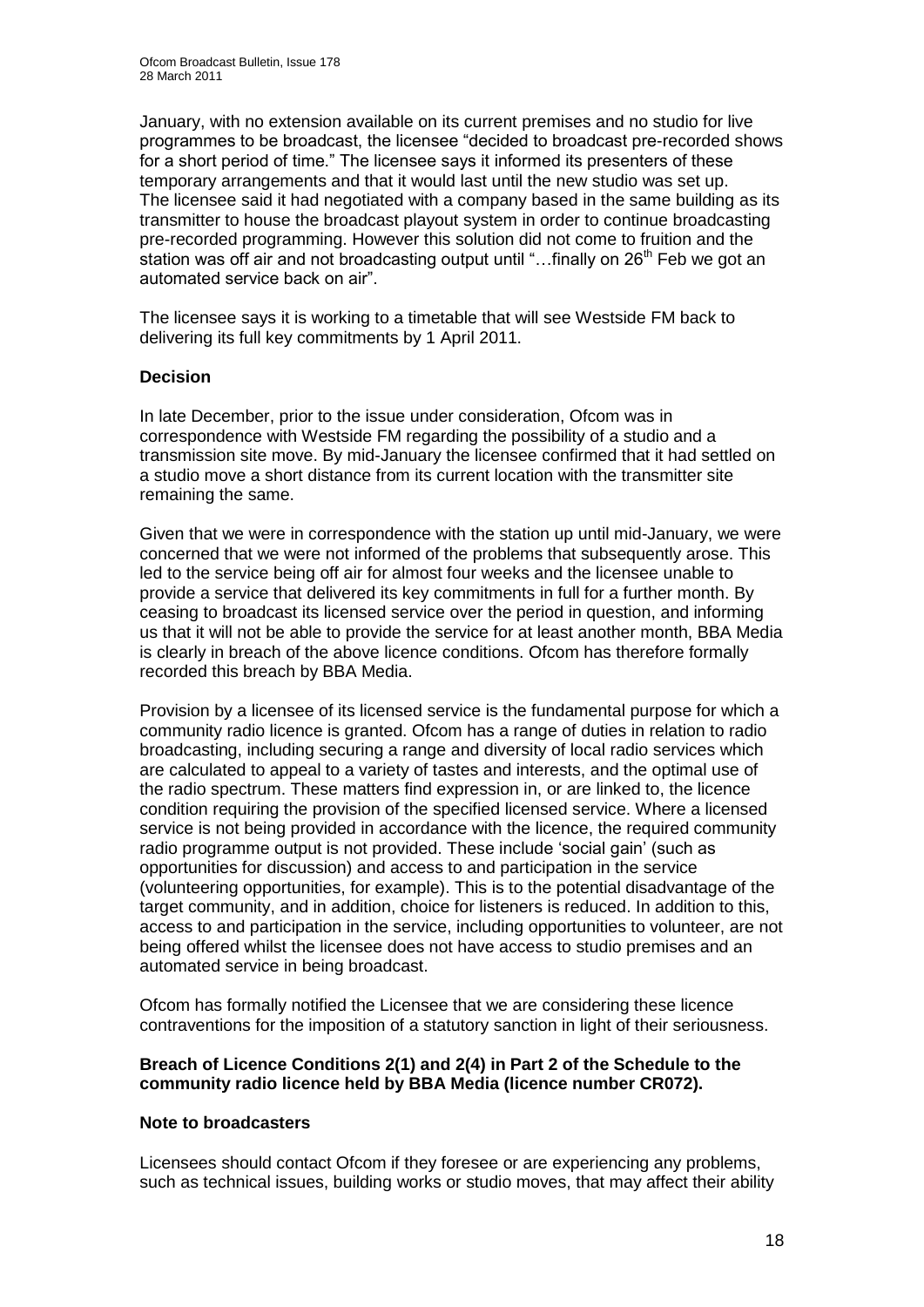to provide their broadcast service. Providing the licensed service is a fundamental function of a community radio service and failure to do so is a significant breach of the licence.

Ofcom will shortly be writing to all community radio licensees regarding this and all licensees should contact us if any issues arise that may lead to the broadcast service being adversely affected.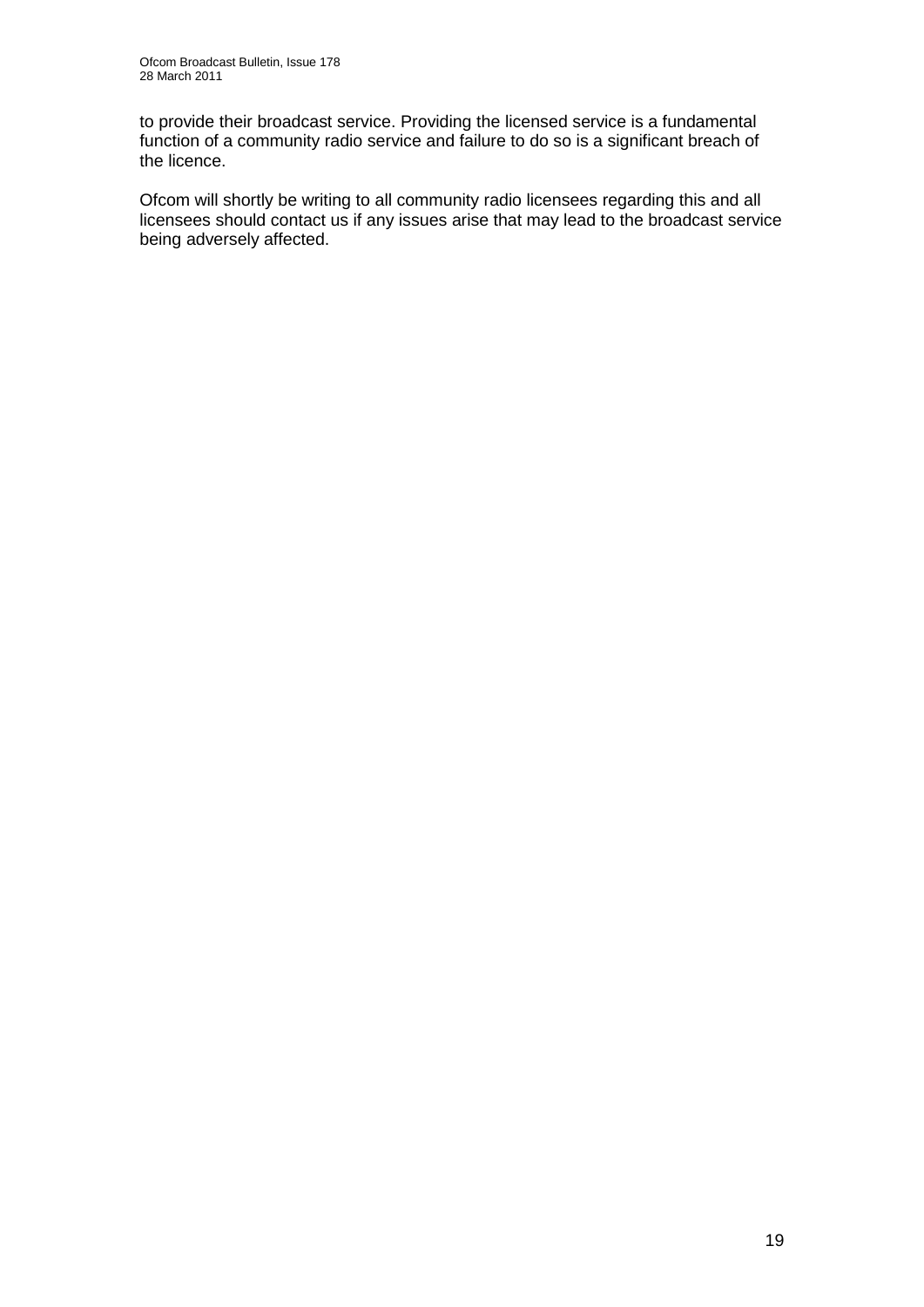# **Fairness and Privacy Cases**

# **Upheld**

## **Complaint by Mrs Alison Hewitt**

*Panorama: Wills – the Final Rip Off?, BBC1, 9 August 2010*

**Summary:** Ofcom has upheld this complaint of unwarranted infringement of privacy made by Mrs Alison Hewitt.

In this episode of *Panorama*, which investigated will-writing companies, the telephone number used by Willmakers of Distinction Ltd (now in liquidation) was broadcast for approximately two seconds. The company was linked to two men who pleaded guilty to theft and fraud charges and who were each jailed for three and a half years. Mrs Hewitt, who had no connection with the company, complained that her privacy was unwarrantably infringed by the programme as broadcast, because the telephone number shown was now her home telephone number and had been so for a year.

In summary, Ofcom found that Mrs Hewitt would not have expected her home telephone number to appear on screen during the programme and, in the absence of any justification for its inclusion, Ofcom found that the broadcast of her telephone number amounted to an unwarranted infringement of her privacy.

#### **Introduction**

On 9 August 2010, BBC1 broadcast an edition of *Panorama*, its current affairs documentary series. This edition, entitled *Wills – the Final Rip Off?*, which investigated will-writing companies, highlighted some of the financial pitfalls for consumers and asked if it was time for the industry to be properly regulated.

One section of the programme was concerned with the conduct of a company called Willmakers of Distinction Ltd (now in liquidation). It was reported that the man who started the company and an employee had stolen money that was due to beneficiaries of estates being administered by the company. The programme said that in May 2010 the two men pleaded guilty to theft and fraud charges and were both subsequently jailed for three and a half years.

While reporting the issues surrounding Willmakers of Distinction Ltd, footage of the results of an internet search on the company"s name was broadcast which, for approximately two seconds, clearly showed its telephone and fax numbers. The telephone number shown had previously been the business number of Willmakers of Distinction Ltd, but at the time of the broadcast, the number was that of Mrs Alison Hewitt"s home telephone.

Mrs Hewitt complained that her privacy was unwarrantably infringed in the programme as broadcast.

#### **The Complaint**

#### **Mrs Hewitt's case**

In summary, Mrs Hewitt complained that her privacy was unwarrantably infringed in the programme as broadcast in that her telephone number was broadcast as the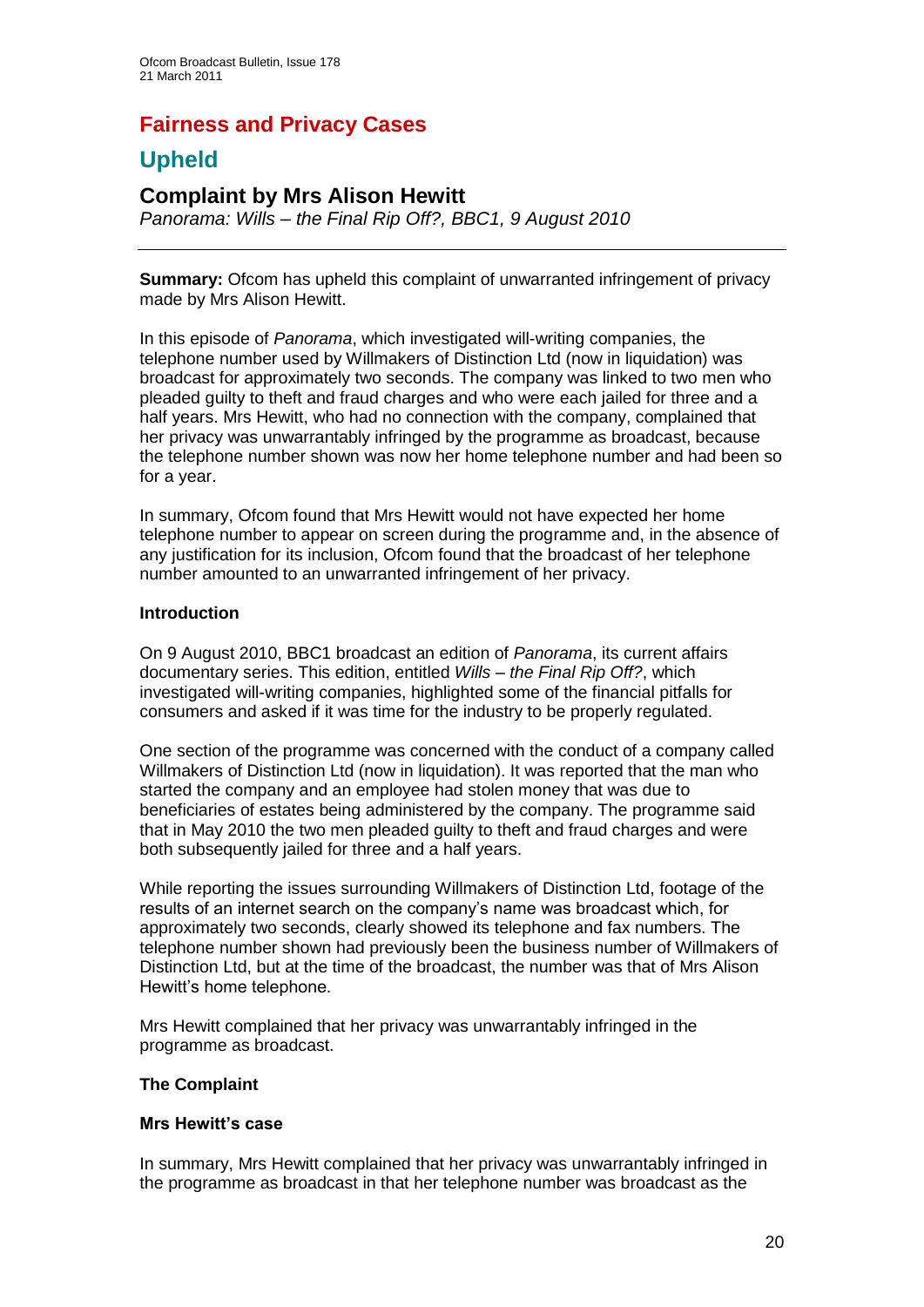telephone number of a company that had not only gone into liquidation, but had two employees prosecuted for fraud.

By way of background, Mrs Hewitt said that this had led to her receiving a large number of telephone calls and answerphone messages complaining about the company, some of which were rude and distressing.

#### **The BBC's case**

The BBC said that the telephone number included in the programme was previously that of Willmakers of Distinction Ltd whose directors were, in May 2010, successfully prosecuted for fraud. Its telephone number had been reallocated to Mrs Hewitt after the company ceased trading and it appeared in the programme when a company document was shown as the result of an on-screen internet search.

The BBC said that the mistake arose initially because the telephone number was then, and still is, to be found online as the telephone number of Willmakers of Distinction Ltd. The BBC said that during the programme"s editing process this was identified as something which should be checked out but, through a simple oversight, this did not happen.

The BBC said that when this was brought to its attention by Mrs Hewitt on 12 August 2010, the matter was addressed swiftly and the programme was withdrawn immediately from the BBC iPlayer until a re-edited version could be shown. The BBC said that the programme would not be repeated with Mrs Hewitt"s telephone number visible.

The BBC said that when the producer telephoned Mrs Hewitt after she contacted the BBC, he offered his apologies for what had happened. The BBC said it was very sorry that Mrs Hewitt received a number of calls as a result of the telephone number being publicised and said it appreciated that they must have been unpleasant and distressing and it apologised for any distress and embarrassment caused.

#### **Decision**

Ofcom"s statutory duties include the application, in the case of all television and radio services, of standards which provide adequate protection to members of the public and all other persons from unfair treatment and unwarranted infringement of privacy in, or in the making of, programmes included in such services.

In carrying out its duties, Ofcom has regard to the need to secure that the application of these standards is in the manner that best guarantees an appropriate level of freedom of expression. Ofcom is also obliged to have regard, in all cases, to the principles under which regulatory activities should be transparent, accountable, proportionate and consistent and targeted only at cases in which action is needed.

In reaching its decision, Ofcom considered all the relevant material provided by both parties. This included a recording of the programme as broadcast and both parties" written submissions. In its considerations, Ofcom took account of Ofcom's Broadcasting Code ("the Code").

Ofcom considered the complaint that Mrs Hewitt"s privacy was unwarrantably infringed in the programme as broadcast because her telephone number was broadcast as the telephone number of a company that had not only gone into liquidation, but had two employees prosecuted for fraud.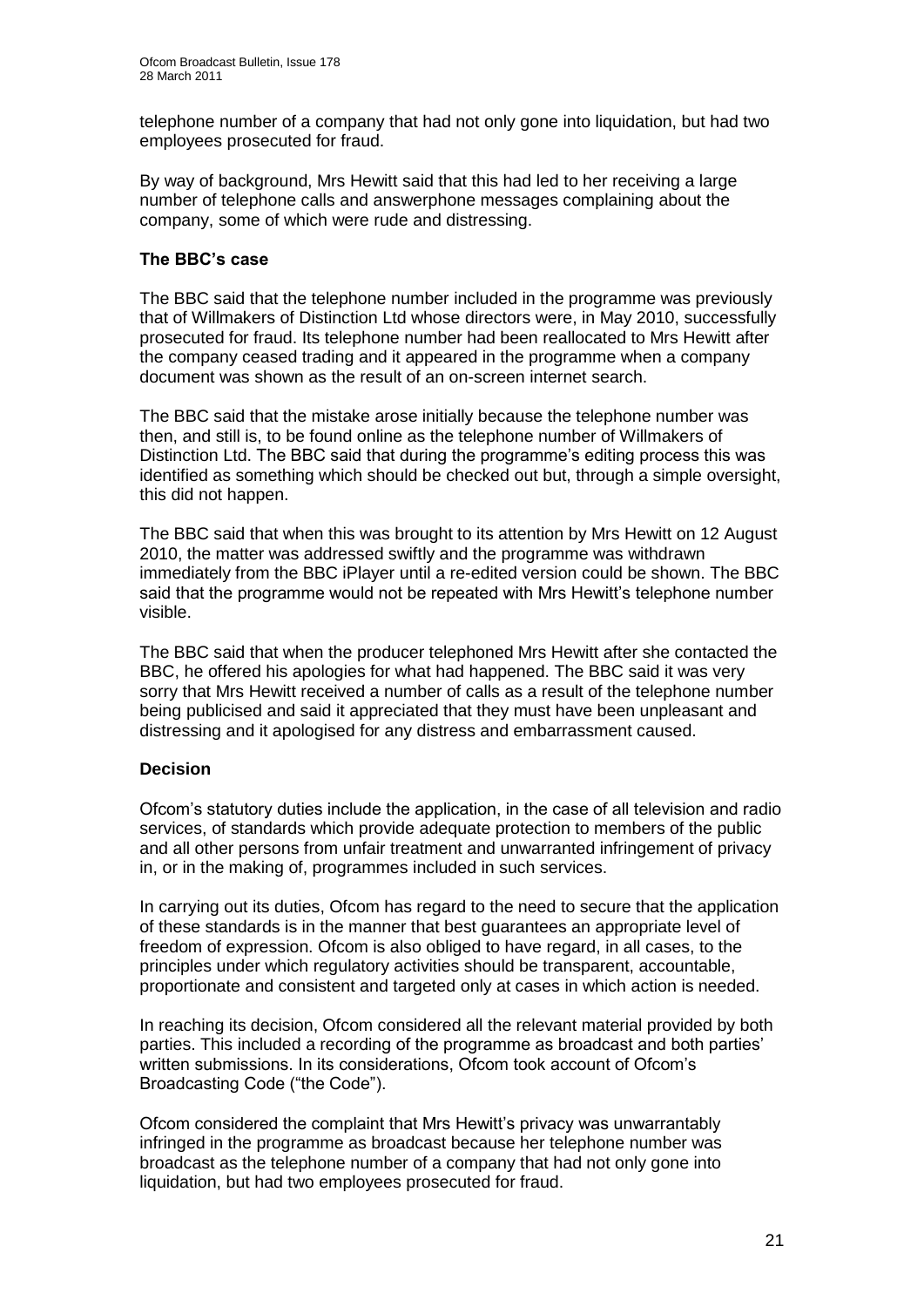In Ofcom's view, an individual's right to privacy has to be balanced against the competing rights of broadcasters to freedom of expression. Neither right as such has precedence over the other and where there is a conflict between the two, it is necessary to focus on the comparative importance of the specific rights. Any justification for interfering with or restricting each right must be taken into account and any interference or restriction must be proportionate.

This is reflected in how Ofcom applies Rule 8.1 of the Code which states that any infringement of privacy in programmes or in connection with obtaining material included in programmes, must be warranted.

In considering whether Mrs Hewitt"s privacy was unwarrantably infringed in the programme, Ofcom first considered the extent to which Mrs Hewitt could reasonably have expected that her telephone number would not be disclosed without her prior consent.

Ofcom noted that Mrs Hewitt was a private individual and that the telephone number broadcast was her home telephone number and had been for a year. The telephone number was broadcast without her prior knowledge or consent and was visible on screen for approximately two seconds.

Ofcom considered that the telephone number was in the public domain in the sense that it was accessible on the internet in connection with Willmakers of Distinction Ltd. In addition, Mrs Hewitt did not suggest that her telephone number was ex-directory and Ofcom considered that it would therefore have been accessible from telephone directories and known by people to whom Mrs Hewitt had chosen to disclose it.

However, notwithstanding the extent to which the telephone number was accessible by the public, Ofcom considered that a home telephone number would normally be understood to be personal information, which the holder decides to disclose or not disclose as they see fit. In Ofcom's view, the disclosure of Mrs Hewitt's home telephone number in the programme as broadcast resulted in its publication in a manner that she could never have foreseen. Ofcom therefore took the view that Mrs Hewitt had a legitimate expectation of privacy that her home telephone number would not be broadcast in the programme.

Ofcom then considered the broadcaster"s right to broadcast Mrs Hewitt"s telephone number. Ofcom noted that the BBC did not suggest that its right to freedom of expression or the public interest justified the broadcast of Mrs Hewitt"s telephone number. Rather, the BBC said that it had been broadcast as a result of an oversight and that as soon as the issue was brought to its attention, it took immediate steps to ensure that the telephone number would not appear in the programme again. In the circumstances, Ofcom did not consider that there was any justification for broadcasting Mrs Hewitt"s telephone number and concluded that Mrs Hewitt"s privacy had been unwarrantably infringed in the programme as broadcast.

As a result, Ofcom has upheld this complaint.

**Accordingly, Ofcom has upheld Mrs Hewitt's complaint of unwarranted infringement of privacy in the programme as broadcast.**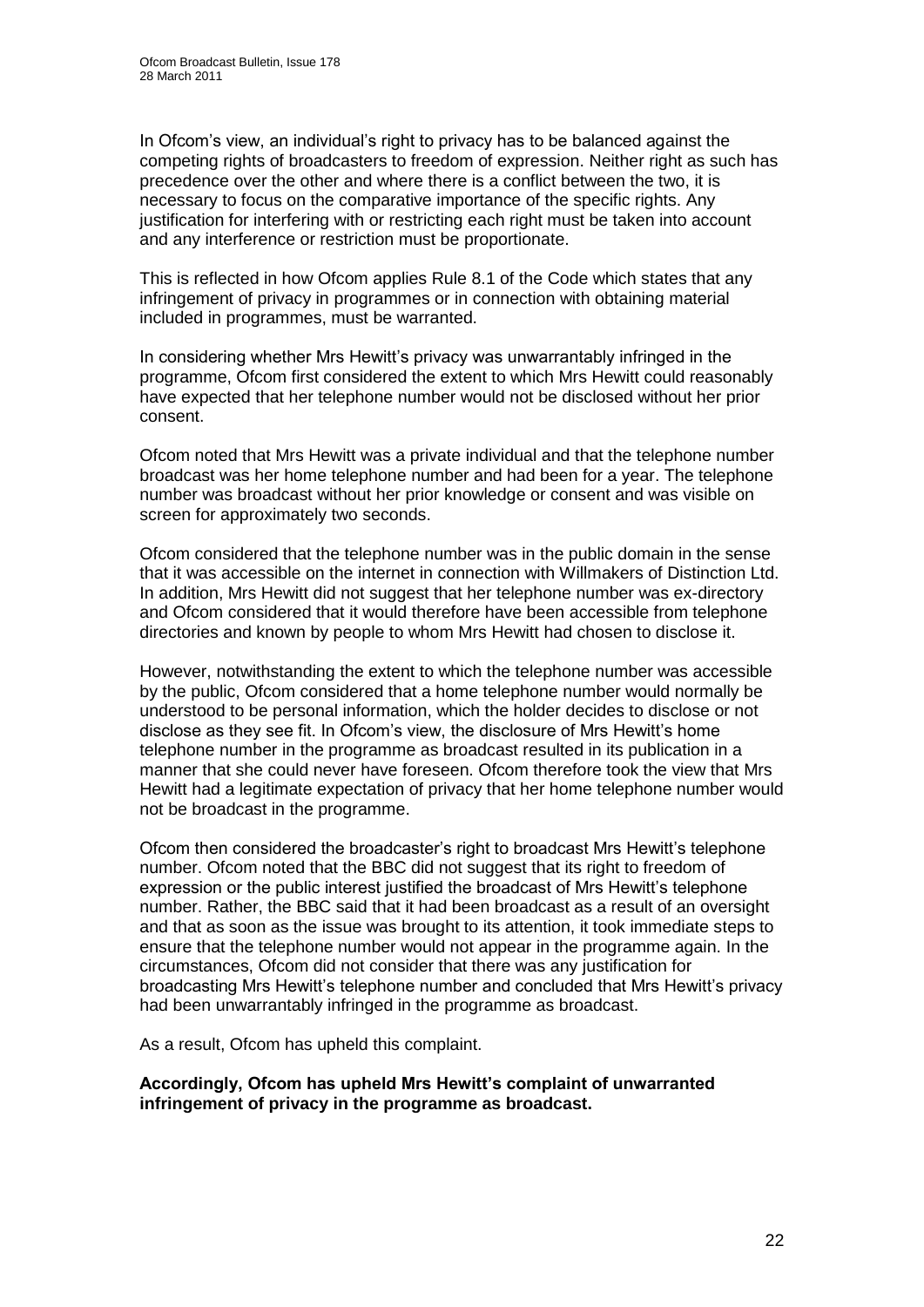# **Partly Upheld**

## **Complaint by Mrs Ceri Wyn Roberts on her own behalf and on behalf of Cariad Care Homes Limited, and three residents: Mrs Megan Roberts, Mrs Elsie Richards (deceased) and Mrs Rose Smith (deceased)**

*Y Byd ar Bedwar, S4C, 23 June 2009*

**Summary:** Ofcom has not upheld this complaint of unfair treatment. It has upheld Mrs Roberts" complaint of unwarranted infringement of privacy in the making and broadcast of the programme but has not upheld the complaints made on behalf of the three residents of unwarranted infringement of privacy in the making and broadcast of the programme.

This programme investigated the standards of care for the elderly at Bodawen, a care home in north Wales managed by Cariad Care Homes Limited ("CCH"). On receipt of a complaint about Plasgwyn, another care home managed by CCH, the programme employed an undercover reporter to investigate the homes. During the course of her investigation, the reporter secretly filmed residents and carers at Bodawen and footage of residents and carers, with identities obscured, was broadcast to illustrate some of the issues of concern raised by the programme.

Mrs Ceri Wyn Roberts, a director of CCH, complained to Ofcom that she and CCH had been unfairly treated in the programme as broadcast and that her privacy and the privacy of three residents of the home had been unwarrantably infringed in the making and broadcast of the programme.

In summary Ofcom found the following:

- The programme did not present allegations of elder abuse in a way that was unfair to either Mrs Roberts or CCH.
- In so far as Mrs Roberts provided explanations on various practices at Bodawen, the programme"s legal expert was informed of these explanations before expressing his opinions, and the programme was not unfair to the complainants in that respect.
- A statement that convenience rather than medical need drove practices at Plasgwyn was not unfair to the complainants as it was clearly an expression of opinion rather than a statement of fact.
- The programme did not suggest that a carer had been suspended due to an allegation of assault, that staff were contravening food hygiene regulations or that staff had not received appropriate manual handling training.
- A suggestion that a resident was left on the toilet for 15 minutes before being assisted to leave was not presented in a way that was unfair to the complainants.
- The complainants were provided with an appropriate and timely opportunity to respond to the allegations made in the programme.
- Mrs Roberts" privacy was unwarrantably infringed in the making and broadcast of the programme because, despite having answered the programme makers questions, she was doorstepped by the programme makers and the resulting footage was broadcast in the programme.
- The privacy of the three residents was not unwarrantably infringed in the making or broadcast of the programme.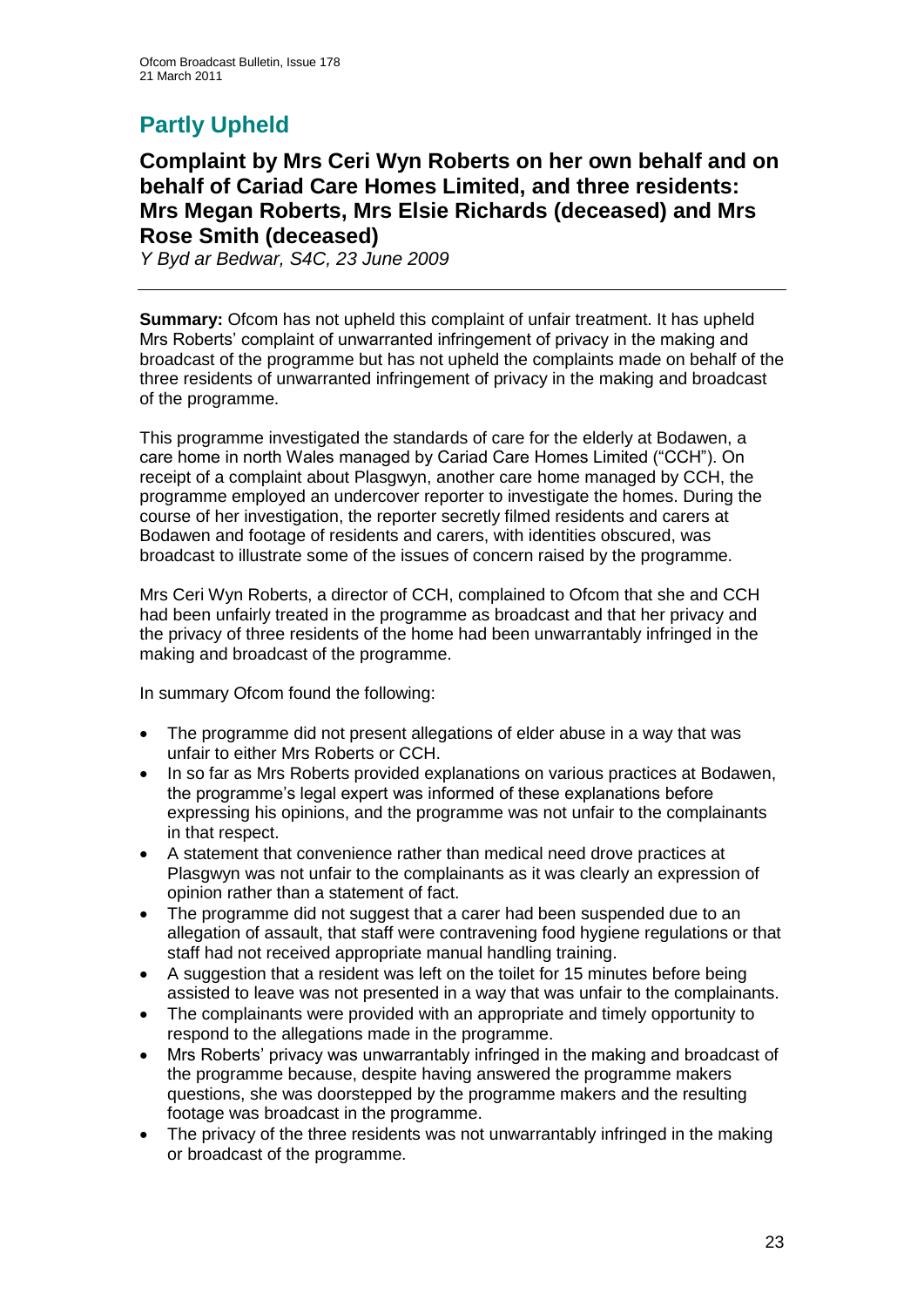#### **Introduction**

On 23 June 2009, S4C broadcast an edition of its current affairs series, *Y Byd ar Bedwar*. This edition investigated standards of care for the elderly at a care home in north Wales. Following a complaint about the treatment of a resident of the Plasgwyn care home operated by CCH, the programme used an undercover reporter who obtained a position as a care worker with CCH. The reporter initially worked at the Plasgwyn care home and then at CCH"s other care home, Bodawen.

Whilst working at Bodawen, the reporter secretly filmed residents and carers. This filming raised a number of concerns about the treatment of residents at Bodawen. These were put to the programme"s legal expert, who suggested the treatment described to him was, variously, inappropriate, breached guidelines, could give rise to disciplinary and/or legal action or amounted to *"torture"*.

Footage of a number of residents and carers at Bodawen, with their faces either hidden or obscured, was broadcast in the programme to illustrate some of the issues of concern. Residents were shown, for example, sitting on the toilet, asking to be taken to the toilet, restrained by a lap strap and asleep at a table.

The programme said that CCH had refused to provide a representative to be interviewed and included footage of the programme makers arriving at Bodawen and attempting to interview Mrs Roberts.

Mrs Roberts complained to Ofcom on her own behalf and on behalf of CCH that they were treated unfairly in the programme as broadcast. Mrs Roberts also complained to Ofcom on her own behalf and on behalf of a resident of the care home, Mrs Megan Roberts, and on behalf of two former residents of the care home, both of whom have died since the programme was broadcast, the late Mrs Elsie Richards and the late Mrs Rose Smith, that their privacy was unwarrantably infringed in both the making and the broadcast of the programme.

#### **The Complaint**

#### **Mrs Roberts' case**

In summary, Mrs Roberts complained on her own behalf and on behalf of CCH that they were treated unfairly in the programme as broadcast in that:

- a) They had been unfairly portrayed because:
	- i) Throughout the programme it was wrongly insinuated that elder abuse was practised at Bodawen and Plasgwyn.
	- ii) The programme's legal expert commented on facts put to him without also being provided with the explanations of Mrs Roberts and the families of affected residents.
	- iii) The programme was a distortion of the truth in that:
		- The programme suggested that convenience rather than medical need was the reason for leaving the mother of the person who originally contacted the programme makers ("Mrs X") in her bed for 24 hours a day and for wanting to change the way she was fed.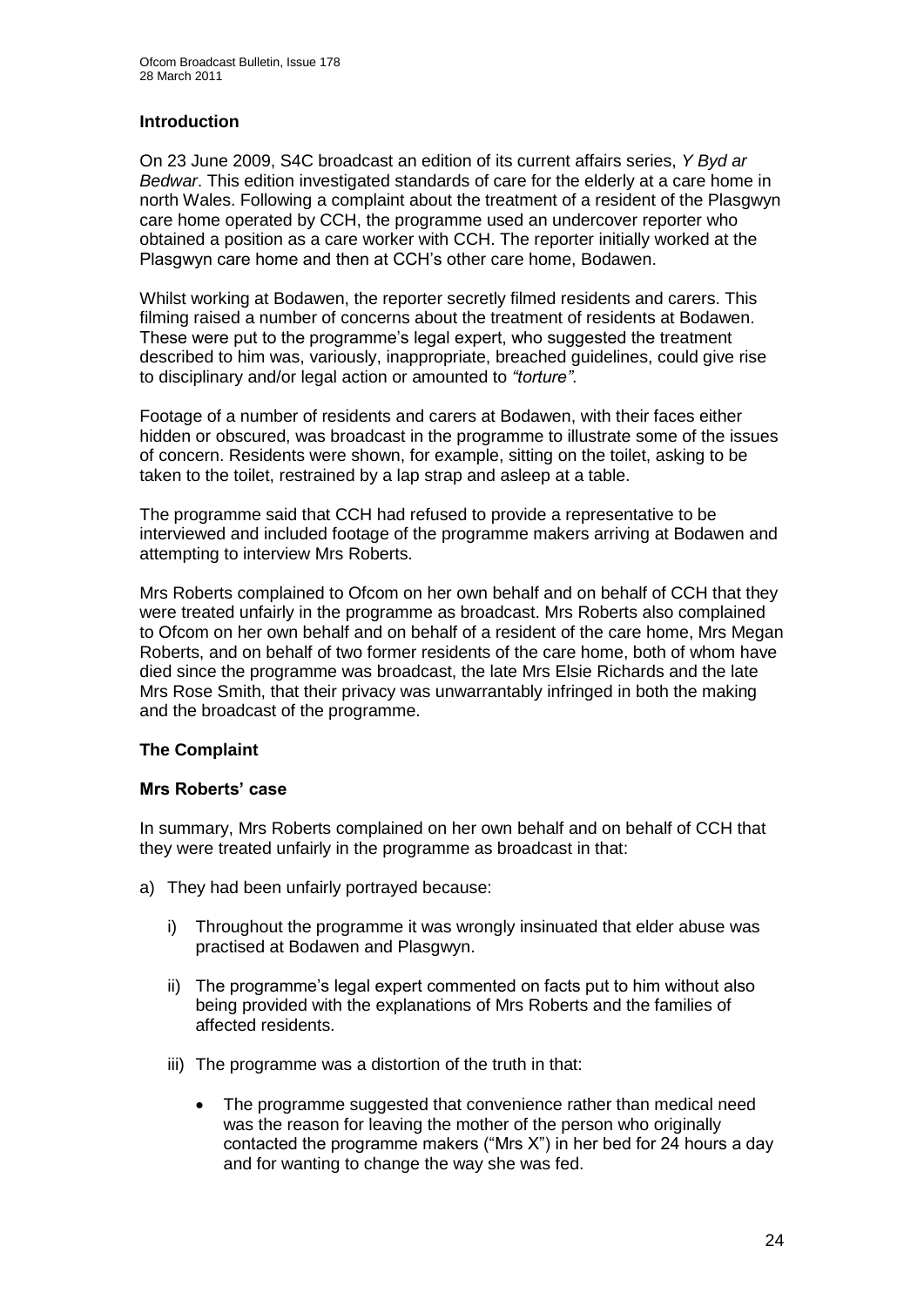By way of background, Mrs Roberts said no such complaint had ever been made to the care home and she had been unable to identify the resident referred to so could not respond to the specific complaint. However, she said that at Plasgwyn a large number of residents were nursed in bed 24 hours a day as they were very weak and poorly, but they were encouraged to get up for as many hours of the day as possible. In addition, she said that if there were choking concerns, after a proper feeding assessment, a resident may be transferred to a liquidised diet. Mrs Roberts said that no care home would wish to see either an increase in the number of bedridden residents or an increase in liquidised feeds as they were more time consuming and required more work. Neither would be more convenient for the care home.

- The programme wrongly suggested that staff woke residents in the early hours.
- The programme suggested that the undercover reporter was not told about feeding arrangements when, in fact, she had worked a volunteer shift at Bodawen and filmed four residents at a table.
- The programme alleged that a carer had assaulted a resident, resulting in her suspension. Mrs Roberts said that the allegation was withdrawn immediately before the programme was broadcast and the programme should not have reported the suspension resulting from that allegation.
- The programme wrongly suggested that staff entering the kitchen without blue aprons were contravening food hygiene regulations. Mrs Roberts said that there were no such regulations and no evidence of this was included in the programme.
- The programme suggested that the staff were not appropriately trained by explaining that the undercover reporter could not help a female resident off the toilet because she had received no manual handling training.

By way of background, Mrs Roberts said that the undercover reporter had received no manual training to physically assist a non-weight bearing resident as she was simply working a "shadow shift".

 The programme suggested that a female resident, who was said to be unable to walk, had to wait for 15 minutes before being assisted to leave the toilet.

Mrs Roberts said that the female resident was fully weight-bearing and was able to walk unaided to the toilet, that it was not unusual for a resident to sit on the toilet for 15 minutes due to constipation and that the undercover reporter had failed in her own obligations by ignoring requests for assistance while continuing to film her rather than inform another member of staff that a resident needed assistance.

b) Mrs Roberts and CCH had not been provided with an appropriate opportunity to respond to the allegations made in the programme.

Mrs Roberts said that prior to broadcast the programme makers had put vague and unsubstantiated allegations of elder abuse to her verbally, but refused to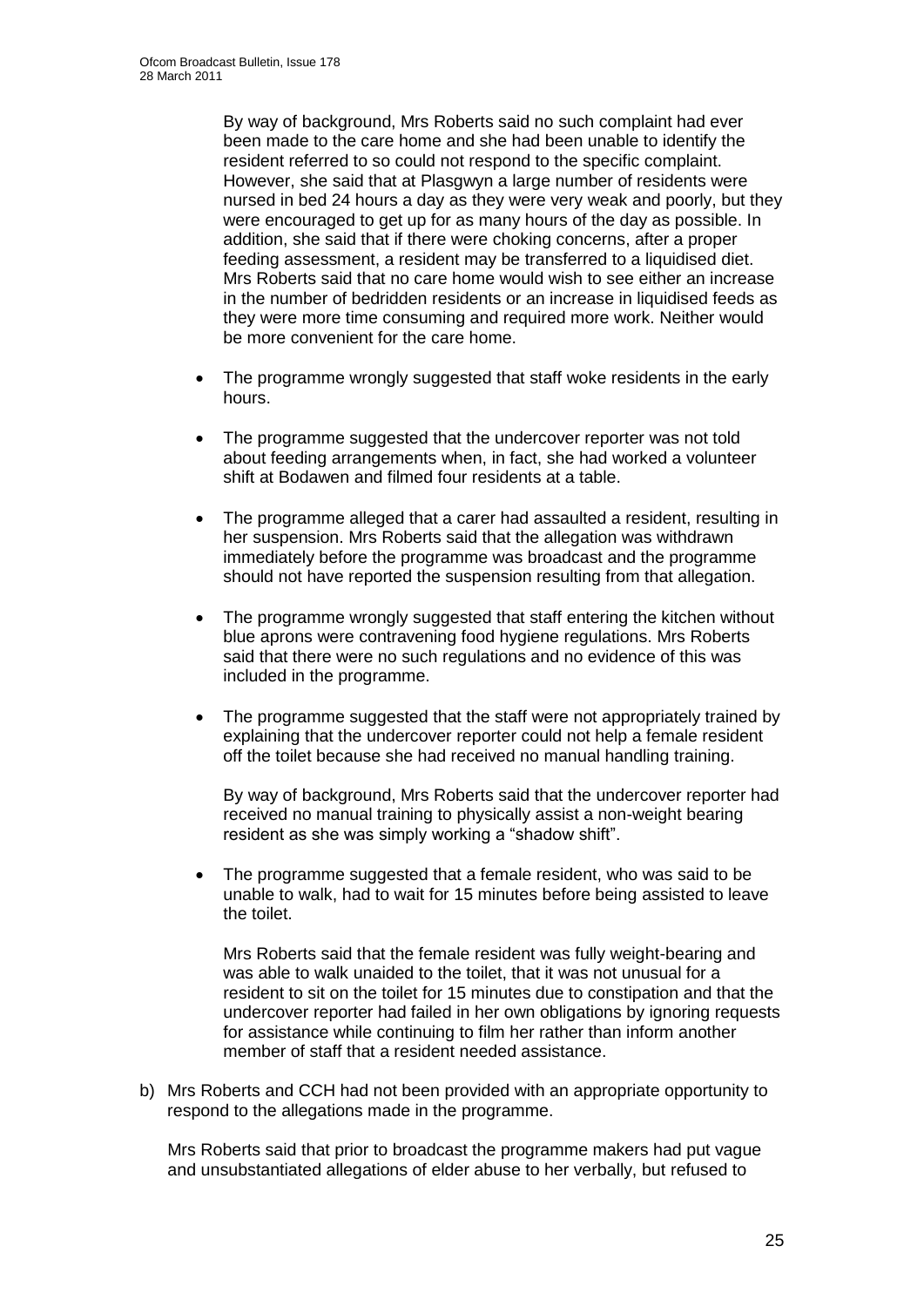provide details. Mrs Roberts said that as she would have been unable to respond on camera to vague allegations she had refused to appear on the programme. Mrs Roberts said that only if the full facts had been put to her in detail beforehand would she have been able to answer the allegations by reference to care plans and daily logs, but that she would have been unable to access those while on camera for reasons of client confidentiality.

Mrs Roberts said that, for example, in order to investigate and respond to the allegations in the programme she would have needed details of:

- when and which carer was sleeping on the night shift:
- which residents were woken at 05:30 and when;
- which resident had been tied to a chair and when;
- which resident had her nightdress tied and when;
- which carer told which resident to soil her nappy and when;
- which resident was left on the toilet for a long time and when; and
- which resident was allegedly struck by a carer and when.

Mrs Roberts said that on several occasions, off camera, she had answered every complaint put to her by the programme makers.

In summary, Mrs Roberts complained on her own behalf and on behalf of residents that their privacy had been unwarrantably infringed in the making of the programme in that:

- c) The programme makers filmed Mrs Roberts at the care home without her consent.
- d) The programme makers filmed resident Mrs Megan Roberts in the care home without her knowledge or consent. She was the lady shown with bruises who a carer had allegedly physically abused.
- e) The programme makers filmed resident Mrs Elsie Richards in the care home without her knowledge or consent. She was the lady who the carer refused to take to the toilet.
- f) The programme makers filmed resident Mrs Rose Smith in the care home without her knowledge or consent. She was the lady asking for her bed head to be raised and claiming she had suffered a heart attack.

In summary, Mrs Roberts complained on her own behalf and on behalf of residents that their privacy had been unwarrantably infringed in the programme as broadcast in that:

- g) Footage of Mrs Roberts at the care home refusing to answer questions was broadcast without her consent.
- h) Surreptitiously filmed footage of Mrs Megan Roberts in the care home was broadcast without consent.
- i) Surreptitiously filmed footage of Mrs Elsie Richards in the care home was broadcast without consent.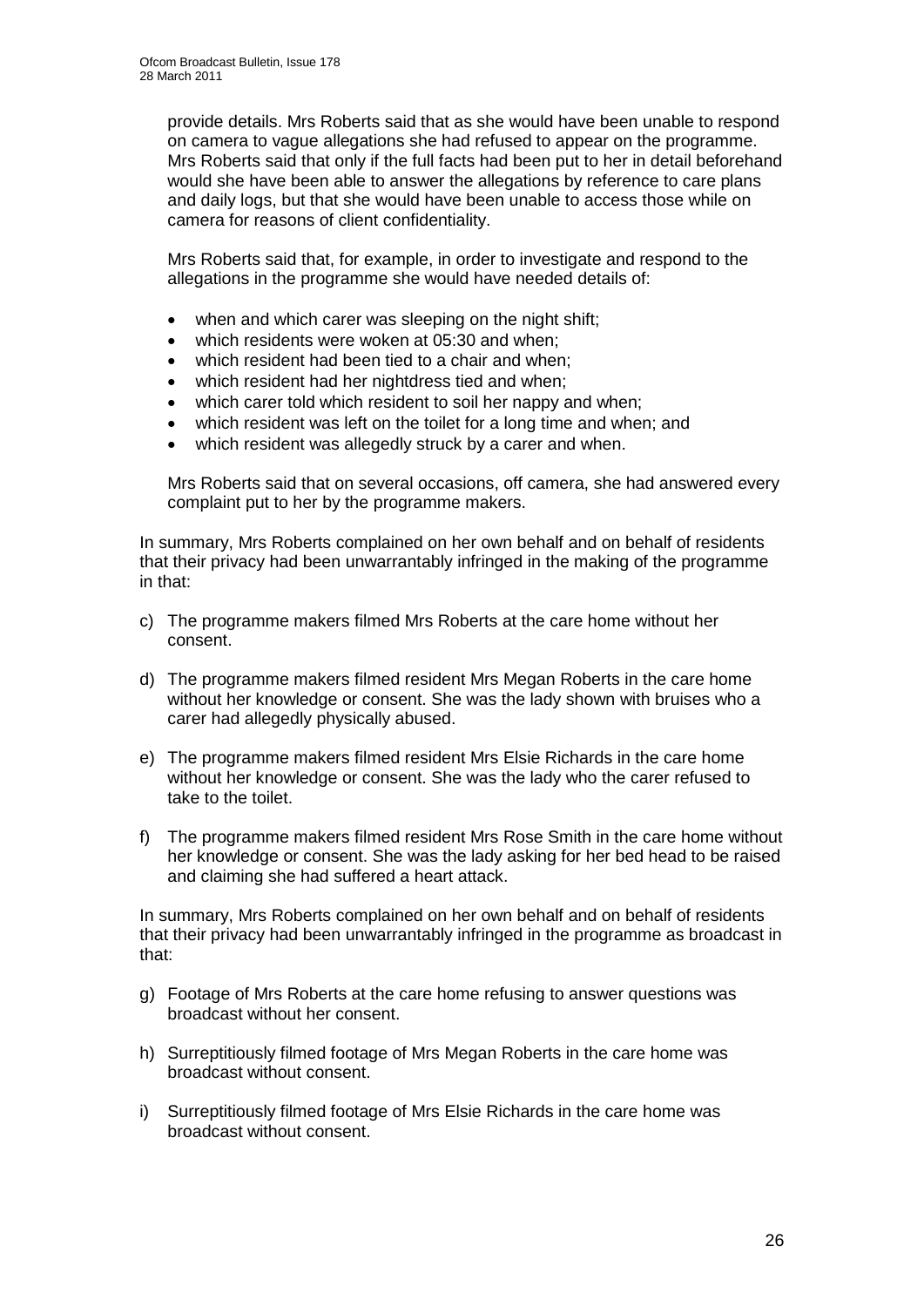j) Surreptitiously filmed footage of Mrs Rose Smith in the care home was broadcast without consent.

#### **S4C's case**

- a) In summary, S4C responded to Mrs Roberts' complaint that she and CCH had been unfairly portrayed in the programme, as follows:
	- i) As regards the complaint that the programme wrongly insinuated that elder abuse was practiced at Bodawen and Plasgwyn, S4C said that the only reference to practices at Plasgwyn was contained within the introductory part of the programme where it was explained that the programme makers were told of Mrs X"s concerns about the standard of care received by her mother at the home. S4C said that these concerns reflected only Mrs X"s opinion and that further investigations were conducted by the programme makers in order to explore whether there was justification for her concerns. S4C said that the programme did not suggest that elder abuse was practised at Plasgwyn and the programme did not contain any further evidence of the standard of care provided at Plasgwyn.

S4C said that the programme was an accurate and fair representation of the undercover reporter"s experiences whilst working at Bodawen. S4C said that the programme stated that it found evidence of specific practices which caused concern and presented that evidence in the form of secret filming and interviews with the undercover reporter. When these practices were raised with the programme's legal expert, he explained that they gave rise to legitimate concerns.

S4C said that the programme contained the statements and explanations Mrs Roberts had provided, namely in relation to the use of lap straps and the tying of a resident"s nightdress, and also included other positive comments about and support for practices undertaken by CCH.

ii) As regards the complaint that the programme"s legal expert commented on facts put to him without being provided with Mrs Roberts' explanations or those of the families of affected residents, S4C said that the legal expert had specifically stated that he would not pass judgement on the surreptitiously filmed material and had only agreed to comment on whether certain practices the programme makers experienced were in contravention of current law and guidelines.

S4C said that the programme made clear that the legal expert did not have sight of the surreptitiously filmed material and that it was clear from his comments that his opinion was based on the information provided to him by the programme makers. Where comments were provided by Mrs Roberts to the programme makers to explain certain practices, these were put to the legal expert.

- iii) S4C responded as follows to the complaint that the programme was a distortion of the truth:
	- S4C said that the programme reported Mrs X"s concerns about Plasgwyn and clearly stated that they were her opinion. The programme went on to explain that the programme makers used the undercover reporter to discover whether there was justification for Mrs X"s concerns and that the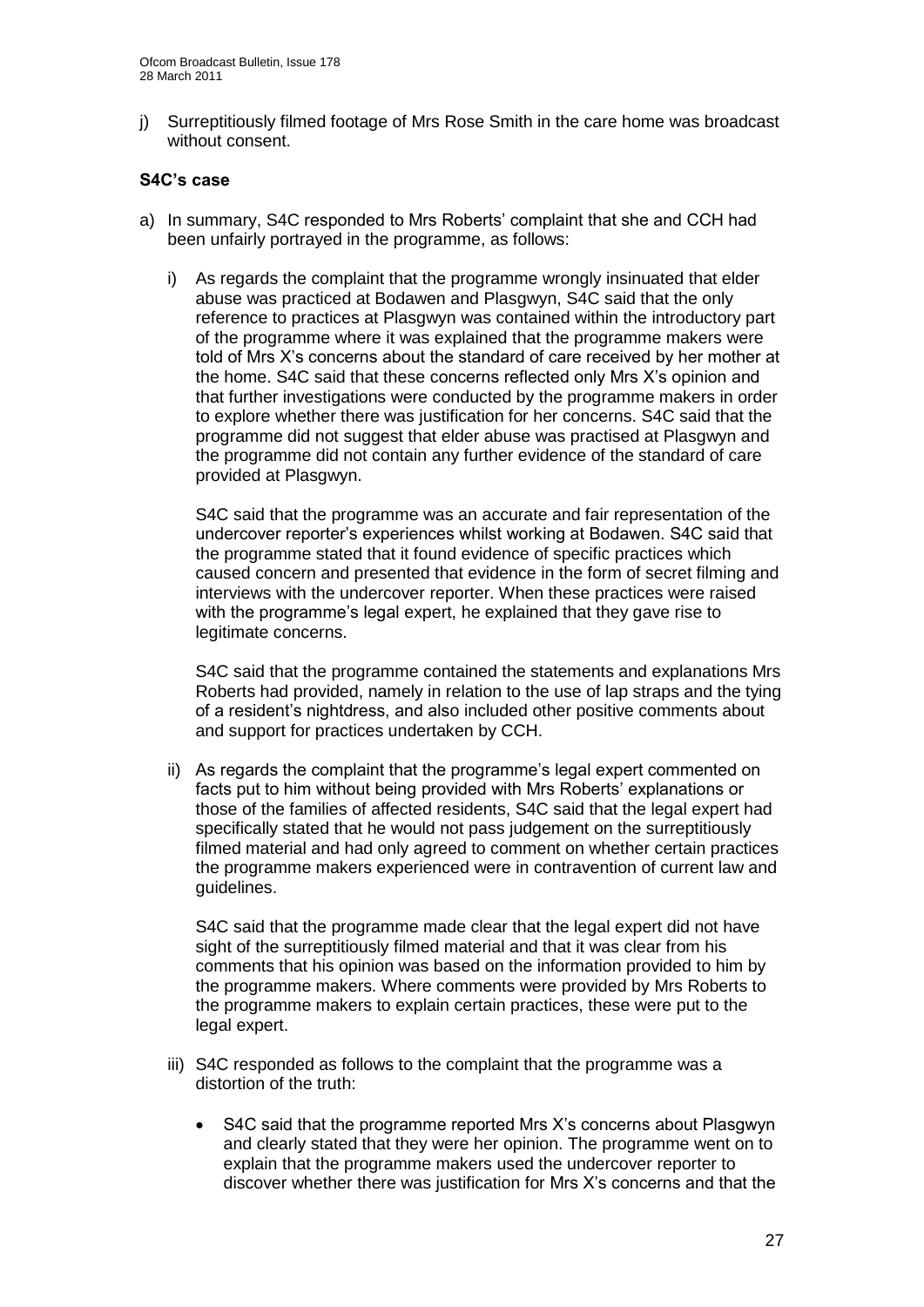programme makers did not obtain evidence to support concerns about the same practices at Bodawen.

S4C said it reported Mrs X"s opinion, challenged it and came to its own conclusions based on the programme makers' experiences.

- In relation to waking residents at 05:30 hours, S4C said that the undercover reporter had direct experience of staff waking residents in the early hours. She worked two night shifts shadowing staff at Bodawen and on both shifts she witnessed residents being woken at 05:30 hours. She witnessed two members of staff waking residents at this time and a total of six residents being woken during the two night shifts. Staff told the undercover reporter that, for reasons of convenience, they were expected to wake six residents before the morning shift started. S4C said that the information contained in the programme was factual and based on practices witnessed by the undercover reporter.
- In relation to the feeding arrangements, S4C said that the comment *"… and we were not told about the feeding arrangements"* was made in order to explain that Mrs X"s concerns about this issue at Plasgwyn were not alleged in relation to Bodawen nor were they substantiated by the programme makers" experiences there.
- In relation to the suspension of the carer, S4C said that the programme did not allege that a carer had assaulted a resident resulting in her suspension.

S4C said that the programme showed footage of a resident explaining that she had received a bruise on her arm because some of the carers *"had been coming after her"*. The programme then went on to state that, when asked about the incident again, the resident denied that anyone had hit her. The programme clearly stated that it was difficult to know what caused the bruise and whether there were any firm grounds to suspect that there was any abuse.

S4C said that the programme's closing sentence, which reported that a care worker from Bodawen had been suspended whilst the authorities investigated the issues raised by the programme, was factually correct and that no link was made in the programme between the suspension of the member of staff and the questions raised regarding the bruising found on one of the residents.

- In relation to the blue aprons, S4C said that there was no mention in the programme of "blue aprons" or of staff entering the kitchen without appropriate clothing of any nature.
- In relation to staff training, S4C said that the programme did not make the general suggestion that staff at Bodawen were not appropriately trained. However, in order to explain why the undercover reporter did not assist a resident from the toilet, the programme explained that she did not have the right or experience to help the resident in question. S4C said that the programme accurately reflected the training received by the reporter.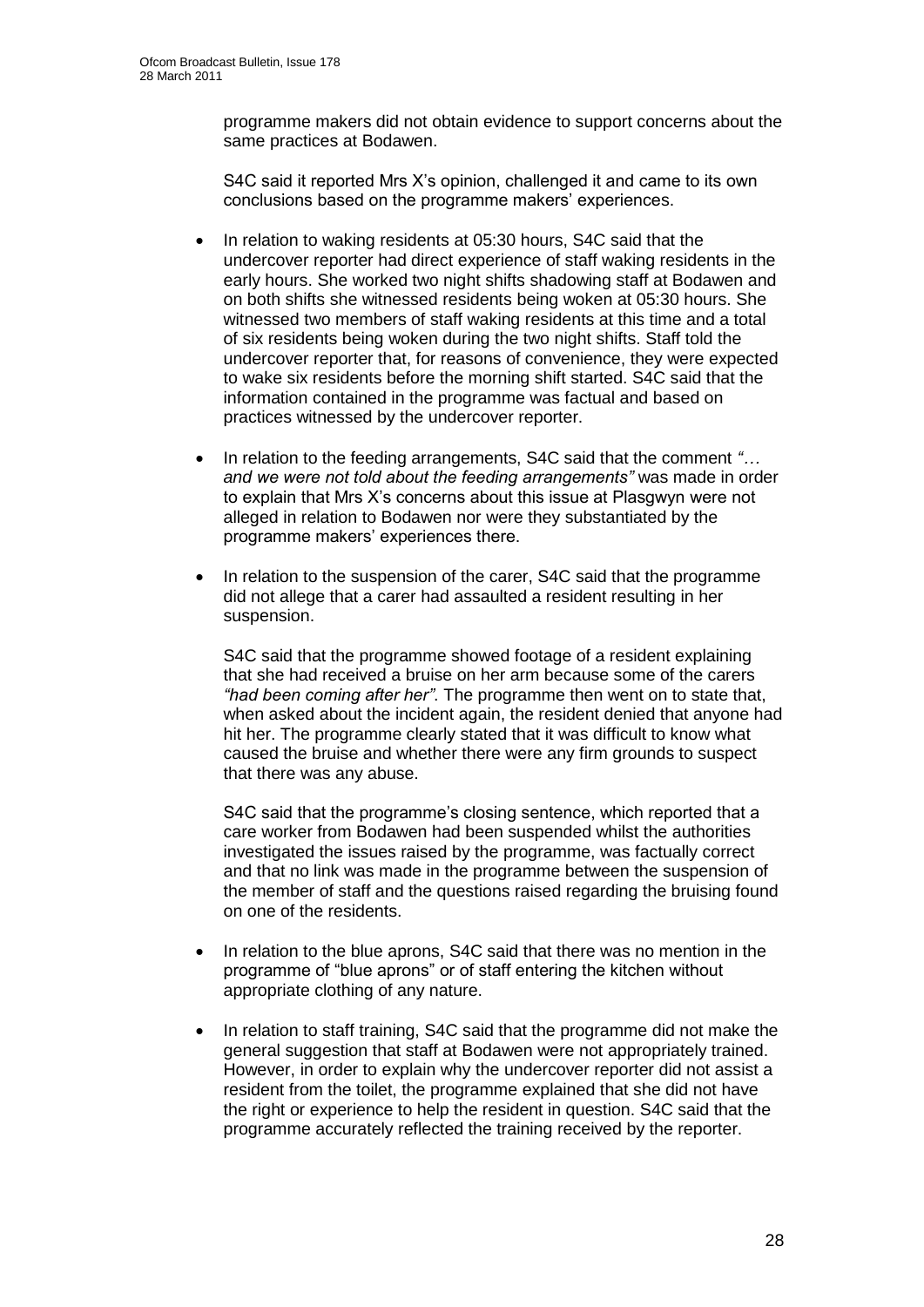- In relation to the resident left on the toilet, S4C said that the programme was a true and accurate description of the undercover reporter"s experience. She witnessed that the resident in question was left for 15 minutes before being assisted to leave the toilet. S4C said that, although Mrs Roberts stated that the resident was fully weight-bearing and was able to walk unaided to the toilet, the footage clearly showed that she was not able to lift herself off the toilet without assistance.
- b) In summary, S4C responded to the complaint that Mrs Roberts and CCH had not been provided with an appropriate opportunity to respond to the allegations made in the programme as follows:

S4C said that Mrs Roberts, as director of CCH, was invited on more than one occasion to make a contribution to the programme and that Mrs Roberts" views, as represented to the programme"s presenter, Mr Eifion Glyn, in telephone calls and meetings, were presented fairly in the programme.

S4C said that Mr Glyn"s notes stated that he first contacted Mrs Roberts by telephone on 12 June 2009 and that he had put to her all the allegations that were to be made in the programme. Mrs Roberts told him the allegations were not true. She said that a lap strap was used for one resident with the permission of the resident"s family, her doctor and the care standard. Mrs Roberts explained that the home had a very good annual inspection the previous year and that they were expecting another inspection soon and that it would also be very good. Mr Glyn"s notes said that on this occasion he asked Mrs Roberts more than once for an interview and explained that it was important for her to provide an on-camera interview in order to provide a response to the allegations. Mrs Roberts refused to provide such an interview and told Mr Glyn to telephone The Care and Social Services Inspectorate Wales ("CSSIW").

Mr Glyn"s notes said that he visited Bodawen without a camera in order to have a face to face meeting with Mrs Roberts late in the evening on 16 June 2009. Mr Glyn told Mrs Roberts that the programme makers had evidence on camera to support the allegations and that the programme makers had also received a complaint about Plasgwyn. Mr Glyn tried to persuade Mrs Roberts to give an interview and stressed that it was essential to have an on-camera interview with her in order for her to respond to the allegations. Mrs Roberts told Mr Glyn that she did not trust the programme makers because they had used dishonest methods to obtain evidence and secret filming, but she explained that they strapped one of the residents with the permission of the family and authorities and that they had the permission of the family to tie one resident's nightdress. Mrs Roberts explained that she had received advice from a PR company not to give an interview to the programme makers and Mr Glyn tried to convince her again that the programme makers did not have an agenda against her or anybody else and that she should give an interview to the programme makers because the points she was making were valid and that it was important for her side of the story to be heard.

Mr Glyn"s notes said that he telephoned Mrs Roberts on 17 June 2009 and asked her again whether she would give an interview, but she refused explaining that the PR company had advised her not to do so. When he asked about another resident who was being strapped in the care home, Mrs Roberts explained that the home also had permission from the family and the authorities for that individual.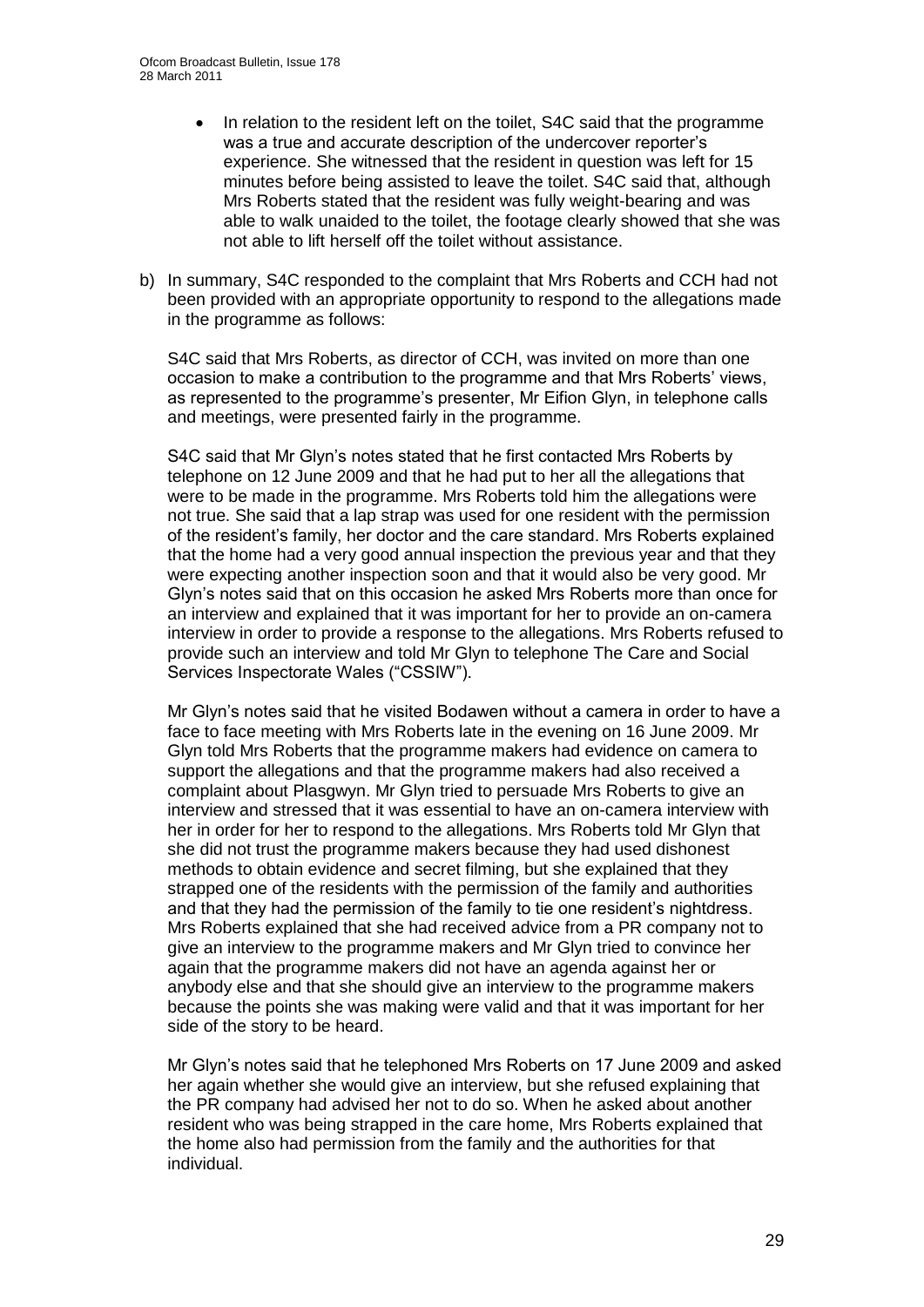S4C said that the doorstep footage which appeared in the programme was filmed on 21 June 2009 and provided evidence that Mrs Roberts had repeatedly refused to provide an interview and that she deferred to the statement provided by the PR company.

S4C said that Mrs Roberts did not at any point during the programme makers' conversations with her prior to broadcast ask for further details of the allegations and did not say that she would not give an interview because the programme makers refused to provide such details. Nor did she say that she needed those details in order to investigate and respond to the allegations to be made in the programme.

S4C said that Mrs Roberts did not respond to all the allegations made to her, but that all the responses she did provide were included in the programme.

In summary, S4C responded to the complaints of unwarranted infringement of privacy in the making and broadcast of the programme, as follows:

c) and g) Unwarranted infringement of the privacy of Mrs Roberts in the making and broadcast of the programme.

S4C said that Mrs Roberts was "doorstepped" because she had repeatedly refused a request for an interview and the programme makers strongly believed that a representative of CCH should be given the opportunity to explain their side of the story on camera given the evidence of practices at Bodawen. S4C said that it was standard journalistic practice to seek a face-to-face meeting where there were grounds to believe that a potential contributor might be persuaded to take part in a programme.

S4C said that the "doorstepping" did not occur at Mrs Roberts' private home, but at the entrance to Bodawen, her place of work, where she held a senior position as a director of CCH. S4C said that Mr Glyn was known to Mrs Roberts and that she came to the door fully aware that he was there to request an interview. S4C said that Mr Glyn was holding a microphone in clear sight when Mrs Roberts addressed him at the door. The hand-held camera recording Mrs Roberts was not hidden and she continued to speak clearly to Mr Glyn. S4C said that the footage did not contain a discussion of confidential or commercially sensitive material.

S4C said that if there was a legitimate expectation of privacy, any infringement in the filming of the footage was warranted because it was in the public interest for the programme to seek to obtain Mrs Roberts" responses to the points raised by the programme and her direct responses were not obtainable by other means.

S4C said that if there was a legitimate expectation of privacy, any infringement in the broadcast was warranted because it was in the public interest for the programme to provide evidence of the programme makers" attempts to provide a right of reply to the owners of Bodawen and to obtain their substantive comments to the unacceptable practices experienced by the undercover reporter.

d) to f) Unwarranted infringement of the privacy of Mrs Megan Roberts, Mrs Elsie Richards and Mrs Rose Smith in the making of the programme.

S4C said that research for the programme was undertaken over a period of nine months and was initially commenced after the programme makers obtained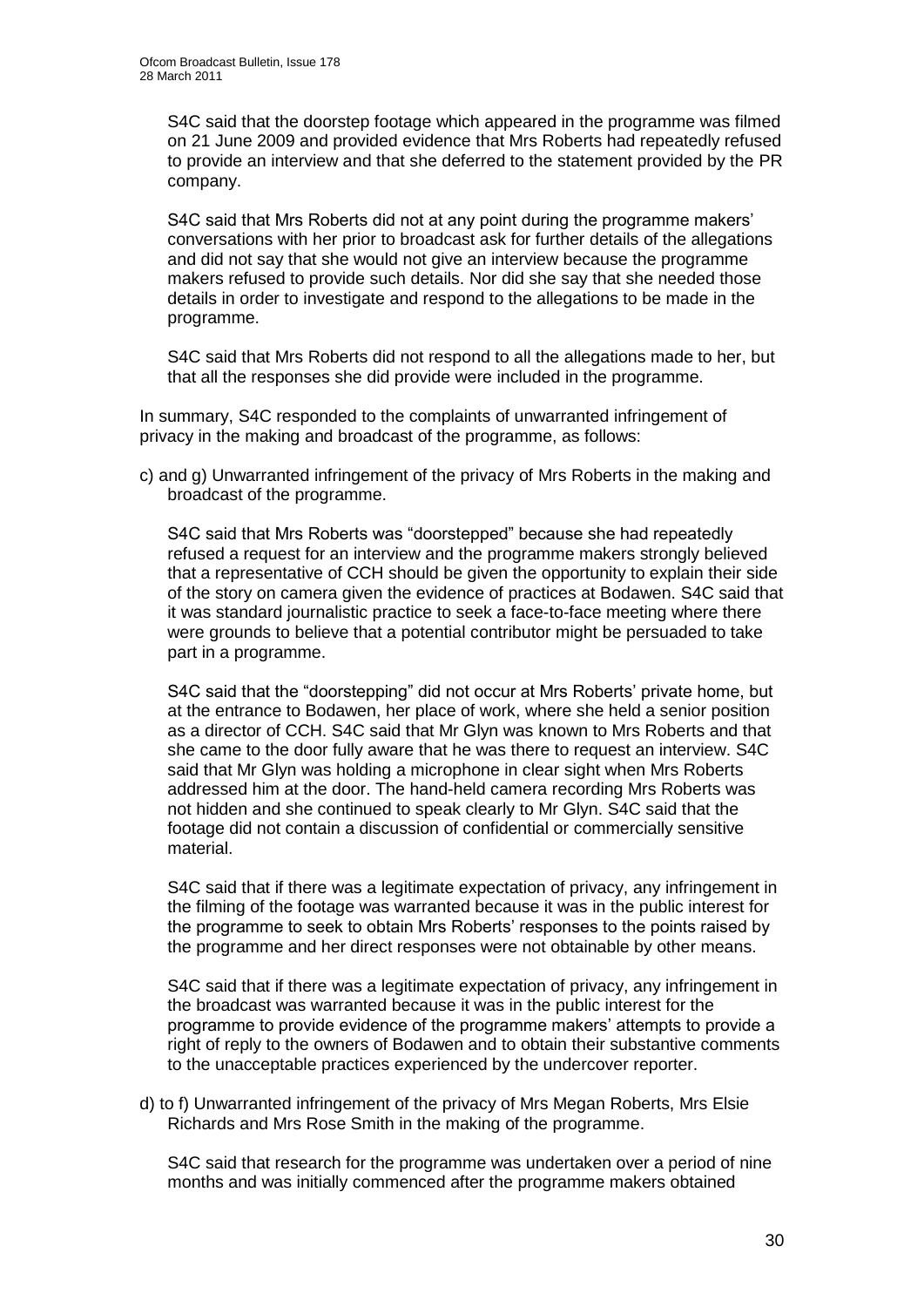information that Mrs X was concerned about the standard of care that her mother was receiving at Plasgwyn.

S4C said that Mrs X was a retired family doctor and the programme makers were satisfied that her initial concerns were legitimate. The programme makers then undertook further research into the history of standards of care at CCH and secured temporary work for a member of the programme making team shadowing carers in Plasgwyn and Bodawen. Her experience at Bodawen provided evidence that there were a number of deficiencies in the care provided by CCH.

S4C said that following the initial research, the programme makers made a detailed request to S4C for permission to undertake surreptitious filming at Plasgwyn and Bodawen.

S4C said that it considered that there was *prima facie* evidence of a story in the public interest, based on the initial statements made by Mrs X and the subsequent experience of the undercover reporter. It also considered that there were reasonable grounds to suspect that further material evidence of the deficiencies in care witnessed by the programme makers could be obtained through the surreptitious filming and that it was necessary to the credibility and authenticity of the programme that visual evidence of such deficiencies was obtained.

S4C said that after the programme makers had collated the surreptitiously filmed material, they presented 30 pieces of footage to S4C. As a result of a process of assessment of the footage, S4C said that the final programme only included 13 of the original 30 pieces of footage, on the grounds that their inclusion could be warranted provided that the identity of individuals was obscured.

S4C accepted that the filming was undertaken without the knowledge or consent of Mrs Megan Roberts, Mrs Elsie Richards and Mrs Rose Smith and that their privacy was therefore infringed by the filming. However, it considered that the surreptitious filming at Bodawen was warranted and proportionate in the circumstances.

S4C said that the footage of Mrs Megan Roberts showed her suggesting that she had a bruise because of her treatment by the carers and the programme then went on to state that when she was asked again about the issue she denied that anyone had hit her. S4C said that the allegation made by Mrs Megan Roberts was a serious one and it was necessary to the credibility and authenticity of the programme to capture the suggestion on camera in order to report that older people in care make allegations of abuse which can be difficult to rely upon.

S4C said that the footage of Mrs Elsie Richards illustrated the lack of dignity and respect showed by a carer to her in refusing to take her to the toilet and in insisting that she soiled her nappy instead. S4C said that its legal expert explained that this practice was unacceptable and it was necessary to the credibility and authenticity of the programme to capture the footage on camera if the programme was to report that such practices occurred in Bodawen.

S4C said that the footage of Mrs Rose Smith showed the fact that the carer, who had broken English, had difficulty in understanding residents speak and in responding to their requirements. S4C said that the sequence then led the legal expert to state that failure to communicate with patients was a breach of their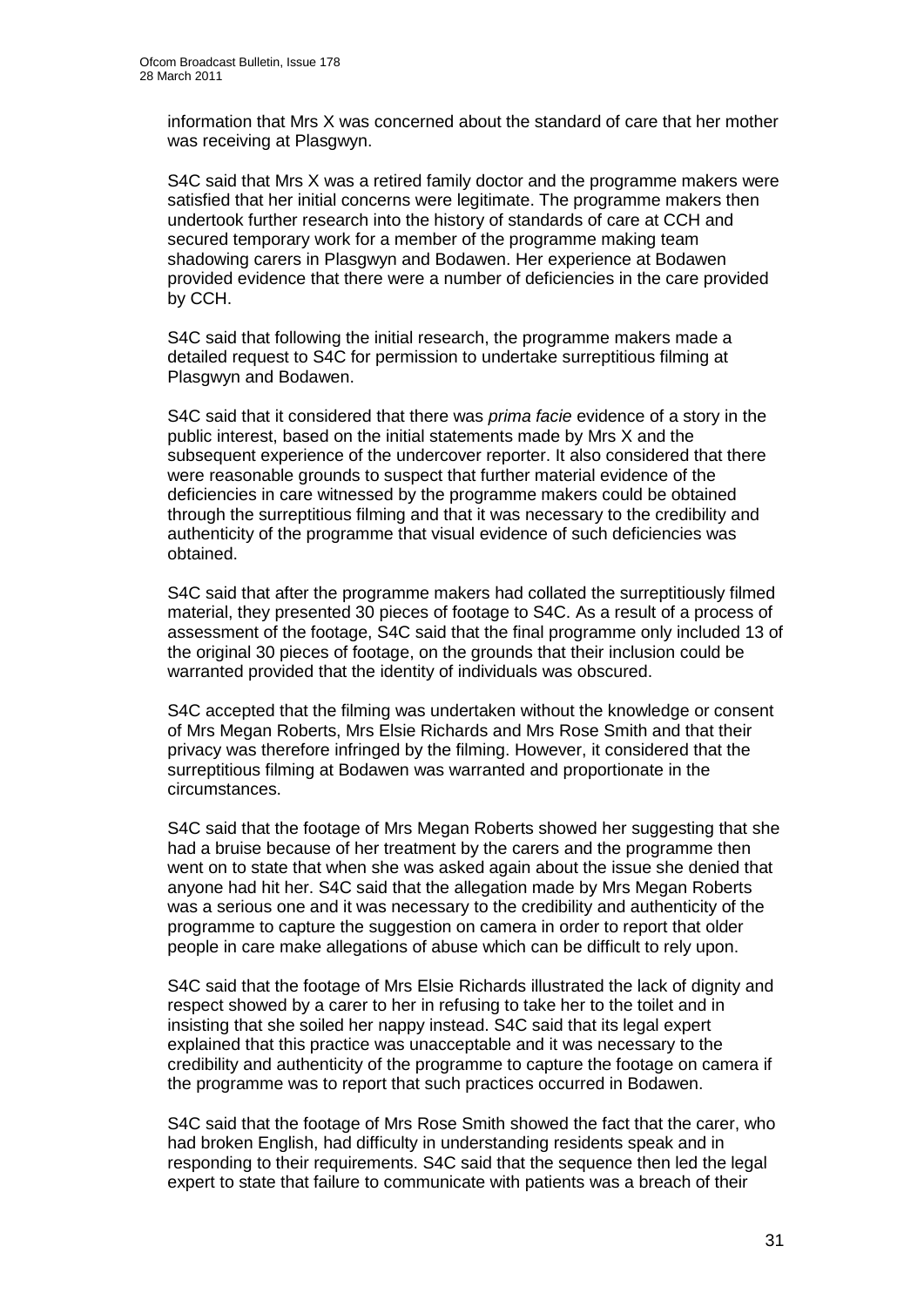basic rights and that it was part of the requirements of registration of care homes that the provider could persuade the public services that they could train appropriate staff.

S4C said that the infringement of privacy of the three residents was warranted by the considerable public interest in bringing these aspects of dealing with elderly care to public notice.

h) to j) Unwarranted infringement of privacy in the broadcast of the programme

As regards infringement of the privacy of Mrs Megan Roberts, Mrs Elsie Richards and Mrs Rose Smith in the broadcast, S4C said that their names were not mentioned in the programme, their faces were blurred, frequently only fleeting images of them were broadcast, they did not appear wearing distinctive clothing and that only people with an intimate knowledge of the three residents" voices and physical shapes could have recognised any of them.

S4C said that if, Ofcom took the view that the residents' privacy was infringed in the broadcast of the footage without their consent, any breach, which would have been significantly reduced by the efforts of the programme makers in obscuring the identity of the residents, was warranted by the public interest in raising the issues of:

- whether allegations of abuse made by those receiving care could be relied upon and how such allegations should be managed;
- the lack of dignity and respect showed by a carer in refusing to take a resident to the toilet and in insisting that she soiled her nappy in bed instead; and
- difficulties that residents encountered in communicating with a carer who had limited English language skills.

#### **Mrs Roberts' comments on S4C's statement**

- a) As regards the complaint of unfair portrayal, in summary, Mrs Roberts made the following comments:
	- iii) In relation to the complaint that the programme distorted the truth, Mrs Roberts made the following comments:
		- The programme referred to Mrs X"s mother as if she was still at Plasgwyn, when in fact she was admitted to Plasgwyn on 16 February 2004 and discharged on 27 October 2004. Mrs Roberts said that the lady was not nursed in bed 24 hours a day and that various swallowing assessments had been carried out and a liquidised diet was recommended to prevent aspiration and choking.
		- Mrs Roberts said that CCH did not awaken residents from a deep sleep at 05:30 hours and that there was no evidence of this. If residents were already awake the carers may in some instances have those residents dressed and brought downstairs for their own safety or because they wished to do so. Mrs Roberts said that some residents wished to go to bed at around 18:00 hours and they woke early.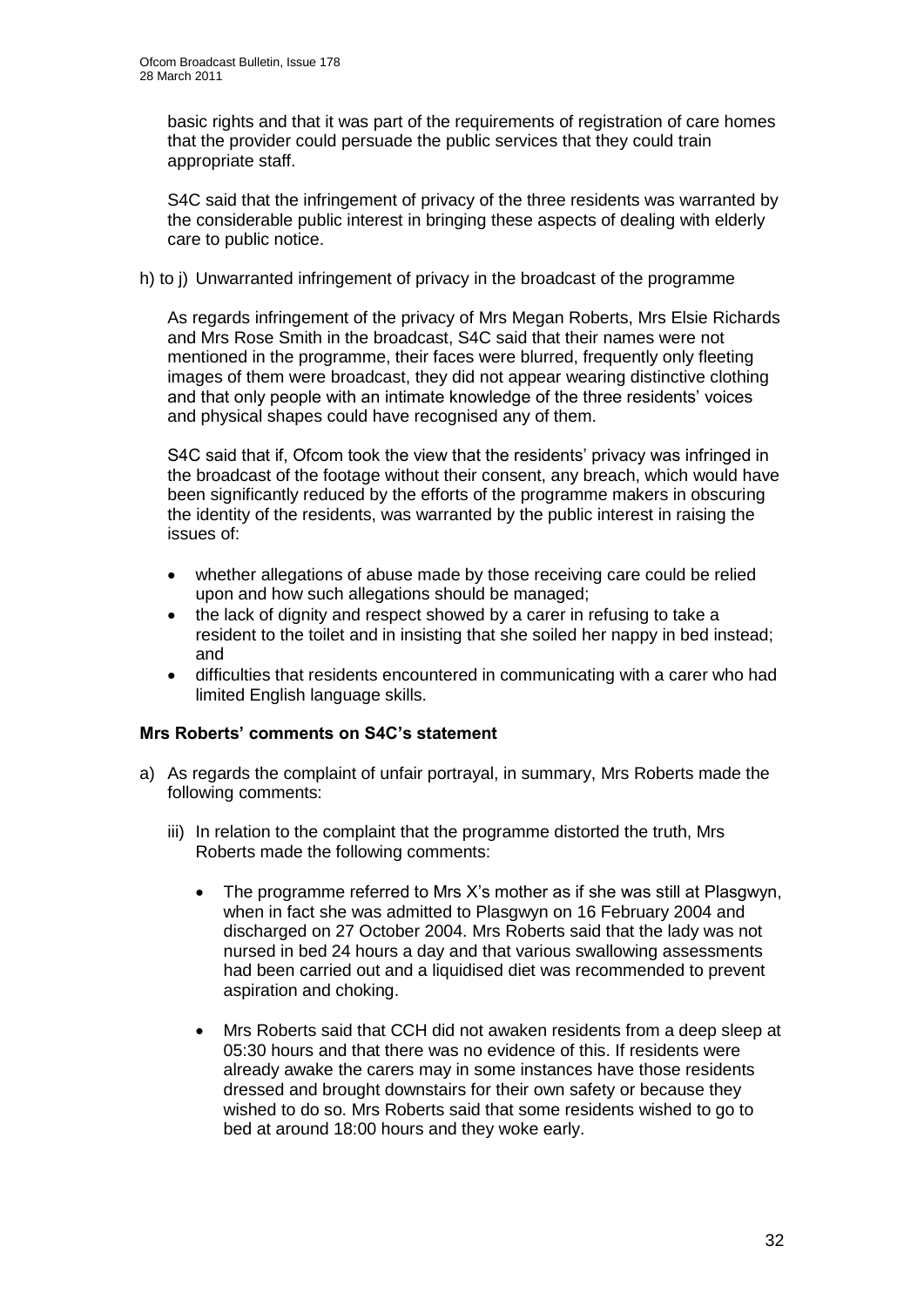- Mrs Roberts said that she informed the programme makers that an employee had been suspended as a result of Mr Glyn"s email to CSSIW which made an allegation of a "carer striking some of the residents". Mrs Roberts said that in her view the programme makers had engineered a situation whereby she had to suspend the carer concerned for striking a resident, even though there was no evidence, and that S4C then broadcast the fact of the suspension to justify and corroborate a false allegation. Mrs Roberts said that Mr Glyn retracted the allegation against the carer on the 22 June 2009 and she considered it was unfair then to mention the suspension in the programme the following day.
- Mrs Roberts accepted that there was no mention of blue aprons in the programme.
- Mrs Roberts said that as the resident on the toilet was shouting out *"Please, please I can't stay here all night"*, viewers would have been left with the impression that CCH left its residents on the toilet for hours rather than a maximum of 15 minutes. If viewers had been told of this resident"s behaviour and medical history of constipation, they would be likely to agree that 15 minutes was not too long. Mrs Roberts also said that the resident was able to walk and that the programme had wrongly stated she was unable to bear her own weight.
- b) As regards the complaint about opportunity to respond, in summary, Mrs Roberts commented as follows:

Mrs Roberts said that Mr Glyn did not put all the allegations to her on 12 June 2009 but that she tried to answer each allegation he put to her with the limited information he provided. Mr Glyn did not ask her more than once for an interview on that occasion nor did he explain that it was important for her to provide an oncamera interview in order to provide a response to the allegations. Mrs Roberts said that she gave Mr Glyn the contact details for CSSIW, because she had answered all his allegations on the phone and he did not appear to believe her.

Mrs Roberts said that she was only made aware that the programme makers wanted her to provide an on-camera interview on the evening of 16 June 2009. Mrs Roberts said that her discussion with Mr Glyn on the evening of 16 June 2009 lasted about 45 minutes and that during this time she answered most of the allegations in as much depth as was possible bearing in mind the very limited disclosure which was being made to her. For example, Mrs Roberts said that she told Mr Glyn that if a member of staff was found sleeping on duty they would be disciplined. Mrs Roberts said she had also confirmed to Mr Glyn that she was prepared to be interviewed on-camera providing she could see the edited version prior to the programme being broadcast, to know exactly what was being alleged, but that she was told that it would not be possible for her to see the programme.

c) As regards infringement of her privacy in the making of the programme, in summary, Mrs Roberts commented as follows:

Mrs Roberts said that she and Mr Glyn had had a lengthy face to face meeting of about 45 minutes on the night of 16 June 2009, so there was no reason for him to doorstep her on Sunday 21 June 2009, which was her day off.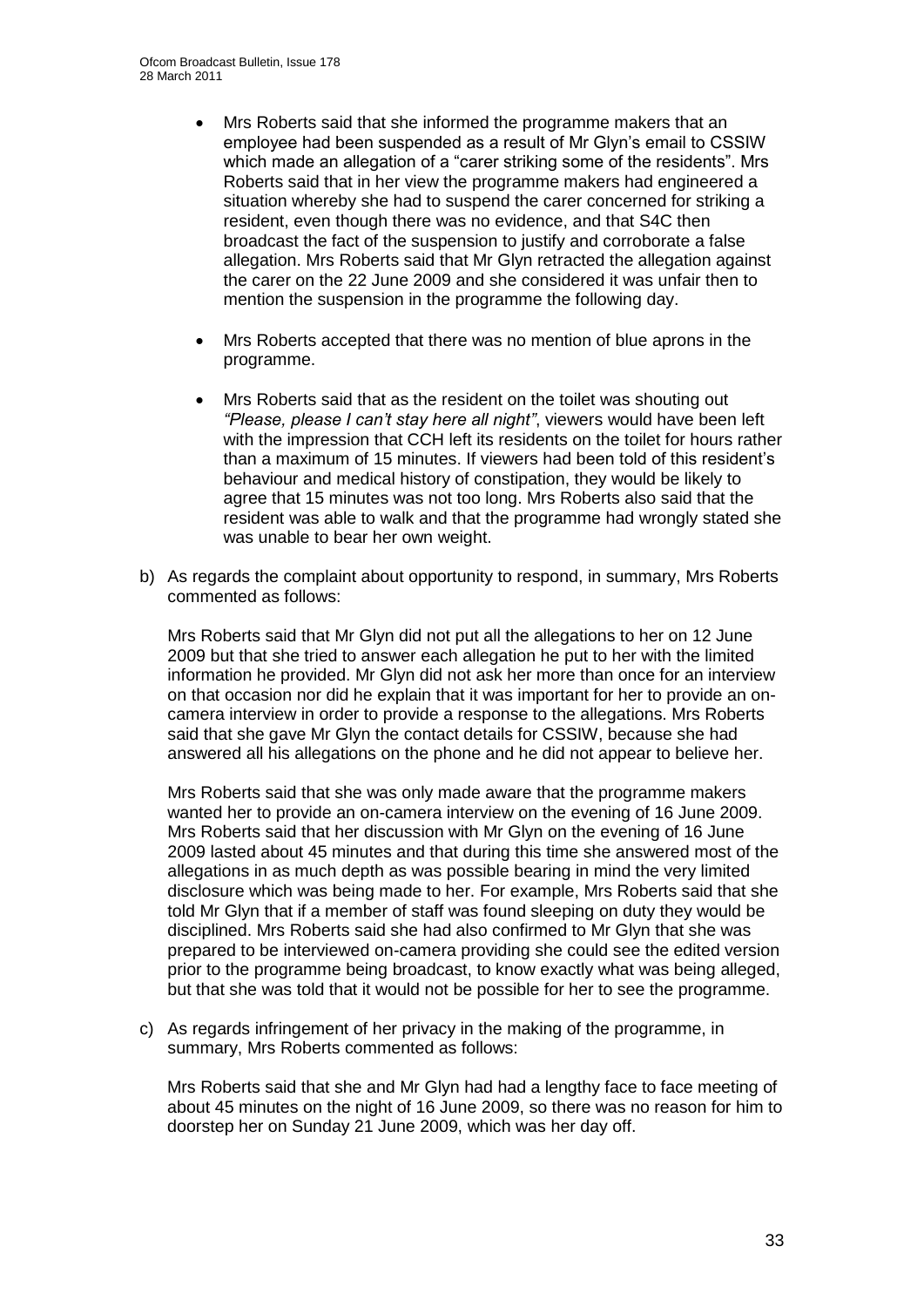Mrs Roberts said that it was only when she approached the front door that she saw the large microphone in Mr Glyn"s hand. Mr Glyn did not inform the care assistant who answered the door that he wished to interview Mrs Roberts and the cameraman was not at the front door with Mr Glyn but hiding around the corner. Mrs Roberts said that the programme makers had already received a response from CCH as their PR company had produced a statement for the programme.

d) As regards infringement of Mrs Megan Roberts" privacy in the making of the programme, in summary, Mrs Roberts commented as follows:

Mrs Roberts said that the programme makers had no evidence that Mrs Megan Roberts had been physically abused and had spoken to her daughter who had confirmed that her mother bruised easily and had a history of bruising before coming to Bodawen. As Mrs Megan Roberts never made an allegation of physical abuse, there was nothing to investigate. Mrs Roberts said that she believed the reporter had put a leading question to Mrs Megan Roberts, asking her "who did that" rather than "how did that happen". Mrs Roberts said that leading questions should never be put to a vulnerable adult or a child and that the reporter"s question appeared to have confused Mrs Megan Roberts.

e) As regards infringement of Mrs Richards' privacy in the making of the programme, in summary, Mrs Roberts commented as follows:

Mrs Roberts said that if the reporter had been more experienced or aware of Mrs Richards" behaviour and dementia she would have realised that the behaviour filmed was quite typical of Mrs Richards.

f) As regards infringement of Mrs Smith's privacy in the making of the programme, in summary, Mrs Roberts commented as follows:

Mrs Roberts said that she believed the inclusion of footage of Mrs Smith in bed was an infringement of her privacy. The undercover reporter had no knowledge of Mrs Smith"s medical history, her dementia or her care needs. Mrs Roberts said that by not raising the bed, the carer was protecting Mrs Smith from an assessed risk of falling out of bed.

In relation to communication difficulties, Mrs Roberts said that most of the footage in the programme was of one particular carer, when in fact Welsh speakers were present and the undercover reporter herself was a Welsh speaker.

#### **S4C's response to Mrs Roberts' comments**

- a) As regards the complaint of unfair portrayal, in summary, S4C commented as follows:
	- iii) The complaint of distortion of the truth:
		- S4C said that the undercover reporter witnessed residents being awoken at 05:30 hours and was told by other staff that residents were awoken at that time so that a certain number were up and dressed before the day shift began, otherwise the day shift had too much to do to get everyone ready for the day ahead if all the residents had to be got up at that point.
- b) As regards opportunity to respond, in summary, S4C noted that there were disputed statements of fact in relation to Mrs Roberts' account of her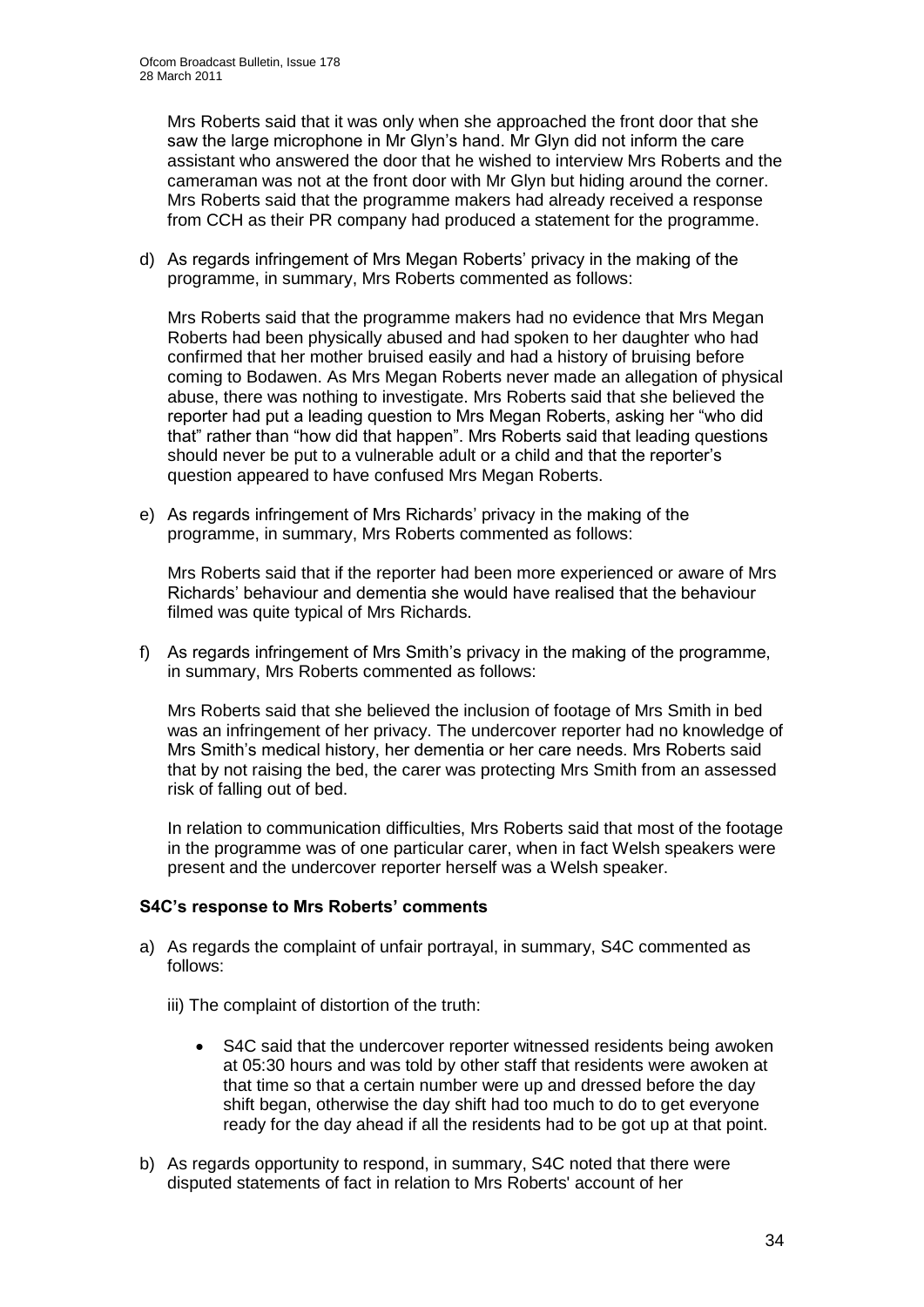conversations with Mr Glyn and said that S4C stood by the accuracy of Mr Glyn"s notes.

S4C said that the programme included Mrs Roberts' explanations regarding the lap strap and clearly explained that CCH had obtained the consent of the family of the woman shown with the lap strap for her to be strapped into her chair. The programme then went on to discuss the wider policy issues concerning the fact that the courts have in the past spoken against confining patients.

- d) As regards unwarranted infringement of Mrs Megan Roberts" privacy in the making of the programme, in summary, S4C said that Mrs Roberts appeared to have assumed that the undercover reporter was first told by Mrs Megan Roberts that she had been struck by a carer in the excerpt of undercover footage shown in the programme. In fact Mrs Megan Roberts first made the allegation when the reporter was working at the home but was not wearing a secret camera. When the reporter asked Mrs Megan Roberts how she had acquired a very large bruise, she said that she had been struck. S4C said that in order to test the allegation, the reporter raised the issue again on an occasion when she was equipped with a camera. This allegation was included in the programme not in order to allege that the patient had been struck but to demonstrate the difficulties that arise when vulnerable and confused elderly people make such allegations.
- f) As regards unwarranted infringement of Mrs Rose Smith's privacy in the making of the programme, in summary, S4C said that the footage was included in the programme to demonstrate the difficulties caused by the fact that the staff did not understand what the patient was saying. S4C said that most of the footage was of that particular carer because the undercover reporter was assigned to shadow her. S4C said that there was no attempt to insinuate anything concerning the use of foreign workers, other than the communication problems residents encountered when dealing with some members of staff.

#### **S4C's first response to Ofcom's request for its reasons for placing an undercover reporter at Bodawen**

In summary, S4C said that following a meeting with Mrs X, the programme makers undertook further research into standards of care at CCH homes and were made aware that some ex-employees of Bodawen had concerns regarding the standards of care there.

S4C said that, based on this research and information, the programme makers concluded that they needed to obtain independent evidence of practices at both Plasgwyn and Bodawen. The programme makers then sought temporary work for the reporter at CCH homes. S4C said that due to the way in which temporary work was organised at CCH, once registered with CCH for temporary work, shifts could be offered at either of the two homes. However, because the programme makers had received information regarding practices which were cause for concern at both Plasgwyn and Bodawen, this was acceptable to the programme makers. S4C said that the undercover reporter was offered two shifts at Plasgwyn and all other shifts at Bodawen.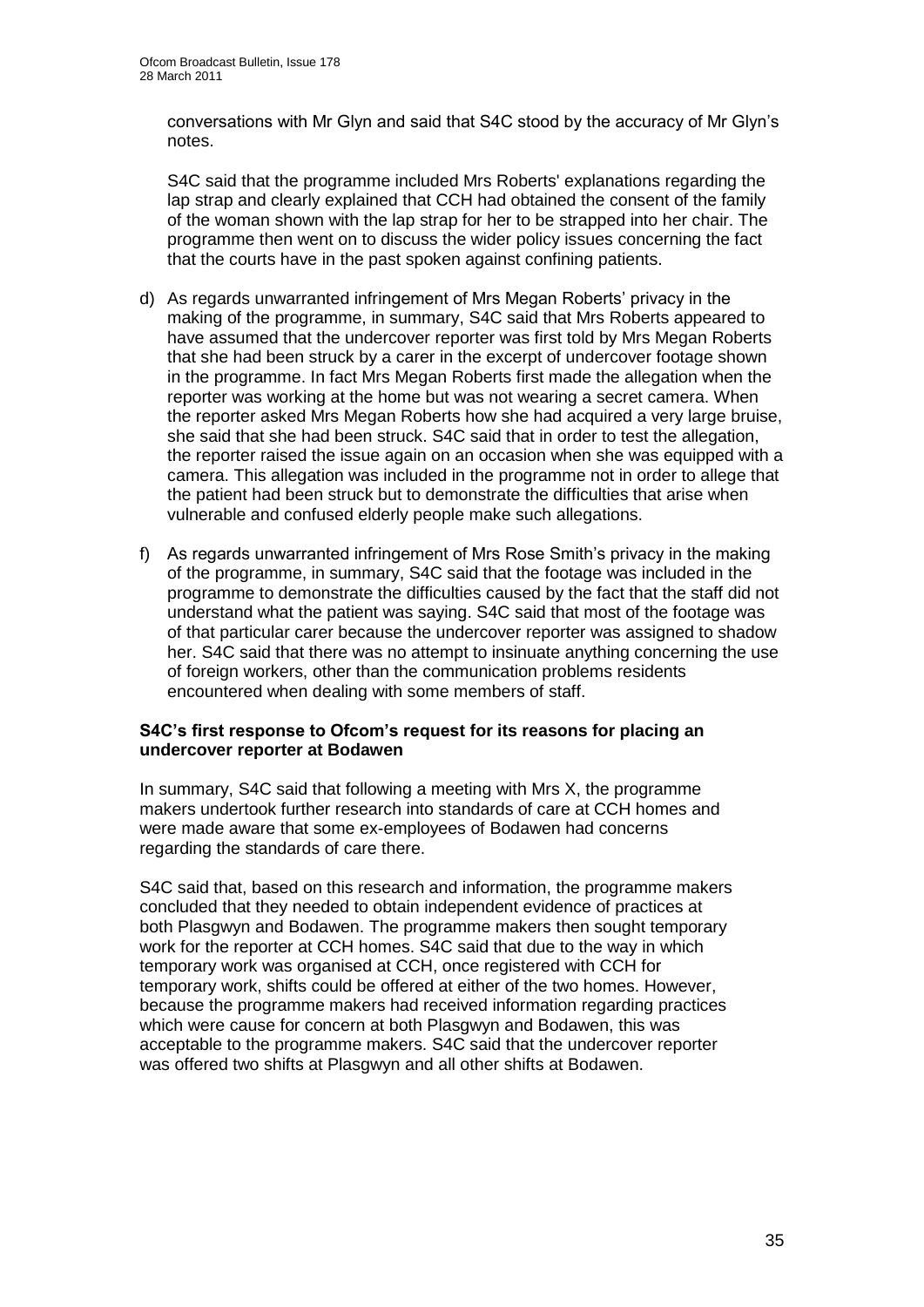#### **Further information provided by S4C at Ofcom's request to elaborate upon the "research and information" obtained by the programme makers**

S4C repeated that the further research and information obtained by the programme makers included gaining knowledge of concerns raised by ex-employees of Bodawen regarding the standards of care at Bodawen.

S4C said that, whilst researching the complaints of Mrs X and the concerns of the exemployees, the programme makers were also aware that Bodawen had in recent years been at the centre of allegations of abuse by staff of its residents. There had been a finding of misconduct against a matron and the home had been forced to take special measures by CSSIW.

S4C said that, on the basis of Bodawen"s background, the programme makers concluded that it was reasonable to work undercover at homes owned by CCH to investigate the complaints and concerns of Mrs X and the ex-employees (who were not prepared to be named or quoted).

S4C said that the programme makers did not go on a "fishing expedition" at Bodawen, but sought temporary work with CCH for a member of the team in order to investigate further the complaint/concerns raised in relation to both Bodawen and Plasgwyn.

#### **Unsolicited representations from Mrs Roberts**

Mrs Roberts said that she believed that undercover filming was undertaken on 28 and 29 March 2009, some weeks before S4C provided consent on 7 May 2009 to undertake the undercover filming.

Mrs Roberts said that S4C was delving back to 2004 to justify its investigation and that the allegations of 2004 were far too stale to justify further investigation in early 2009, even if the disciplining of the former matron who had been suspended in November 2004 was not dealt with by the Nursing Council until February 2008.

#### **S4C's further comments**

S4C said that the programme makers did not commence investigations into homes owned by CCH due to the historic problems of 2004/05, but that it was relevant for Ofcom to know the history of Bodawen in recent years, by way of background. While that history was not used as justification for the investigation, it could not reasonably be ignored.

S4C said that it had now become apparent that the programme makers undertook surreptitious filming at Bodawen on 22 March, 29 March and 10 June 2009, both before and after S4C was approached by the programme makers for its consent to such filming. S4C said that in undertaking surreptitious filming at Bodawen prior to obtaining consent from S4C, the programme makers did not act in accordance with S4C"s programme guidelines and that was a matter to be addressed between the programme makers and S4C. However, S4C said that it remained the case that prior to making the decision as to whether surreptitious filming at CCH should be undertaken, the programme makers had first-hand experience of practices which raised serious concerns regarding the standards of care at both Plasgwyn and Bodawen.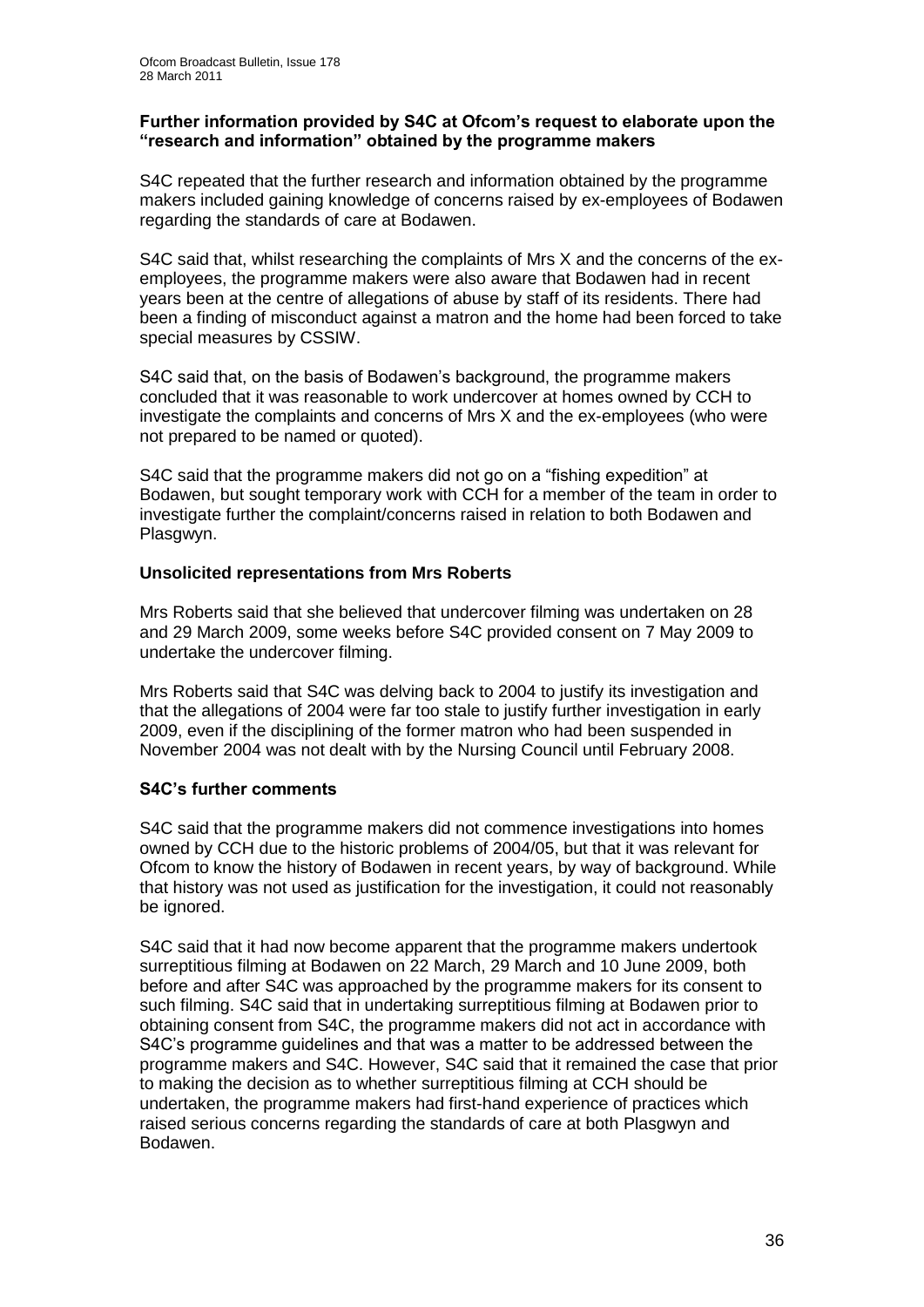S4C said that the undercover reporter worked three shifts during December 2008 and February 2009 at Plasgwyn and Bodawen and during those shifts she experienced deficiencies in the standard of care at each of the homes. S4C said that prior to making the decision to undertake surreptitious filming the undercover reporter also discussed her experiences at CCH with CSSIW on an anonymous basis.

S4C said that it was the programme makers' view that the evidence which had been collected prior to 22 March 2009 warranted taking the step to undertake surreptitious filming on 22 March 2009.

#### **Further comments from S4C at the request of Ofcom about the evidence collected prior to 22 March 2009 which warranted surreptitious filming**

The programme makers said that the matters of concern observed by the undercover reporter included the following:

- A lady at Plasgwyn was found to have been sitting in her own faeces in a pad for hours and it had dried on her. After she was changed she was put to bed in a nappy and without clothes.
- The reporter observed residents in Plasgwyn being changed and washed in bed with wipes, but did not see any residents getting bathed.
- At Plasgwyn, all but eight residents stayed in bed and all were back in bed by 19:30.
- One lady had sores all over her which had deteriorated since the previous day.
- Both homes smelled of urine and faeces and Bodawen was shabby and dirty, the teacups were stained brown, the biscuit tin was dirty, the kitchen was dirty and untidy and staff didn"t put clean aprons on before going into the kitchen.

The programme makers said, in response to the undercover reporter"s observations, that CSSIW said:

- Certain toilet practices observed were unacceptable and contrary to people's dignity, and that residents should be toileted every three hours and have their pads checked and changed every three hours.
- Residents should be bathed at least twice a week or every day if requested.
- Residents should get up and interact and there should be activities at least three times a week. Residents should be put in bed and get up when they requested and 20:00 hours bed for all was early.
- Residents should not stay in bed unless really poorly. Keeping residents in bed is wrong. They would develop pressure sores, would not get any communication and would be neglected.
- The care home regulations state that all parts of the care home should be kept clean, and that there should be no urine stench, even in the morning.

The programme makers said that following further conversations with Help the Aged, Age Concern and Action on Elder Abuse, the programme makers felt that there was *prima facie* evidence of a story in the public interest, that there were reasonable grounds to suspect that further material evidence could be obtained and that they should therefore press ahead to obtain that evidence on tape in order to give the programme the necessary credibility and authenticity.

The programme makers said that as a rule they obtained consent from S4C prior to carrying out any surreptitious filming. However the offer of shifts at CCH was *ad hoc* (the reporter was sometimes given less than a day"s notice when a shift was on offer)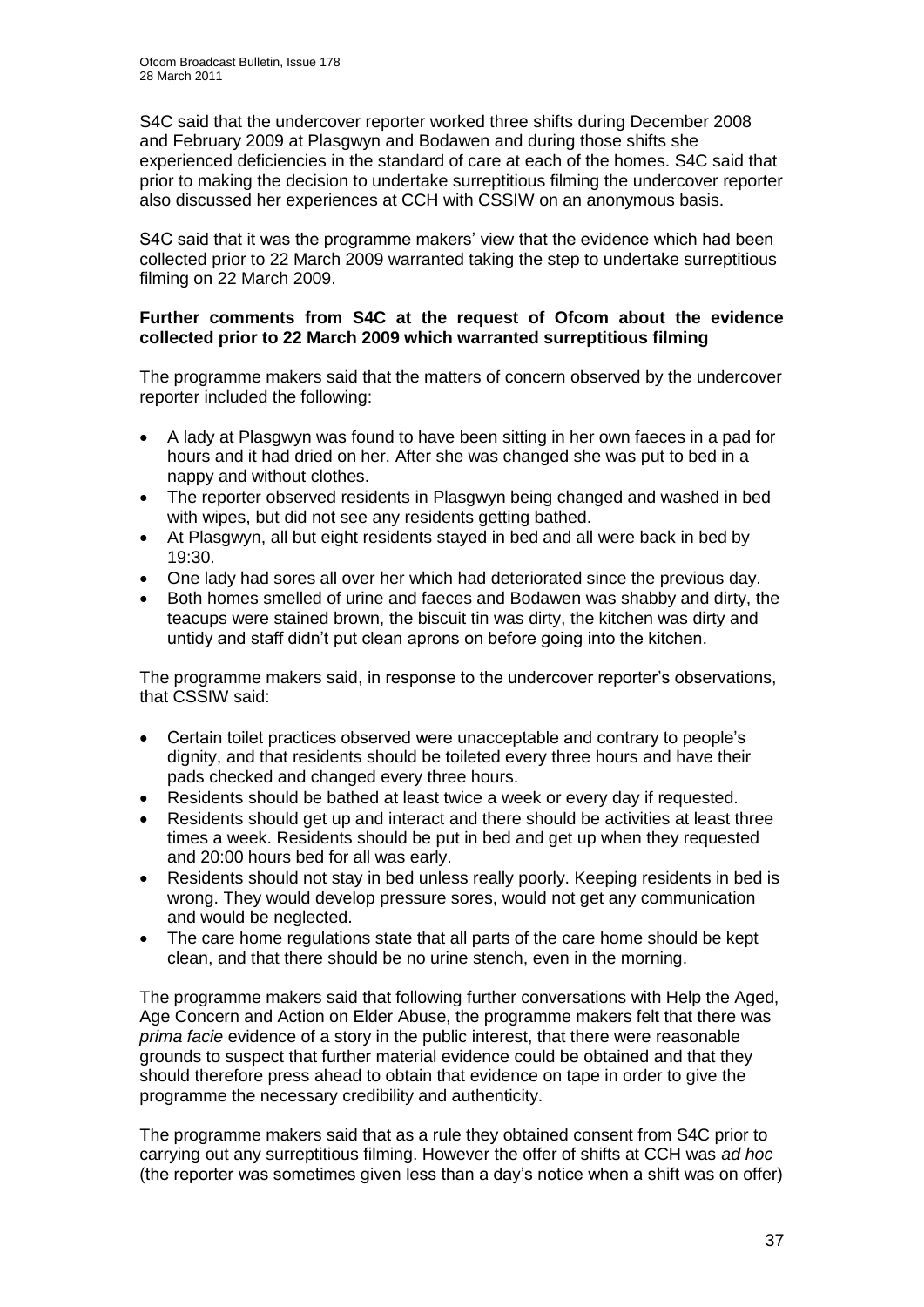and there was a real possibility that had the programme makers turned down the opportunity to work at CCH on 22 March 2009 that further offers would not have arisen. If that were the case the programme makers would have failed to get incontrovertible evidence on tape of the standard of care, and to portray the reality of life for some elderly residents at CCH. In these circumstances there was insufficient time for the programme makers to present their case to S4C and to allow them to provide a considered response before the opportunity to film became available.

#### **Decision**

Ofcom"s statutory duties include the application, in the case of all television and radio services, of standards which provide adequate protection to members of the public and all other persons from unfair treatment and unwarranted infringement of privacy in, or in the making of, programmes included in such services.

In carrying out its duties, Ofcom has regard to the need to secure that the application of these standards is in the manner that best guarantees an appropriate level of freedom of expression. Ofcom is also obliged to have regard, in all cases, to the principles under which regulatory activities should be transparent, accountable, proportionate and consistent and targeted only at cases in which action is needed.

In reaching its decision, Ofcom considered all the relevant material provided by both parties. This included a recording and translated transcript of the programme as broadcast and both parties" written submissions and supporting documentation.

- a) Ofcom first considered the complaint that Mrs Roberts and CCH had been treated unfairly in the programme as broadcast because:
	- i) Throughout the programme it was wrongly insinuated that elder abuse was practised at Bodawen and Plasgwyn.

In considering this complaint and sub-heads ii) and iii) below, Ofcom took account of Rule 7.1 of the Code, which states that broadcasters must avoid unjust or unfair treatment of individuals or organisations in programmes. It also had regard to Practice 7.9 of the Code, which states that before broadcasting a factual programme broadcasters should take reasonable care to satisfy themselves that material facts have not been presented, disregarded or omitted in a way that is unfair to an individual or organisation.

Ofcom considered that the term "elder abuse" would mean different things to different people and for the purposes of this head of complaint, Ofcom had regard to the definition adopted by the World Health Organisation "a single, or repeated act, or lack of appropriate action, occurring within any relationship where there is an expectation of trust which causes harm or distress to an older person".

#### *Plasgwyn*

Ofcom noted that the allegations made in the programme about Plasgwyn were that Mrs X said that her mother was left in bed at Plasgwyn 24 hours a day and that the home had also wanted to change the way she was fed. In Ofcom"s view, leaving a resident in bed 24 hours a day was capable of coming within the definition of elder abuse, but wanting to change the way a resident was fed was not.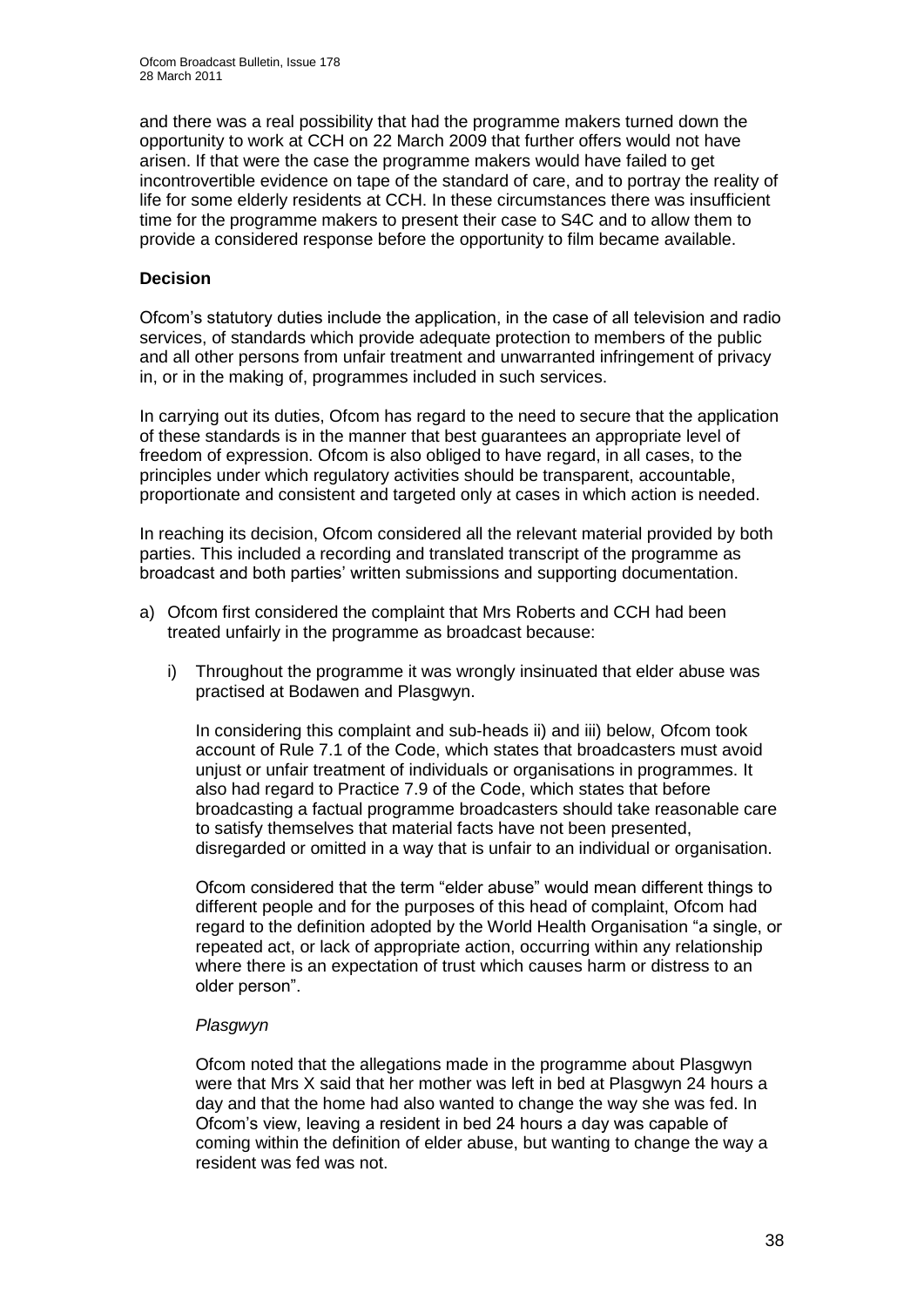In relation to the complaint that the resident was left in bed 24 hours a day, Ofcom also noted that the programme made clear that its investigation had been unable to substantiate the claim. The programme itself therefore negated the claim and Ofcom considered that the broadcaster had taken reasonable care not to present material facts in a way that was unfair to the complainants in relation to Plasgwyn.

#### *Bodawen*

Ofcom considered that the following criticisms made about Bodawen in the programme were capable of falling within the definition of elder abuse referred to above:

- residents awoken at 05:30 hours;
- resident not assisted from the toilet;
- resident told to soil her nappy;
- nightdress tied like nappy;
- use of lap straps:
- resident"s claim she was hit by staff; and
- difficulty communicating.

It should be noted, that Ofcom"s role was not to establish whether elder abuse had in fact occurred at Bodawen. Ofcom"s role was to determine whether, in broadcasting allegations, the broadcaster took reasonable care not to present, disregard or omit material facts in a way that was unfair.

The Code recognises the freedom of broadcasters to broadcast matters of genuine public interest and seeks to ensure that, in presenting serious allegations, they take reasonable care not to do so in a way that causes unfairness to individuals or organisations. In this case, Ofcom recognised that it was in the public interest to report on allegations such as those covered by the programme, but that this needed to be consistent with the requirement of fairness and other requirements of the Code.

Ofcom noted that the programme presented a number of criticisms of the care at Bodawen and recognised that evidence for those criticisms included undercover footage and statements from the undercover reporter. Ofcom also noted that the programme makers had consulted a legal expert and CSSIW about the criticisms and that both had confirmed that, on the information provided to them, they were cause for concern. Ofcom also noted that the programme makers and S4C had undertaken an analysis of 30 pieces of undercover footage and eventually decided that there was sufficient justification to include 13 in the programme.

Ofcom also noted that the fact that Mrs Roberts and CCH rejected the allegations was made clear in a number of ways in the programme.

First, in relation to the tying of the nightdress and the use of lap straps, the programme included Mrs Roberts" direct response that these were with the consent of the families of the residents and that tying the nightdress was for personal hygiene reasons.

Secondly, the carers' responses were included in the programme: in relation to telling the resident to soil her nappy rather than take her to the toilet, the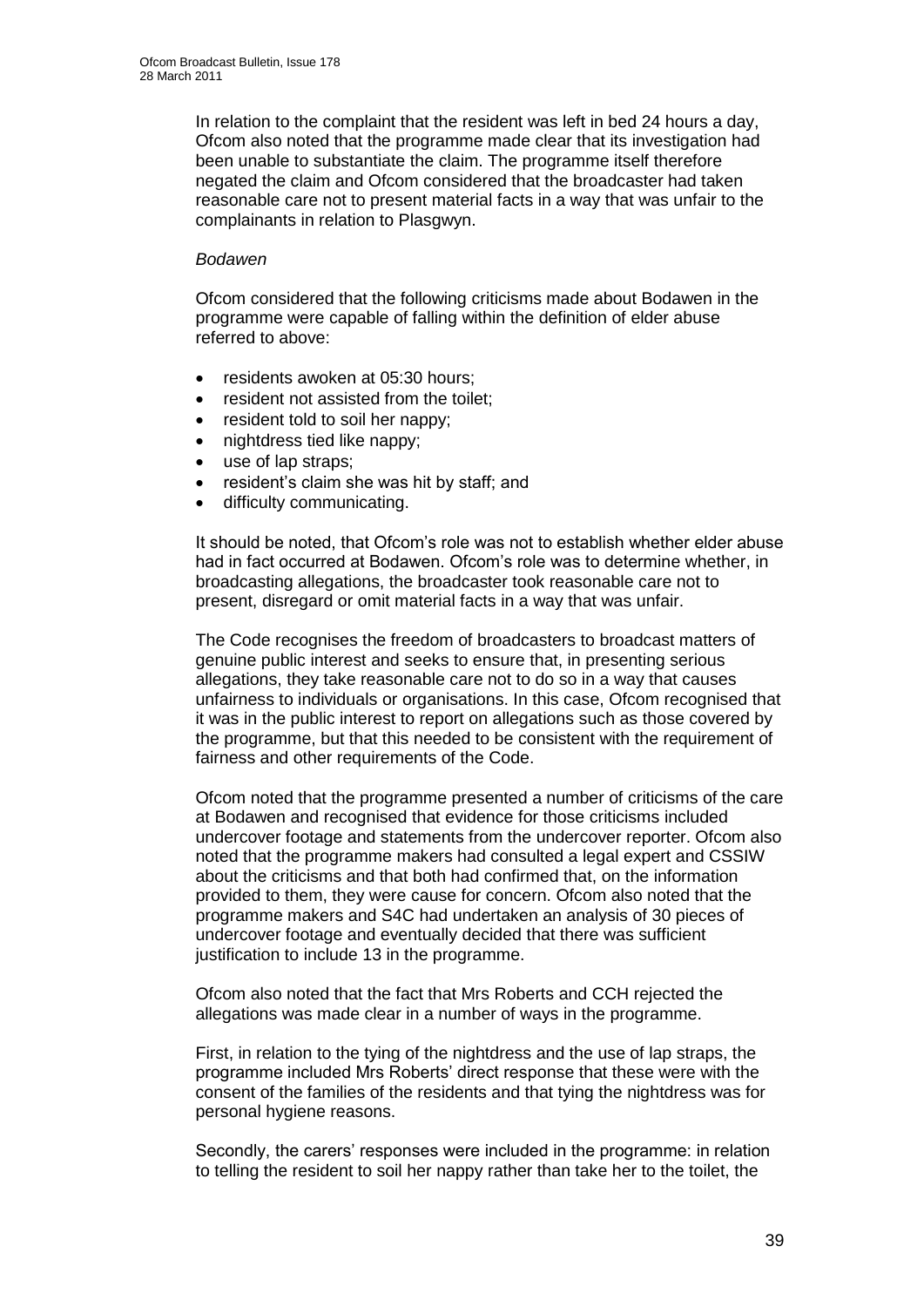carer said the resident asked all the time; in relation to tying the nightdress, the carer explained they had the family"s permission; and in relation to the resident alleging she was hit by staff, a carer said she lied sometimes.

Finally, the programme also included the following:

*"In a statement she* [Mrs Roberts] *said that they are committed to the welfare of the residents and that the home has a good reputation locally. And that meant that the place was 90% full most of the time".*

*"Care homes are inspected every year. Last July, a report was made on Bodawen Nursing Home… it said that residents were given a good standard of care and there were sufficient staff".*

*"As well as defending their* [CCH"s] *record they* [CCH"s PR company] *claimed that Cariad Care Homes were proud of the care given to their residents. They said they invested regularly in staff training for the team and improving the environment in the home. They also arranged social events to encourage the residents to live a full life".*

*"They insist that their priorities at all times are the health, dignity and wellbeing of their residents".*

Ofcom considered that the above statements made clear that the complainants rejected the allegations made in the programme.

Taking into account the matters set out above, Ofcom considered that the broadcaster had taken reasonable care not to present, disregard or omit material facts from the programme in a way that was unfair to Mrs Roberts or CCH in respect of the portrayal of the issue of elder abuse and has not upheld the complaint in this respect.

ii) The programme's legal expert commented on facts put to him without also being provided with the explanations of Mrs Roberts and the families of affected residents.

Ofcom noted that the legal expert commented upon the following practices:

- nightdress tied like a nappy;
- use of lap straps;
- difficulty communicating;
- resident not assisted from the toilet; and
- resident told to soil her nappy.

Ofcom noted that the final three practices above were put to the legal expert without explanation from Mrs Roberts. Although Mrs Roberts said that during her telephone conversation on 12 June 2009 and during her 45 minute meeting with the programme makers on the evening of 16 June 2009 she responded to all the allegations put to her in as much depth as was possible given the limited information provided to her, she did not indicate to Ofcom what exactly she had said in relation to these three practices. Furthermore, the programme makers" notes of their conversations with Mrs Roberts did not record explanations from Mrs Roberts about these three practices, other than to indicate that Mrs Roberts had said that all of the allegations were untrue.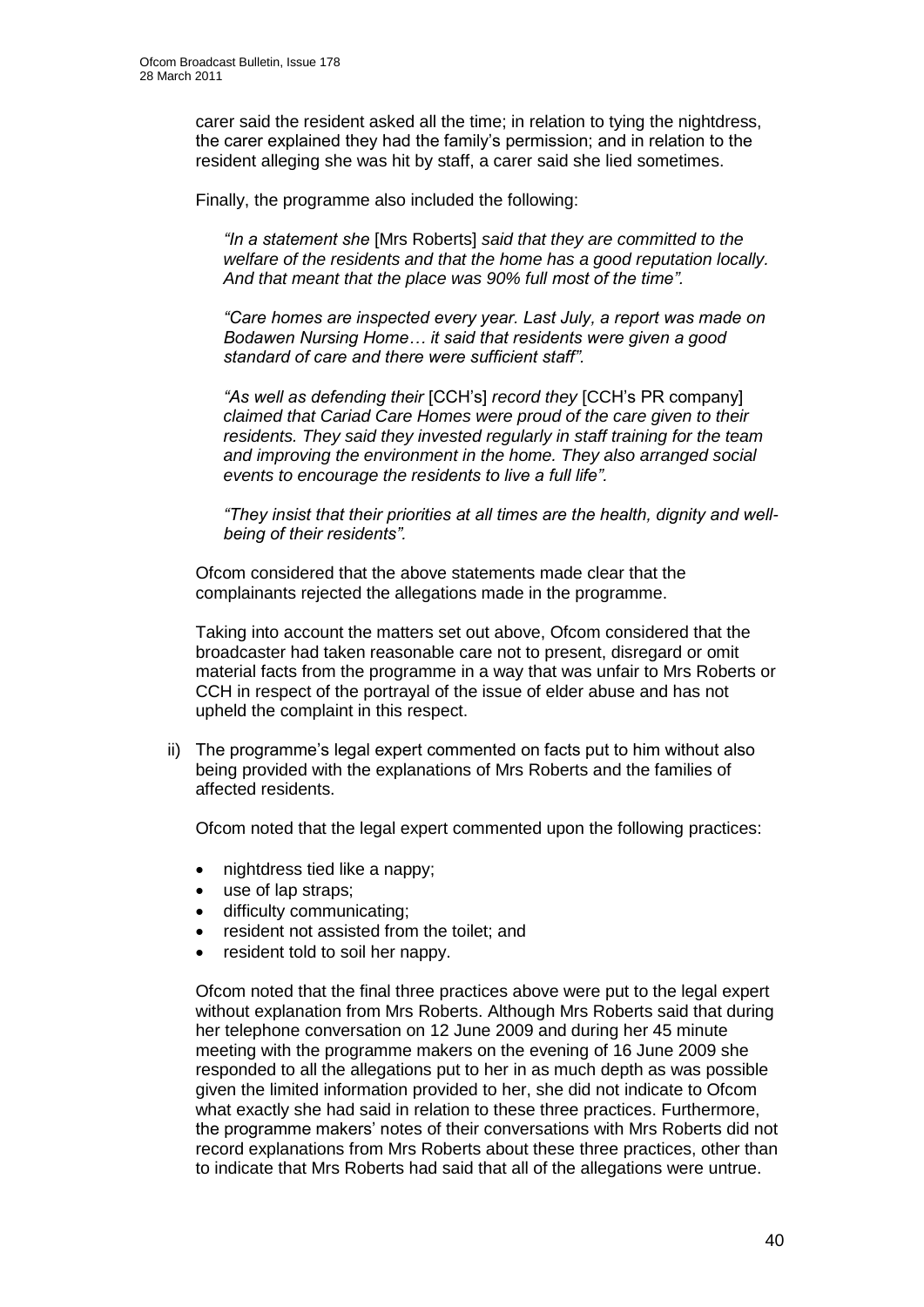As a result, Ofcom had no evidence that detailed explanations were provided by Mrs Roberts in relation to the final three practices, which were then withheld from the legal expert.

In relation to the nightdress being tied around the resident, Ofcom noted that this practice was put to the legal expert in the programme as follows:

*"Say there is a resident of an old people's home who has her nightie tied around her like a nappy at night after she's gone to bed. A nappy wrapped around her in such a way that she can't put her hands into her own nappy. Do you think that is right?"*

Ofcom noted that Mrs Roberts said that on 16 June 2009 she explained why the nightdress was tied and how it was done and that the family had consented. The programme makers" notes of the conversation only recorded that CCH had the permission of the resident"s family to tie the nightdress.

Ofcom noted that the fact that the resident"s family had given permission for this practice did not appear to have been put to the legal expert, however, he had been informed of the reason for this practice and had given his views. As a result, Ofcom considered that the legal expert had been provided with Mrs Roberts" explanation.

Finally, in relation to the use of lap straps, Mrs Roberts said that she gave a full explanation to the programme makers (although she did not inform Ofcom what that explanation was) and she informed them that CCH had the permission of the families to use lap straps for the two residents. The programme makers" notes of their conversations with Mrs Roberts did not record an explanation for the use of lap straps, but did record that both lap straps were used with the permission of the families and the authorities. Ofcom also noted that S4C said that the legal expert was informed that the families had given permission for the use of the lap straps.

As a result, in relation to the use of the lap straps, Ofcom had no evidence of the explanation provided by Mrs Roberts which could have been provided to the legal expert, but was not.

In light of the above, Ofcom was satisfied that, where there was evidence that Mrs Roberts" had provided detailed explanations for the practices, these were put to the legal expert.

Ofcom has not therefore upheld the complaint in this respect.

- iii) The programme was a distortion of the truth in that:
	- The programme suggested that convenience rather than medical need was the reason for leaving Mrs X"s mother in her bed for 24 hours a day and for wanting to change the way she was fed.

Ofcom noted that the following statements were made in the programme:

*"We heard about the concerns of one woman … She says that her mother is left in bed 24 hours a day. The home also wanted to change*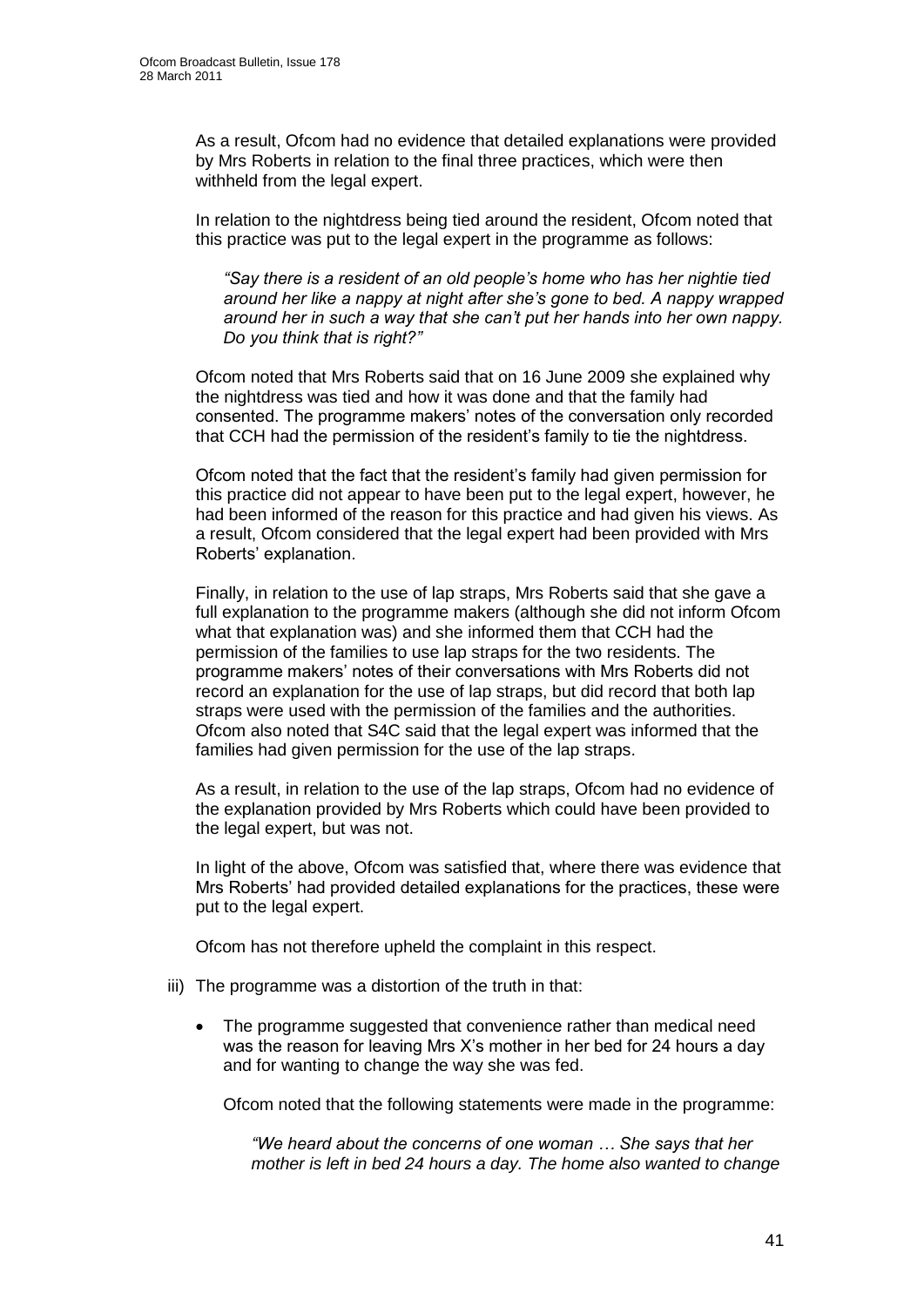*the way she was fed. The woman believed that the home made decisions based on convenience rather than medical need.*

*This is the home in question. Plasgwyn Home … It is owned by Cariad Care Homes … We wanted to see if there was justification for the concern for the care provided at the home, so we sent one of our journalists to work as a care worker with Cariad Care Homes.*

*After starting at Plasgwyn, she was sent to the company's other home, Bodawen … Here there were no people in bed all day and we were not told about the feeding arrangements".*

Ofcom recognised the freedom of broadcasters to broadcast matters of public interest and that the freedom includes the right to hold opinions and to receive and impart information and ideas.

In this case Mrs X"s complaint about the treatment of her mother was broadcast, as was her opinion that convenience rather than medical need was the cause. The programme also made clear that during its investigation it and had not found evidence to substantiate Mrs X"s complaint.

What is and is not included in a programme is a matter of editorial discretion and in this case, despite the fact that Mrs X"s mother had not been resident at Plasgwyn for three or four years, the programme makers decided to include Mrs X"s complaint and her opinion to explain why they had undertaken an undercover investigation into standards of care which led to the discovery of the matters included in the programme.

In Ofcom"s view, individuals are entitled to express, and broadcasters are entitled to broadcast, honest expressions of opinion, provided that the information that has led the individual to arrive at that opinion is referred to or sufficiently alluded to. In this case the reasons why Mrs X had arrived at her conclusion were made clear in the programme and the programme makers even indicated that they had been unable to substantiate them.

As it was clear that the suggestion complained of was an expression of opinion rather than a statement of fact and viewers were in a position to decide whether they agreed or disagreed with it, Ofcom was satisfied material facts had not been presented in a way that was unfair to the complainants.

As a result, Ofcom has not upheld the complaint in this respect.

 The programme wrongly suggested that staff woke residents in the early hours.

Ofcom noted that it was stated in the programme:

*"At 09:00 in the morning one of the residents is already fast asleep in her chair. We had seen before that some of them are woken up from a deep sleep at 05:30 in the morning. Later the same woman is asleep at the breakfast table".*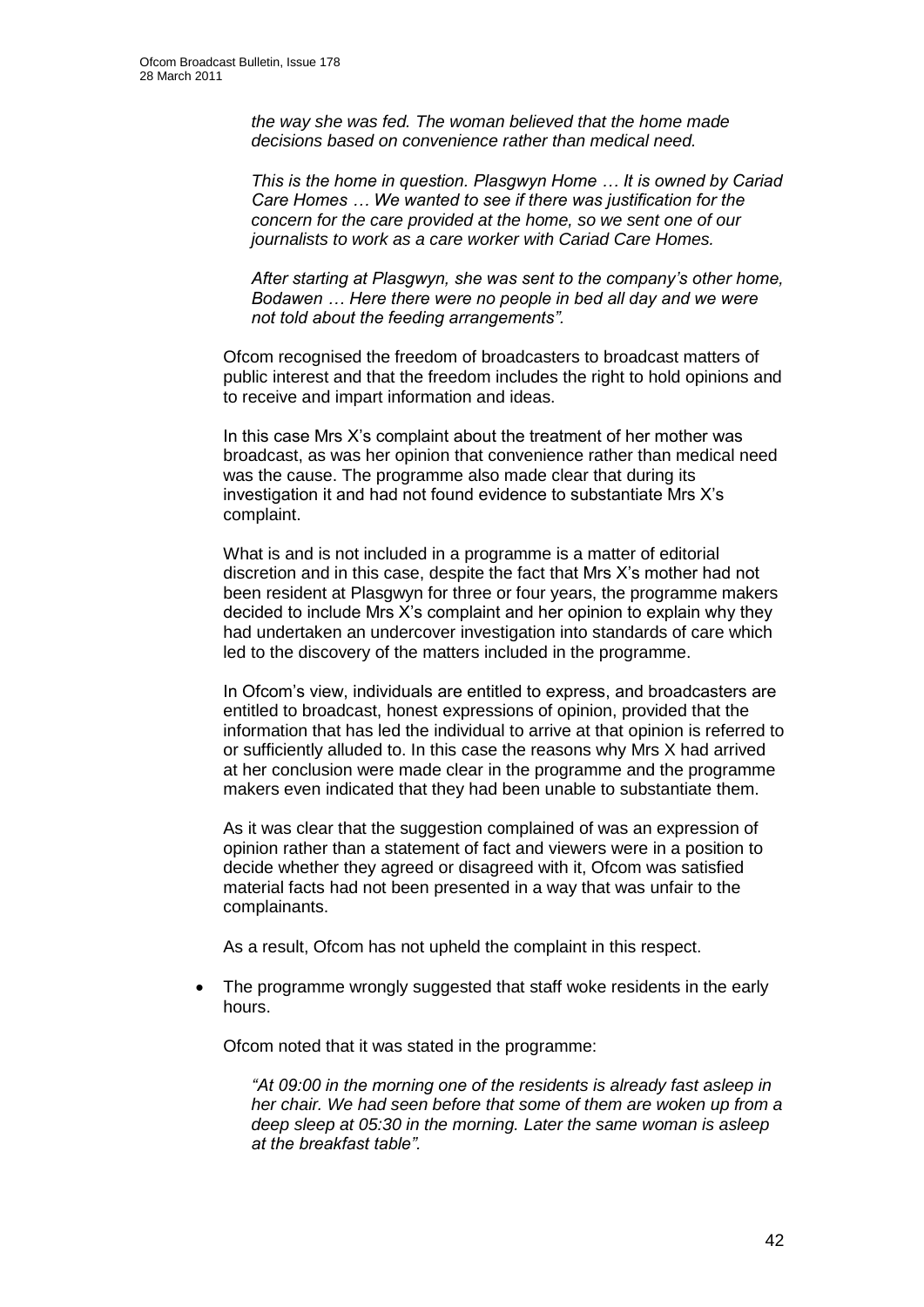Ofcom noted that S4C said that on the two night shifts worked by the reporter at Bodawen she witnessed two members of staff waking a total of six residents at 05:30 hours in the morning and had been told that the staff were expected to wake six residents before the morning shift started. Ofcom noted that Mrs Roberts said in her submission to Ofcom that there was no truth to this allegation.

As stated at decision head a) i) above, in Ofcom"s view, the fact that the Mrs Roberts and CCH denied all the allegations was made clear in the programme and Ofcom considered that S4C had taken reasonable care not to present, disregard or omit material facts in relation to this allegation in a way that resulted in unfairness to the complainants.

In light of the above, Ofcom has not upheld the complaint in this respect.

The programme suggested that the undercover reporter was not told about feeding arrangements when, in fact, she had worked a volunteer shift at Bodawen and filmed four residents at a table.

In Ofcom"s view the statement in the programme *"and we were not told about the feeding arrangements"* simply indicated that the programme makers had been unable to substantiate Mrs X"s complaint about feeding arrangements at Plasgwyn. As Ofcom did not consider that viewers would have interpreted the statement as a criticism of the complainants, it did not consider that the inclusion of the statement in the programme resulted in unfairness to them.

Ofcom has not therefore upheld the complaint in this respect.

 The programme alleged that a carer had assaulted a resident, resulting in her suspension. Mrs Roberts said that the allegation was withdrawn immediately before the programme was broadcast and the programme should not have reported the suspension resulting from that allegation.

Ofcom noted that the programme ended with:

*"The Older People's Commissioner for Wales has asked us to send her all of our evidence. And Bodawen Home has suspended a care worker whilst the authorities investigate the complaints. But they insist that their priorities at all times are the health, dignity and well-being of their residents".*

Ofcom recognised that earlier in the programme it had been reported that a resident had said that she had been hit by a staff member, but that she had later denied that anyone had hit her.

In Ofcom"s view, the programme did not link the suspension of the care worker with the assault allegation.

As a result, Ofcom has not upheld the complaint in this respect.

 The programme wrongly suggested that staff entering the kitchen without blue aprons were contravening food hygiene regulations. Mrs Roberts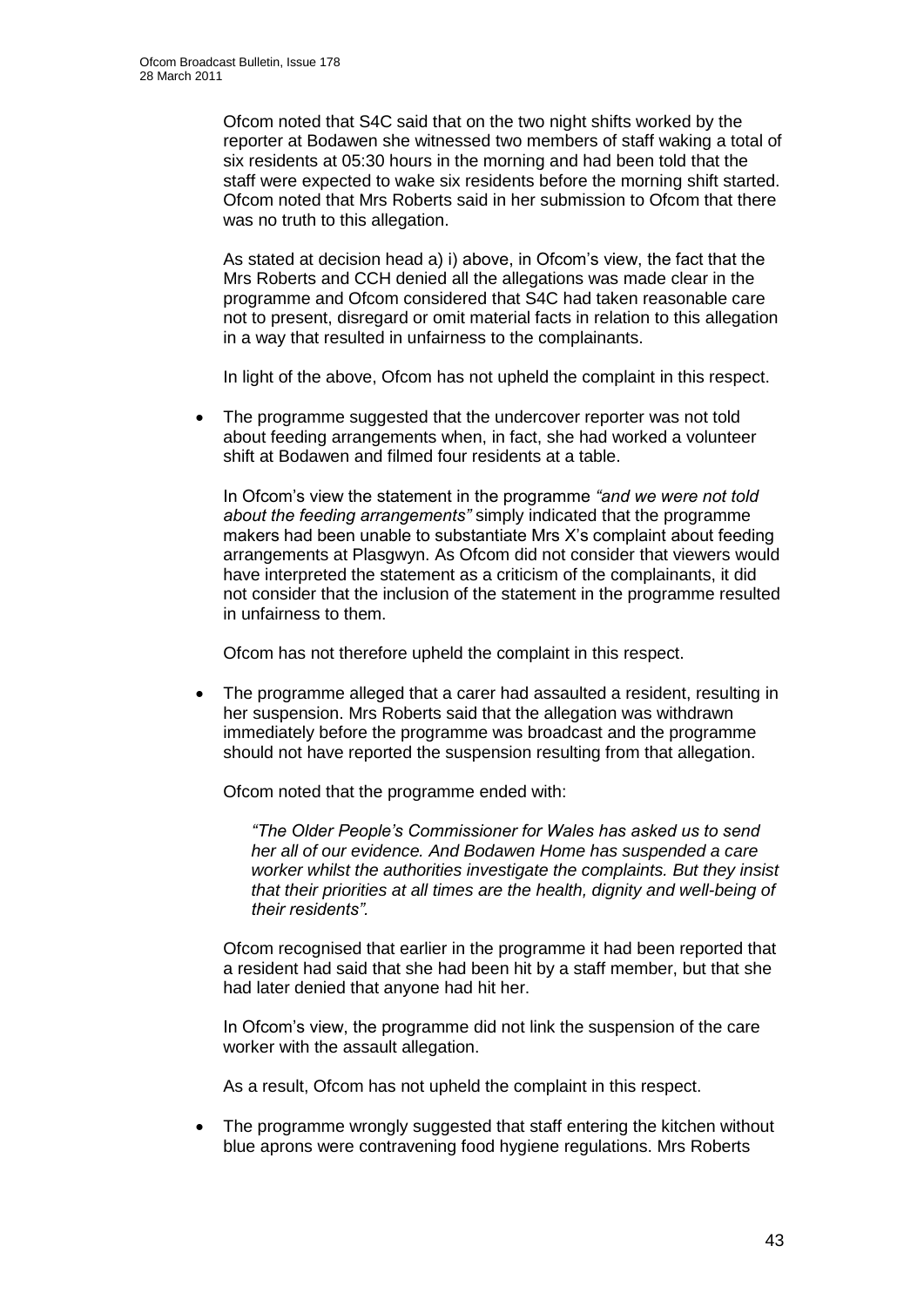said that there were no such regulations and no evidence of this was included in the programme.

Ofcom noted that the parties agreed that no such allegation was made in the programme as broadcast and has not upheld the complaint in this respect.

 The programme suggested that the staff were not appropriately trained by explaining that the undercover reporter could not help a female resident off the toilet because she had received no manual handling training.

Ofcom noted that the programme stated:

*"Our journalist didn't have the right or experience to help her because she was only shadowing other workers … She was there for 15 minutes until one of the carers helped her back to bed".*

In Ofcom"s view, the programme made clear that the reason the reporter could not assist the resident from the toilet was because she had not received the appropriate training because she was merely shadowing other workers. Ofcom did not consider that the programme suggested that other staff members had not received appropriate training.

Ofcom has not therefore upheld the complaint in this respect.

 The programme suggested that a female resident, who was said to be unable to walk, had to wait for 15 minutes before being assisted to leave the toilet.

Ofcom noted that the programme stated:

*"On another night shift our journalist saw a woman who'd been left on her own on the toilet.* 

*I'd say that common sense dictates that you don't leave someone who can't walk to sit on the toilet on her own. She was there for 15 minutes until one of the carers helped her back to bed".*

Ofcom noted that Mrs Roberts said in her complaint that now she knew who the resident was, she could state that this resident was able to walk and that due to problems she had with constipation it was not unusual for her to be on the toilet for 15 minutes.

Ofcom noted that S4C said that the reporter witnessed that the resident in question was left for 15 minutes before being assisted to leave the toilet and that the footage clearly showed that the resident was unable to lift herself off the toilet and that the assistance of a carer was required.

While Ofcom noted that Mrs Roberts was subsequently able to say that the resident was able to walk, it was apparent to Ofcom from the broadcast footage that the resident was calling for assistance, which was not immediately forthcoming.

In the circumstances, Ofcom considered that the programme makers had taken reasonable care not to present, omit or disregard material facts in a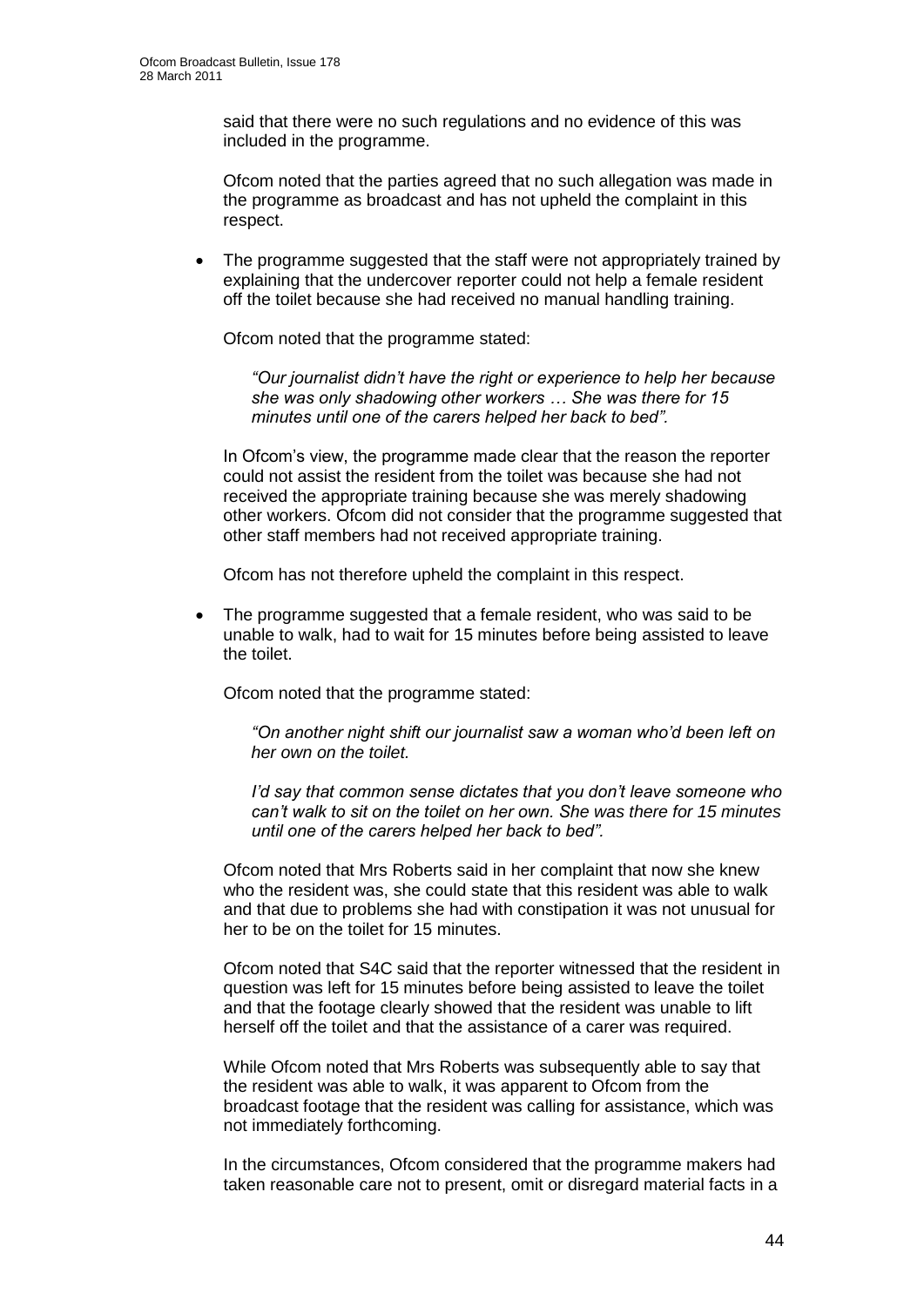way that was unfair to the complainants and has not upheld the complaint in this respect.

b) They had not been provided with an appropriate opportunity to respond to the allegations made in the programme.

In considering this complaint, Ofcom took account of Rule 7.1 of the Code. It also had regard to Practice 7.11 of the Code, which states that if a programme alleges wrongdoing or incompetence or makes other significant allegations, those concerned should normally be given an appropriate and timely opportunity to respond.

In Ofcom"s view an opportunity to respond can be provided in a number of different ways, by an on- or off-camera interview, a written response or simply a telephone interview. In this case, the programme makers wanted an on-camera interview with Mrs Roberts, but while she was willing to respond to the allegations off-camera, she did not wish to provide an on-camera interview without sight of the edited version prior to the broadcast of the programme. From the programme makers" notes of their conversations with Mrs Roberts, it appeared that Mrs Roberts' reason for not wishing to provide an on-camera interview at the time was that she did not trust the programme makers. However, in her complaint to Ofcom, Mrs Roberts indicated that she felt unable to provide an on-camera interview because of the lack of detail in the allegations presented to her.

Regardless of the reasons why an on-camera interview did not take place, Ofcom noted that Mrs Roberts" complaint was that the programme makers had put vague and unsubstantiated allegations to her verbally, but refused to provide details which would have enabled her to respond properly.

In Ofcom"s view, where a response is sought, in order for it to be considered an appropriate opportunity to respond, programme makers should provide a summary of all material allegations to be included in the programme. There is generally no need for programme makers to set out all the evidence upon which the allegations are based or to provide access to undercover footage, unless it would be unfair not to do so.

Ofcom therefore considered first whether all material allegations had been put to Mrs Roberts.

Ofcom noted that Mrs Roberts was not given an opportunity to respond to the statements made by Mrs X about the care her mother received at Plasgwyn. However, as the programme itself made clear that the undercover reporter had been unable to confirm such practices at Plasgwyn, Ofcom did not consider that the failure to provide Mrs Roberts with an opportunity to respond resulted in unfairness to the complainants.

Ofcom noted that the programme makers said that all the other allegations made in the programme were put to Mrs Roberts by telephone on 12 June 2009 and again during a meeting between the programme makers and Mrs Roberts on the evening of 16 June 2009.

Mrs Roberts said that on 12 June 2009 not all the allegations were put to her, but that she tried to answer those that were put to her on that occasion with the limited information provided.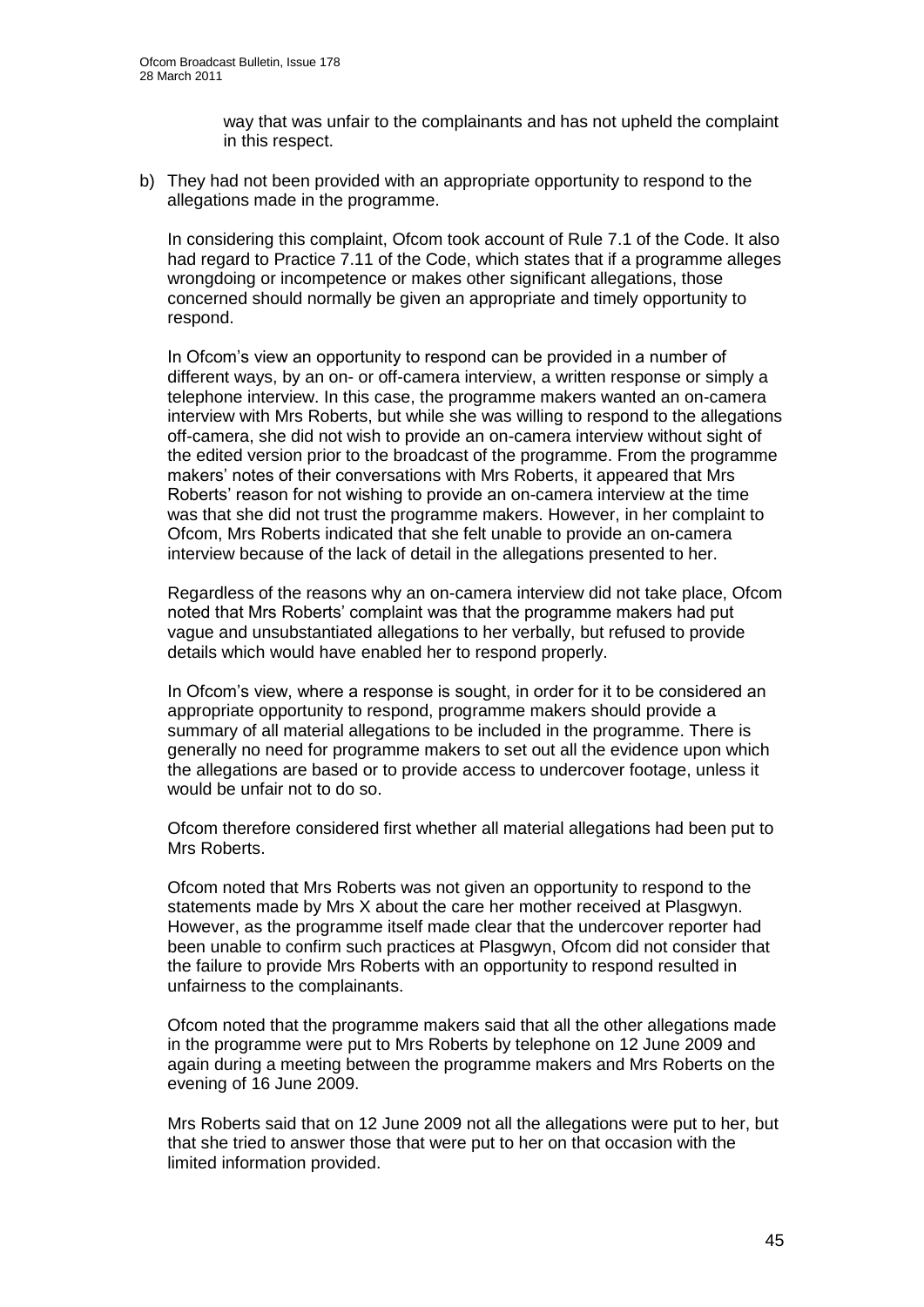Mrs Roberts said that on the evening of 16 June 2009 she had a 45 minute meeting with the programme makers and answered most of the allegations in as much depth as was possible bearing in mind the very limited disclosure that was made. Mrs Roberts did not suggest that on this occasion all material allegations made in the programme were not put to her.

Ofcom was therefore satisfied that all material allegations made in the programme were put to Mrs Roberts prior to broadcast.

Ofcom noted Mrs Roberts" concern that without further detail about the various allegations she was unable to investigate and respond fully to them. Ofcom therefore considered whether Mrs Roberts was given sufficient information about the allegations to be able to respond properly.

In relation to the lap straps and the tying of the nightdress, Ofcom noted that Mrs Roberts was able to identify the residents and provided a proper response.

In relation to the allegation of a carer sleeping on the nightshift, Mrs Roberts said she responded to this allegation and had informed the programme makers that if a staff member was found sleeping on duty he or she would be disciplined.

In relation to the allegation that residents were woken at 05:30 hours, Mrs Roberts explained in her submissions to Ofcom that this was not the practice of CCH. She also said that as some residents went to bed at 18:00 hours some would be awake at 05:30 hours and that carers may have those residents dressed and taken downstairs for their own safety or because they wished to do so. Ofcom considered that Mrs Roberts could have provided this explanation to the programme makers without having to know the identity of the residents concerned.

In relation to the allegation that a resident was told to soil her nappy instead of being helped to the toilet, Ofcom considered that Mrs Roberts had sufficient information either to explain why in certain circumstances this may occur, or to state that this was unacceptable and perhaps a disciplinary matter.

In relation to the allegation that a resident was not assisted from the toilet for 15 minutes, Ofcom noted that once Mrs Roberts knew who the resident was, she was able to provide an explanation. However, Ofcom also noted that in her complaint Mrs Roberts had explained that it was not unusual for residents to need that amount of time on the toilet and why. Ofcom considered that Mrs Roberts could have provided such an explanation to the programme makers without having to know the identity of the resident concerned.

In relation to the allegation that a resident had complained that she had been struck by a carer, Ofcom considered that Mrs Roberts would have been able to respond that this was unacceptable and a disciplinary matter without knowing the identity of the carer or resident concerned. However, Ofcom noted that Mrs Roberts became aware, prior to broadcast, of the carer against whom this allegation was made and that she suspended her until the allegation was withdrawn on 22 June 2009.

In light of the matters set out above, in Ofcom's view the programme makers provided a sufficient summary of all material allegations to be included in the programme for Mrs Roberts to be able to properly respond and it was not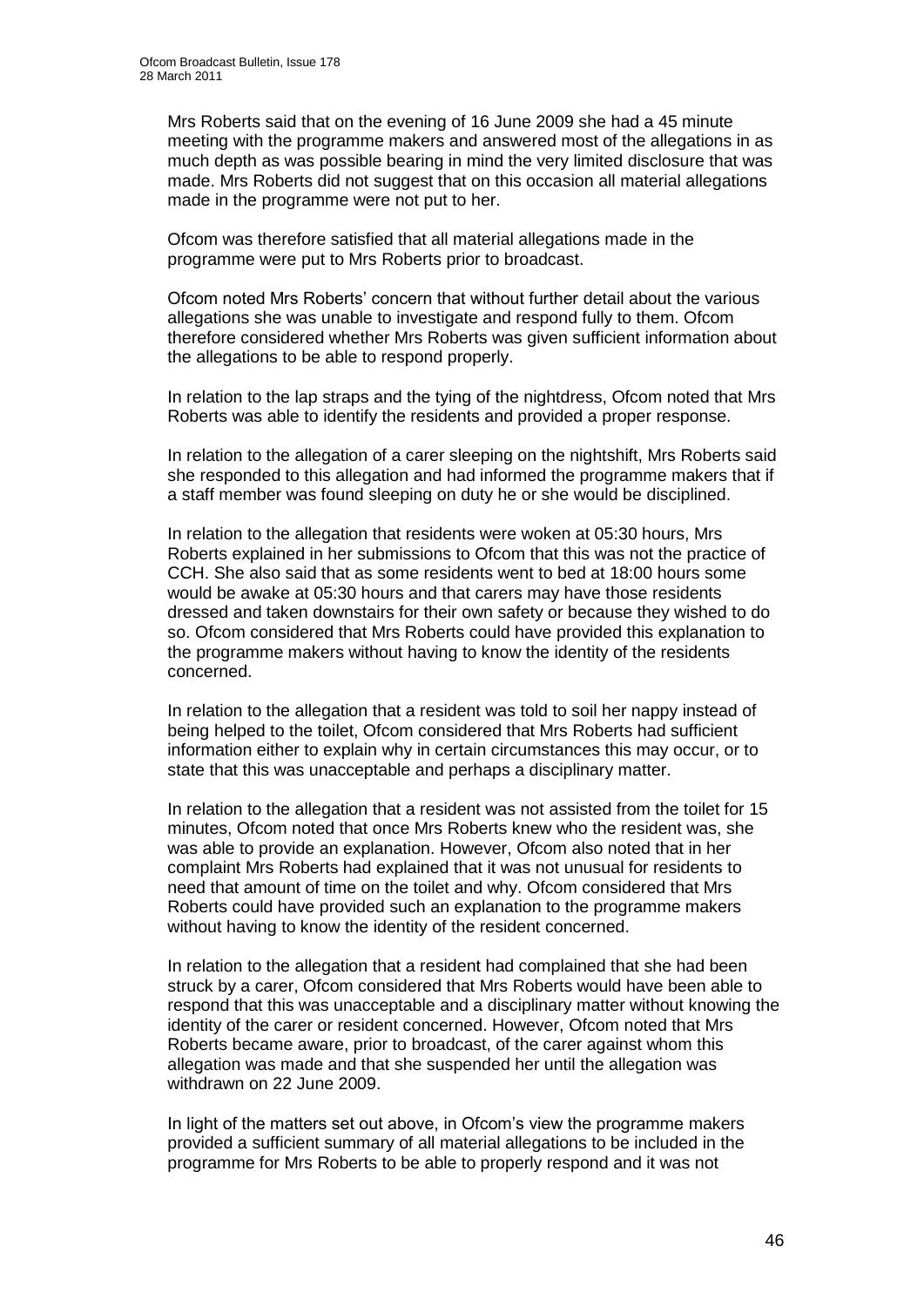necessary to provide Mrs Roberts with further details of the allegations or sight of the undercover footage.

As a result, Ofcom has not upheld the complaint in this respect.

#### **Privacy**

Ofcom considered the complaints of unwarranted infringement of privacy in the making and broadcast of the programme.

In Ofcom"s view, an individual"s right to privacy has to be balanced against the competing right of broadcasters to freedom of expression. Neither right as such has precedence over the other and where there is a conflict between the two, it is necessary to focus on the comparative importance of the specific rights. Any justification for interfering with or restricting each right must be taken into account and any interference or restriction must be proportionate.

This is reflected in how Ofcom applies Rule 8.1 of the Code which states that any infringement of privacy in programmes, or in connection with obtaining material included in programmes, must be warranted.

Ofcom considered Mrs Roberts" complaints of unwarranted infringement of privacy in the making and broadcast of the programme (entertained as heads c) and g) consecutively).

c) Unwarranted infringement of Mrs Roberts" privacy in the making of the programme

In considering this head of complaint, Ofcom had regard to Practices 8.5, 8.9 and 8.11 of the Code. Practice 8.5 states that any infringement of privacy in the making of a programme should be with the person"s consent or be otherwise warranted. Practice 8.9 states that the means of obtaining material must be proportionate in all the circumstances and in particular to the subject matter of the programme. Practice 8.11 deals with doorstepping which is the filming or recording of an interview or an attempted interview with someone without prior warning and which is a legitimate means for programme makers to obtain interviews in certain circumstances. It states that doorstepping should not take place unless:

- a request for an interview has been refused; or
- it has not been possible to request an interview; or
- there is good reason to believe that an investigation will be frustrated if the subject is approached openly; and
- it is warranted to doorstep.

Ofcom considered whether Mrs Roberts had a legitimate expectation of privacy in the circumstances. Ofcom noted that when the doorstepping took place Mrs Roberts was at her home and that although her home was close to her place of work, her place of work was a private care home and it was her day off. It further noted that Mrs Roberts had already provided the programme makers with her response, in writing and via a face to face meeting, to the substantive issues raised by them.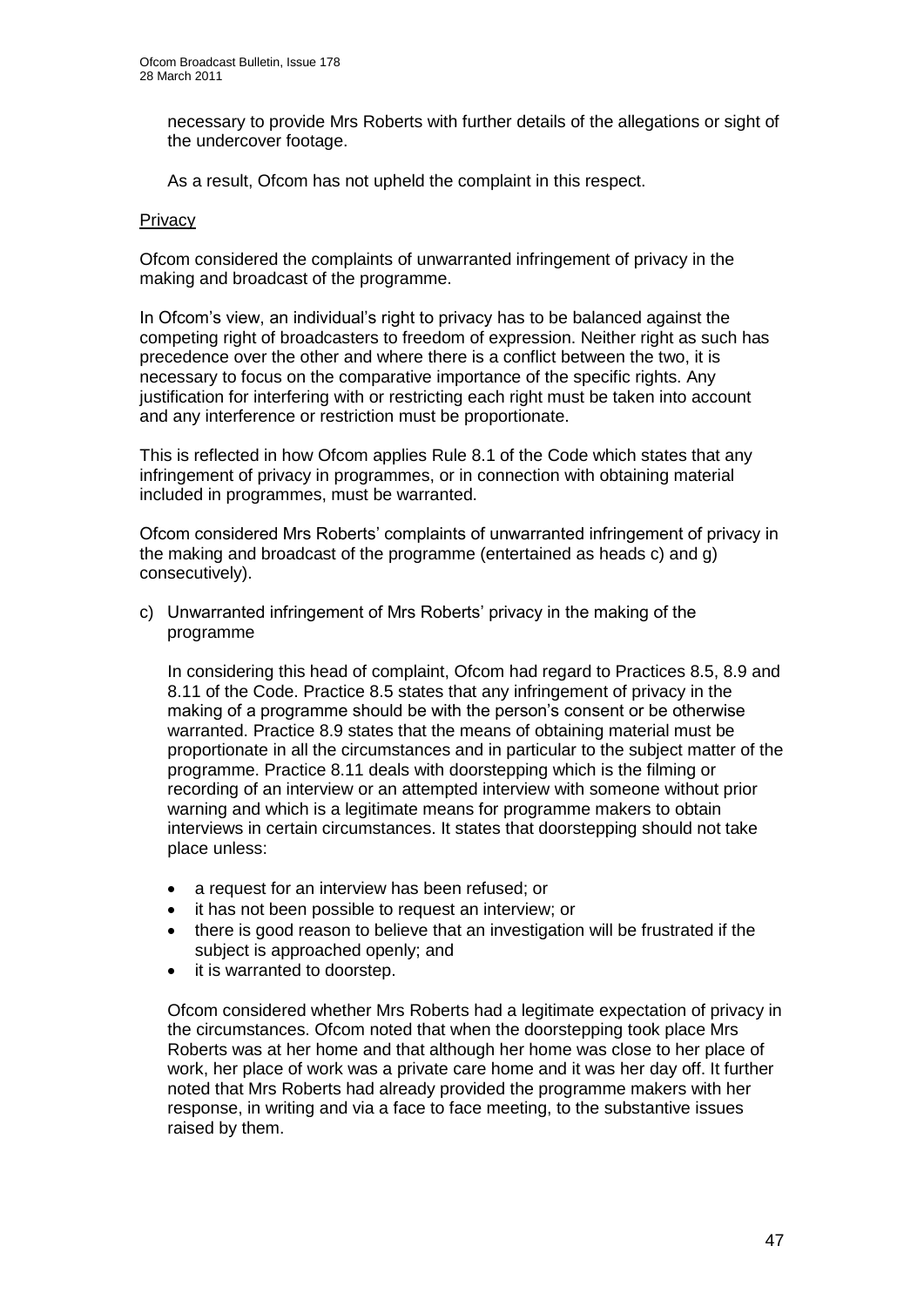Ofcom took the view that in such circumstances, Mrs Roberts would not have expected a camera crew to approach her without notice requesting an interview intended for broadcast. Ofcom therefore concluded that Mrs Roberts had a legitimate expectation of privacy in this instance.

Ofcom then considered the broadcaster"s competing right to freedom of expression and the public interest and whether, in the circumstances, the intrusion into Mrs Roberts" private life that the doorstepping represented was warranted.

Ofcom first noted that Mrs Roberts had declined the invitation to be interviewed on camera. It therefore did not have to consider whether the programme makers were unable to request an interview or whether the investigation would be frustrated.

Ofcom then considered whether the method of doorstepping was warranted. To this end, Ofcom noted that Mrs Roberts had already conducted a face to face interview with the programme makers off-camera and had provided written responses to them. It therefore considered that the programme makers were in possession of Mrs Roberts" response to the substantive issues raised by them. In such circumstances, Ofcom did not see what further information in the public interest the programme makers would have uncovered by doorstepping the complainant.

In light of the above, Ofcom concluded that the broadcaster"s right to freedom of expression did not outweigh Mrs Roberts" right to privacy and did not justify the intrusion into Mrs Roberts' private life that the doorstepping constituted. As a result, the actions of the programme makers in doorstepping her amounted to an unwarranted infringement of Mrs Roberts' privacy.

Ofcom has therefore upheld the complaint in this respect.

g) Unwarranted infringement of Mrs Roberts" privacy in the programme as broadcast

In considering this head of complaint, Ofcom had regard to Practice 8.6 of the Code which states that if the broadcast of a programme would infringe the privacy of a person or organisation, consent should be obtained before the relevant material is broadcast, unless the infringement of privacy is warranted.

Given Ofcom"s conclusion that the recording of the footage of Mrs Roberts in the circumstances set out at head c) above unwarrantably infringed her privacy, Ofcom considered that Mrs Roberts would have had a legitimate expectation that such footage would not be broadcast without her consent.

As Mrs Roberts did not consent to the broadcast of the footage, Ofcom then considered the broadcaster"s competing right to freedom of expression, the public interest and the audience"s right to receive information and ideas without unnecessary interference. Ofcom considered whether, in the circumstances, there was a sufficient public interest to justify the intrusion into Mrs Roberts" private life by the broadcast of the footage.

Ofcom noted that the justification provided by S4C in its submissions was that there was a public interest in providing evidence of the programme makers" attempts to provide the owners of Bodawen with a right of reply regarding the unacceptable practices experienced by the reporter.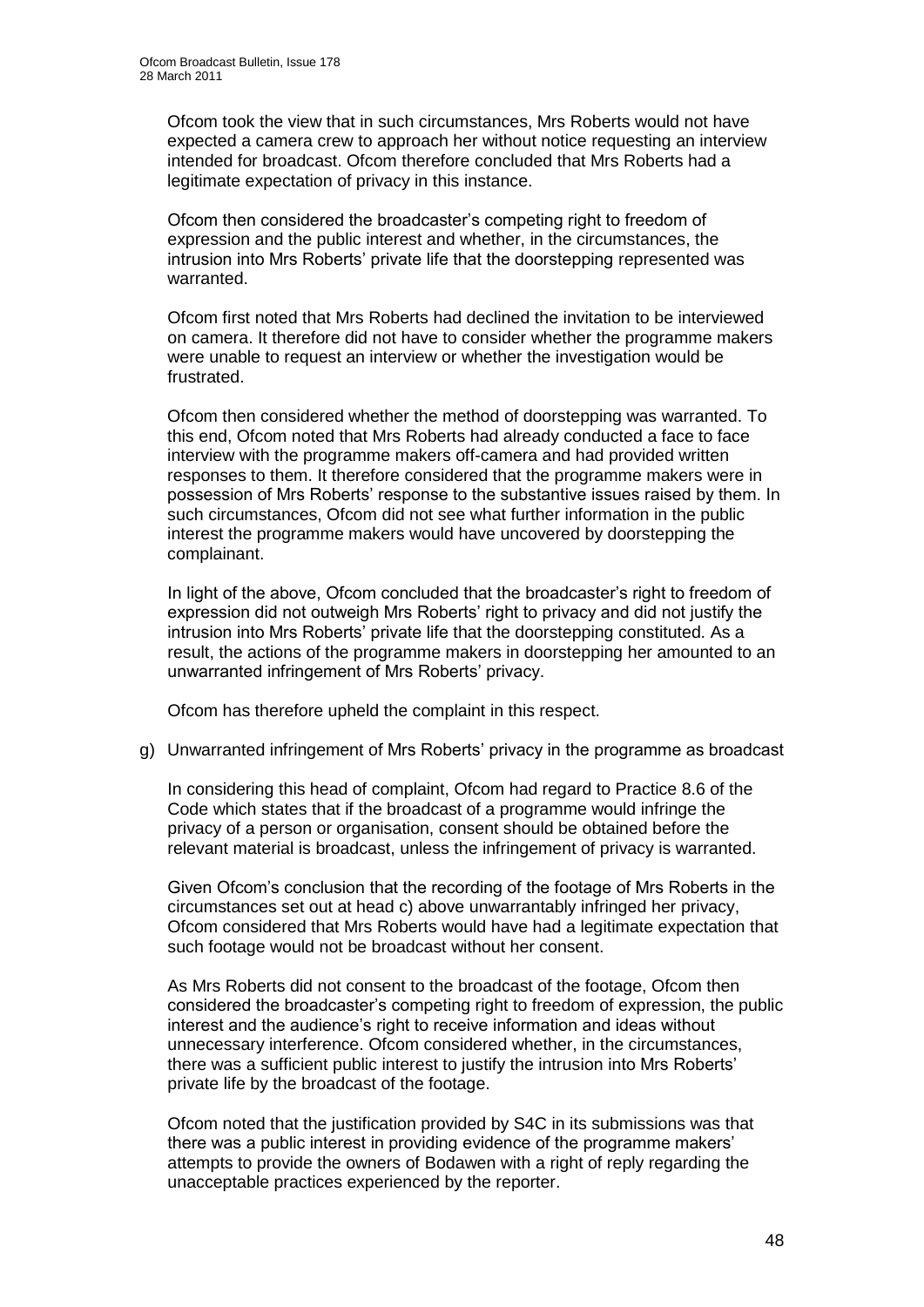In circumstances where the owners of Bodawen had already replied to the allegations and the presenter stated in the programme that Mrs Roberts *"declined an interview"* and that the owners of Bodawen had *"refused to be interviewed"*, Ofcom could see no public interest in broadcasting the footage of Mrs Roberts declining to provide further responses on camera. While Ofcom recognised that from a journalistic point of view, the footage carried the message more strongly than the narrative alone could have done, it did not consider that the broadcaster"s right to freedom of expression or the viewers" right to receive the information contained in the footage justified the intrusion into Mrs Roberts' private life. Ofcom therefore found that Mrs Roberts" privacy was unwarrantably infringed in the programme as broadcast.

Ofcom has therefore upheld the complaint in this respect.

Ofcom then considered the complaints of unwarranted infringement of privacy in the making and broadcast of the programme made on behalf of the three residents.

d) to f) Unwarranted infringement of the privacy of the three residents in the making of the programme

In considering these heads of complaint, Ofcom had regard to Practices 8.5 and 8.9 of the Code, as set out above, as well as Practices 7.14, 8.13 and 8.22. Practice 7.14 states that broadcasters or programme makers should not normally obtain or seek information, audio, pictures or an agreement to contribute through misrepresentation or deception unless warranted. Practice 8.13 states that surreptitious filming or recording should only be used where it is warranted and Practice 8.22 states that vulnerable persons should not be questioned about private matters without the consent of a person with primary responsibility for their care, unless it is warranted to proceed without consent.

Ofcom first considered whether the residents had a legitimate expectation of privacy in the circumstances in which they were observed by the reporter and surreptitiously filmed. Ofcom noted that Bodawen was home for each of the residents and that they were elderly and required significant care and assistance, in particular, with their most personal activities. In Ofcom"s view, each of the residents would have had a strong and legitimate expectation of privacy while in their own home, whether undertaking everyday activities or being assisted with more intimate and personal activities.

Ofcom considered that there was an intrusion into their privacy by the undercover reporter filming them in their home in very private situations without their knowledge or consent.

Having found an intrusion into the residents" privacy, Ofcom then went on to consider whether the intrusion was warranted.

Ofcom took the view that, prior to filming, the undercover reporter applied for and successfully secured work with CCH by misrepresentation and deception, as the sole purpose of obtaining the position was to observe standards of care at Bodawen and Plasgwyn on behalf of the programme makers. In this regard, Ofcom noted that under Practice 7.14 (which is cross-referred to in section 8 of the Code covering privacy) programme makers should not normally obtain material through misrepresentation or deception, although it may be warranted if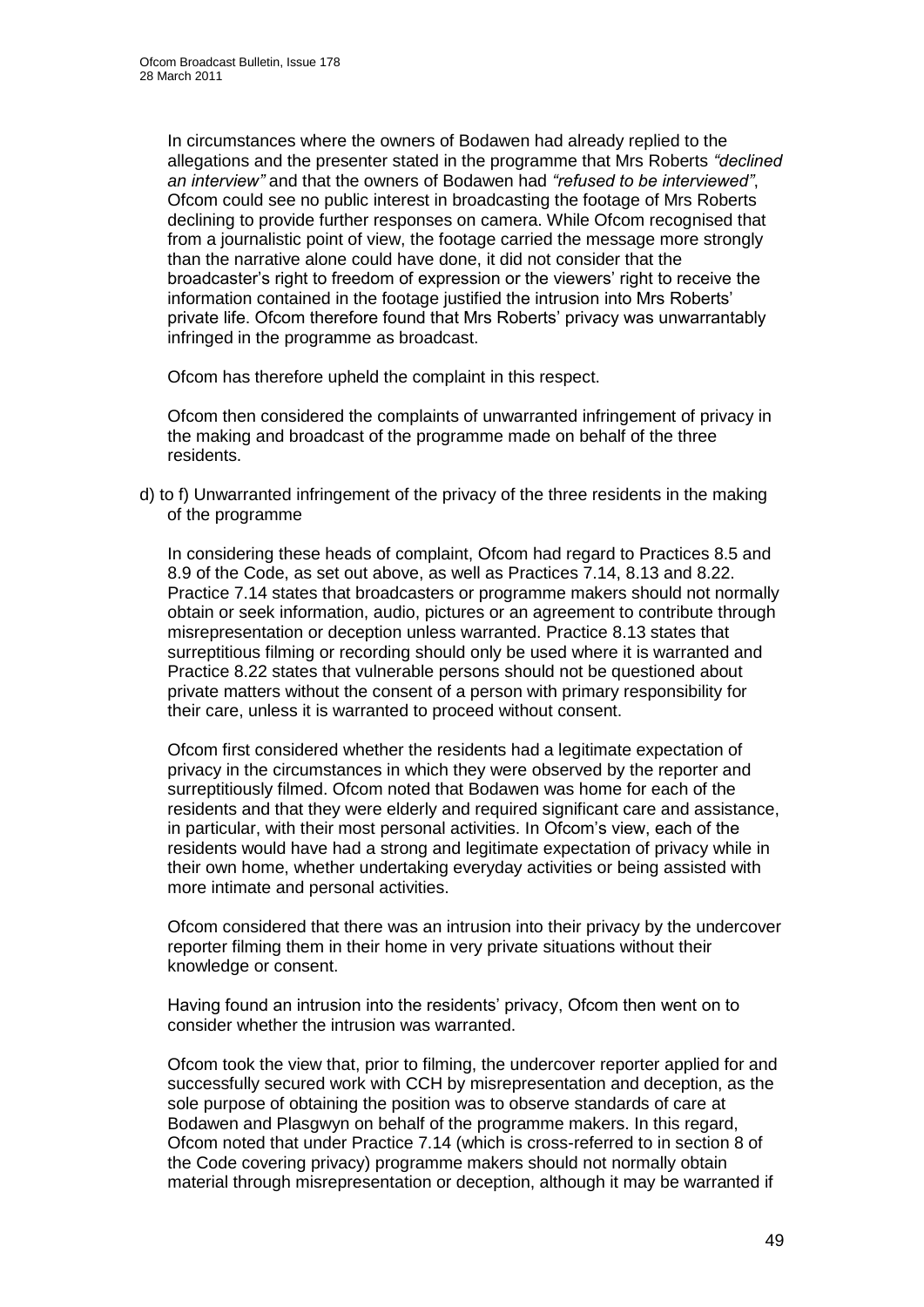it is in the public interest and the material cannot reasonably be obtained by other means.

Ofcom noted that the programme makers were investigating standards and quality of care at CCH"s homes, which was clearly a story in the public interest. Ofcom considered that in order to obtain evidence of standards and quality of care at Plasgwyn and Bodawen, the programme makers would have required access to the home.

Ofcom took the view that given the strong public interest in the subject matter, together with the need for the programme makers to gain access to the home as the only viable way to gather evidence, the programme makers were justified in using misrepresentation and deception in this instance.

In order to establish whether the surreptitious filming/intrusion of privacy was warranted, Ofcom considered, in accordance with Practice 8.13 of the Code, the following points.

#### *Prima facie evidence of a story in the public interest*

Ofcom took the view that the issue of standards of care in care homes for the elderly is in the public interest. It therefore had to consider whether prima facie evidence existed in such a story. Ofcom noted that the programme makers drew their evidence from three sources before entering the CCH homes. First, the account given by Mrs X, a daughter of a former resident at one of CCH"s homes in 2004. Second, accounts given by ex-employees of CCH homes. Third, the disciplinary action taken against a member of staff at a CCH home in November 2004, which was dealt with by the Nursing Council in February 2008.

Ofcom had concerns that an appreciable period of time had passed from the residency of Mrs X"s mother at Plasgwyn until the start of the investigation by the programme makers into CCH"s homes at Plasgwyn and Bodawen. However, it also considered that the programme makers had the benefit of two further, and more recent, sources of information that, together with Mrs X"s account, provided them with reasonable grounds to suspect that a sub-standard level of care was being administered in CCH"s homes.

For these reasons, Ofcom concluded that in this particular set of circumstances, the cumulative nature of the sources of information amounted to prima facie evidence of a story in the public interest.

#### *Reasonable grounds to suspect that further material evidence could be obtained*

Ofcom took the view that the programme makers had reasonable grounds to believe that further material evidence could be obtained on the basis of the material they had gathered prior to the reporter"s first visit to Plasgwyn.

#### *Necessary to the credibility and authenticity of the programme*

Ofcom took the view that it would have been very difficult for the programme makers to have carried out an effective investigation into the standards of care at CCH"s care homes if it had given CCH prior warning of filming at Bodawen. Ofcom therefore considered that, in this instance, surreptitious filming was a method which would help to ensure that the material it obtained was both credible and authentic.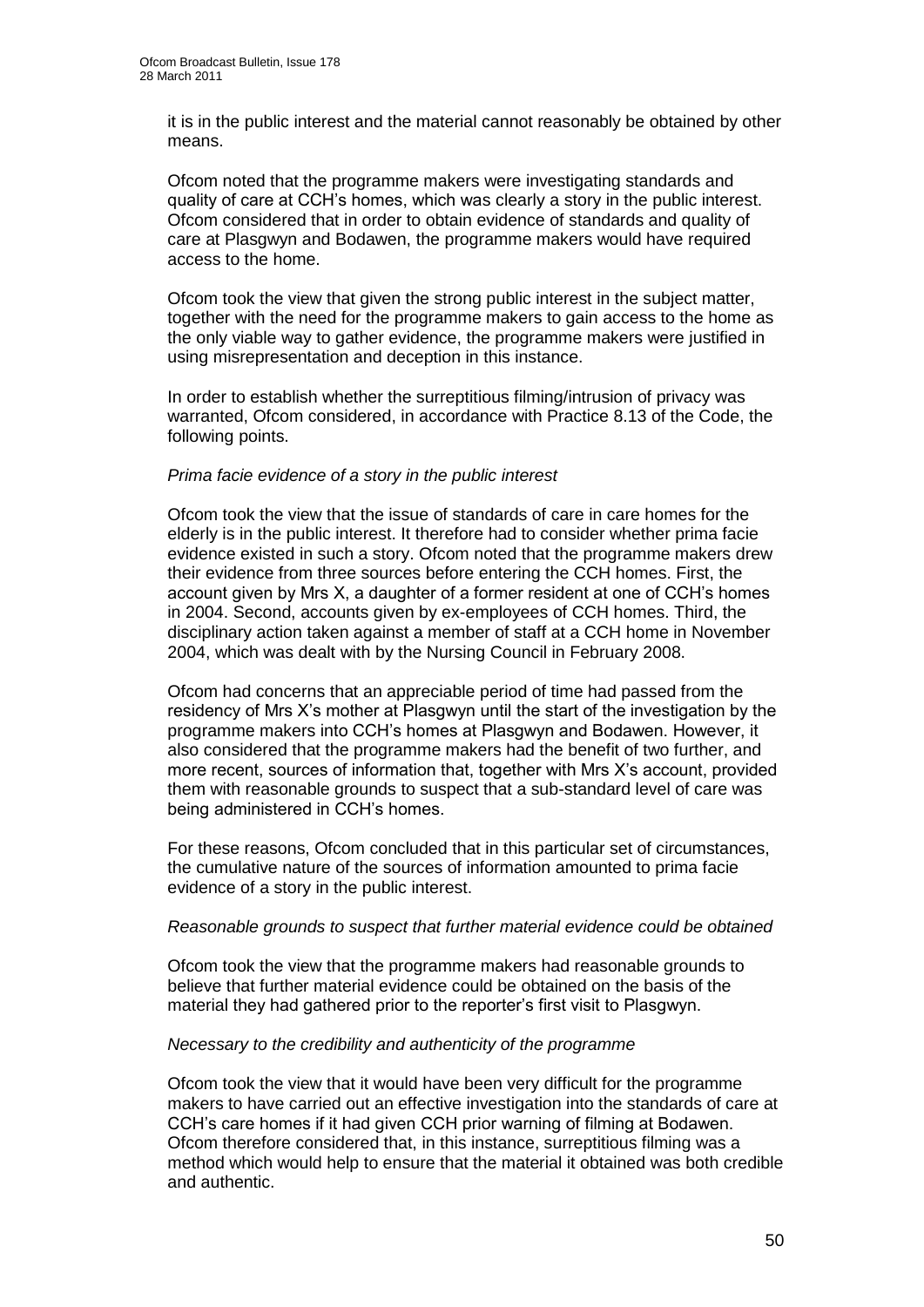In the light of the above, Ofcom"s view was that there was a strong public interest justification in reporting on the matters observed at CCH"s homes, particularly given they were entrusted with the care of the elderly.

Ofcom then carefully weighed the vulnerable and elderly residents" rights to privacy against the public interest served by the observation and surreptitious filming of their care in the circumstances.

As stated above, Ofcom considered that the residents had a strong and legitimate expectation that they would not be observed or surreptitiously filmed in their home and that there was an intrusion into their privacy by the undercover reporter"s actions.

However, Ofcom also considered that an investigation into the quality of care provided by those responsible for the elderly was one that was certainly in the public interest. It also considered that the investigation could not have succeeded in showing the actual practices at care homes operated by CCH without surreptitious filming. It concluded that although these competing rights were finely balanced, that the ultimately the strong public interest outweighed the legitimate expectation of privacy held by the three residents.

Ofcom has therefore not upheld heads d) to f) of the complaint in this respect.

h) to j) Unwarranted infringement of the privacy of the three residents in the broadcast of the programme

Ofcom considered the complaint that the surreptitiously filmed footage of the residents was broadcast without consent. In considering these heads of complaint, Ofcom had regard to Practice 8.6 of the Code, as set out above, as well as Practices 8.14 and 8.21 which state that material gained by surreptitious filming and recording should only be broadcast when it is warranted and that where a programme features a vulnerable person in a way that infringes privacy consent must be obtained from a person in *loco parentis* and, wherever possible, the individual concerned, unless it is warranted to proceed without consent.

As set out above, Ofcom considered that the residents had a legitimate expectation of privacy while in their home and in the private circumstances in which they were depicted in the programme and noted that neither they nor their families consented to the broadcast of the footage of them.

Ofcom noted that footage of the residents that was broadcast showed them in distressing and sensitive circumstances. However, the broadcaster had taken steps to obscure their identities and Ofcom considered that no features of the residents were shown which would have enabled viewers to identify them, save for their clothing and voices. Furthermore, Ofcom took the view that only those who knew the residents well might have been able to identify them. Ofcom therefore found that there was an intrusion into the residents" legitimate expectation of privacy, albeit a limited intrusion, due to the nature of the material broadcast.

Ofcom then considered the broadcaster"s competing right to freedom of expression, the public interest and the audience"s right to receive information and ideas without unnecessary interference and whether in all the circumstances there was sufficient public interest to warrant the intrusion into the residents"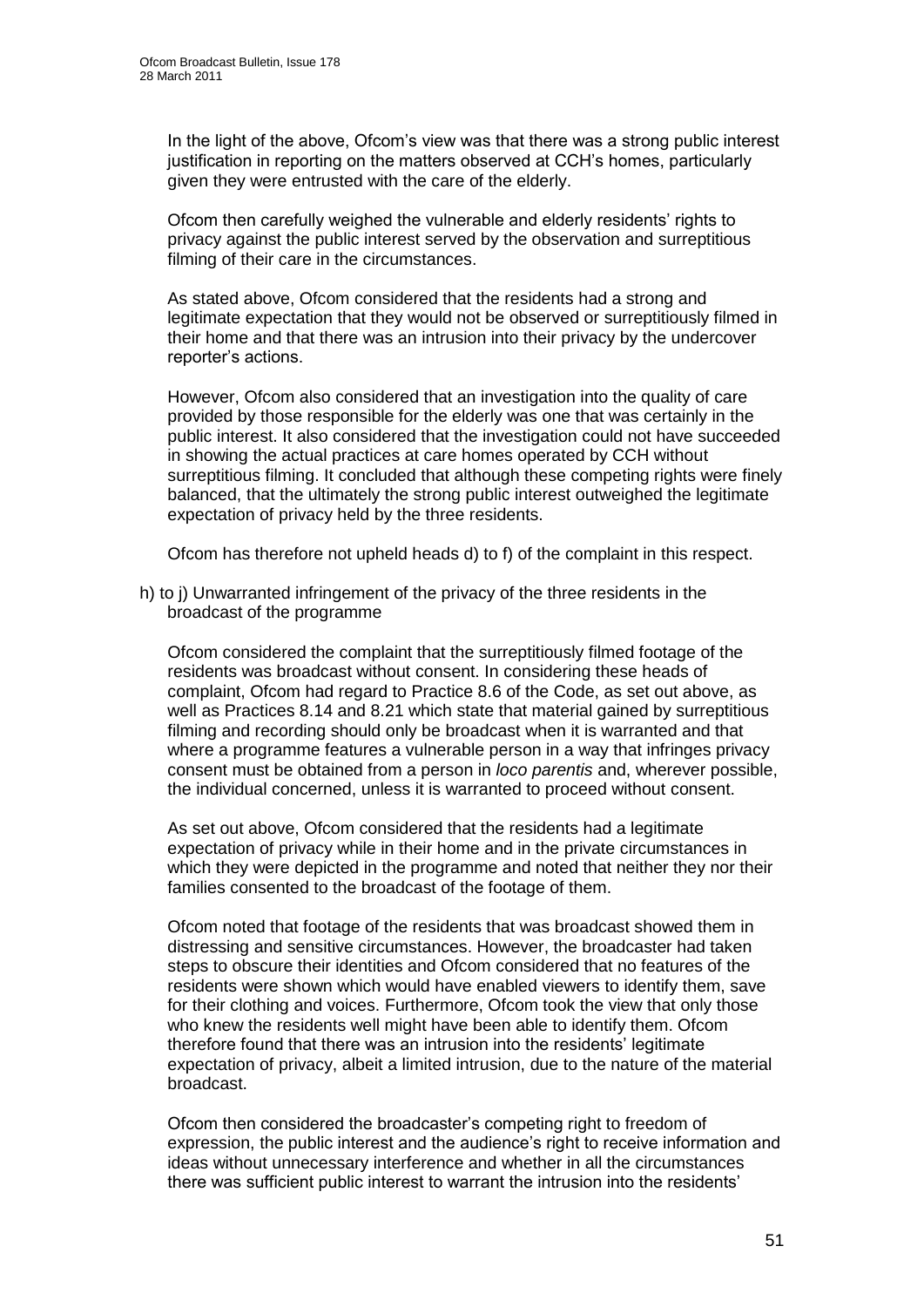private lives that the broadcast footage of them represented. Ofcom considered whether what was revealed in the broadcast of the surreptitiously filmed footage of the residents was sufficiently serious to justify the broadcast of the footage and whether there was some other means available to achieve that end. In Ofcom's view the issues raised by the broadcast of the surreptitiously filmed footage of the residents were serious and raised legitimate matters of public interest about the care of the vulnerable and elderly and it was not clear to Ofcom how that point could have been made by other means so as to render the broadcast of the surreptitiously filmed footage unnecessary.

In conclusion, Ofcom considered that given the identity of the residents had been obscured to all but those who knew them well, the intrusion into the residents" legitimate expectation of privacy in the programme as broadcast was limited.

Ofcom considered that the considerable public interest in bringing to public attention the issues raised in the programme outweighed the limited intrusion into the residents" privacy that the programme as broadcast represented.

Ofcom has not therefore upheld heads h) to j) of the complaint in this respect.

**Accordingly Ofcom has not upheld the complaints of unfair treatment or the complaints of unwarranted infringement of privacy in the making and broadcast of the programme as broadcast in respect of the three residents. Ofcom has upheld the Mrs Roberts' complaint of unwarranted infringement of privacy in the making and broadcast of the programme.**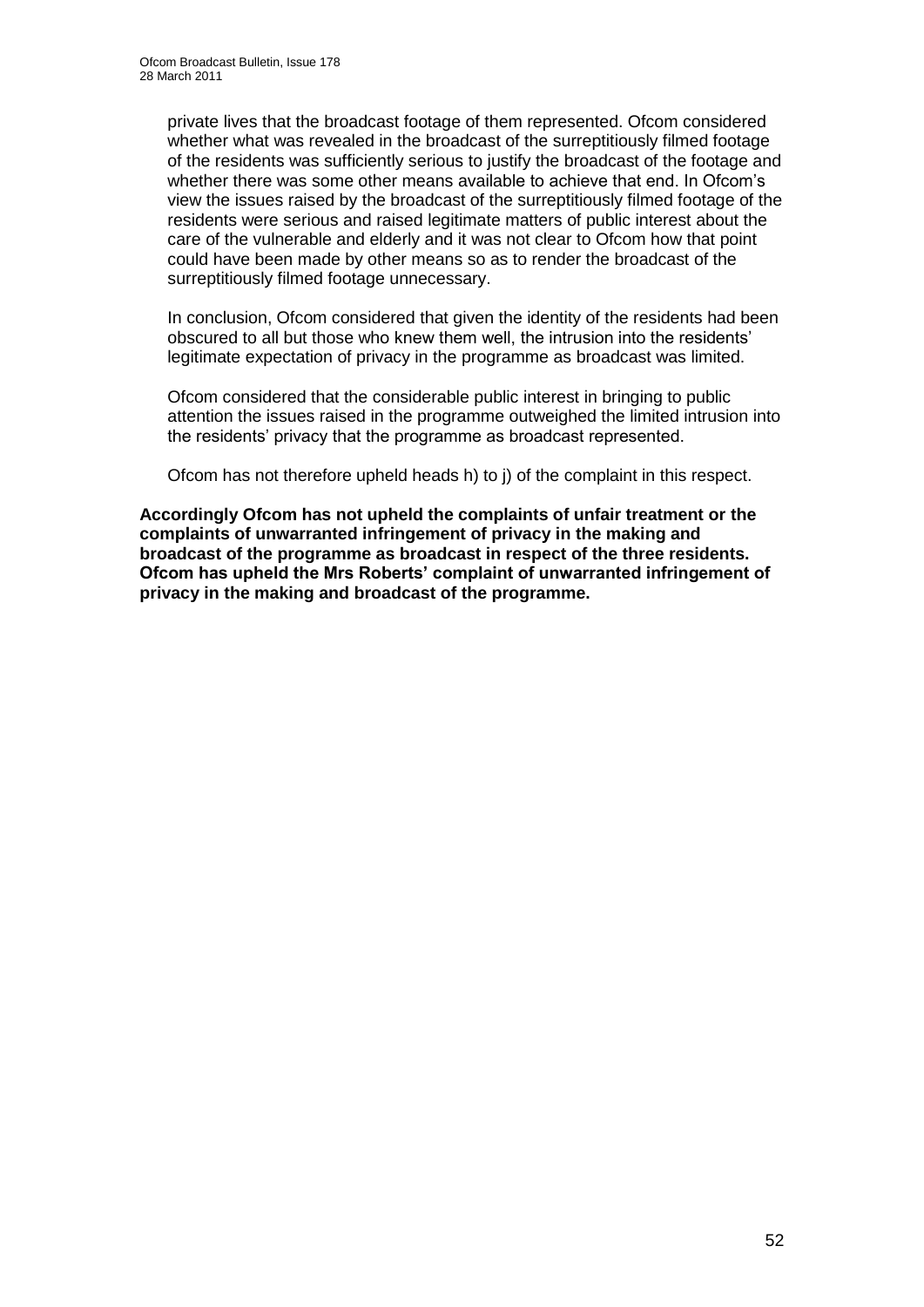# **Not Upheld**

## **Complaint by Mr Jordan Cunliffe made on his behalf by Ms Janet Cunliffe**

*Real Crime: Murder of a Father, ITV1, 23 August 2010*

**Summary:** Ofcom has not upheld this complaint of unfair treatment by Mr Jordan Cunliffe, made on his behalf by Ms Janet Cunliffe.

On 23 August 2010, ITV1 broadcast a documentary about the murder of Mr Garry Newlove in 2007. The programme included interviews with Mr Newlove"s family and reconstructions of events to tell how he was kicked and punched to death in front of his daughters by a gang of drunken youths who he had confronted over vandalism to his wife's car.

Ms Cunliffe, the mother of Mr Cunliffe, one of the youths convicted of Mr Newlove"s murder, complained to Ofcom that her son was treated unfairly in the programme as broadcast.

In summary, Ofcom found that the broadcaster had taken reasonable care to ensure that the programme did not present, disregard or omit material facts in a way that was unfair to Mr Cunliffe, either in relation to the portrayal of the attack on Mr Newlove or in relation to the damage to Mrs Newlove"s car.

#### **Introduction**

On 23 August 2010, ITV1 broadcast an episode of its *Real Crime* series. This programme, entitled *Murder of a Father*, concerned the murder of Mr Garry Newlove in Warrington in 2007. The programme used interviews with Mr Newlove"s widow and three daughters and dramatic reconstructions of events to tell how Mr Newlove was kicked and punched to death in front of his daughters by a gang of drunken youths who he had confronted over vandalism to his wife's car.

The programme described how events started with a group of youths smashing glass on Mrs Newlove"s car and said that Mr Newlove went out to confront the youths, was surrounded by them and was hit in the back, which made him fall to the ground. The programme said that the gang started hitting and kicking him while he was on the ground. The reconstruction showed Mr Newlove"s face covered in blood and one of his daughters said:

*"I saw my dad laying on the floor in a pool of blood, his head was just smashed up, his eyes were all bulged up. He was just full of blood – everywhere".*

The programme explained that Mr Newlove went into a coma and that he died two days later after his life support system was switched off. Five youths were tried for the murder of Mr Newlove, three of whom were convicted in 2008 and sentenced to life imprisonment.

Ms Cunliffe, the mother of Mr Cunliffe, one of the youths convicted of Mr Newlove"s murder, who was aged 16 at the time of his conviction, complained to Ofcom that her son was treated unfairly in the programme as broadcast.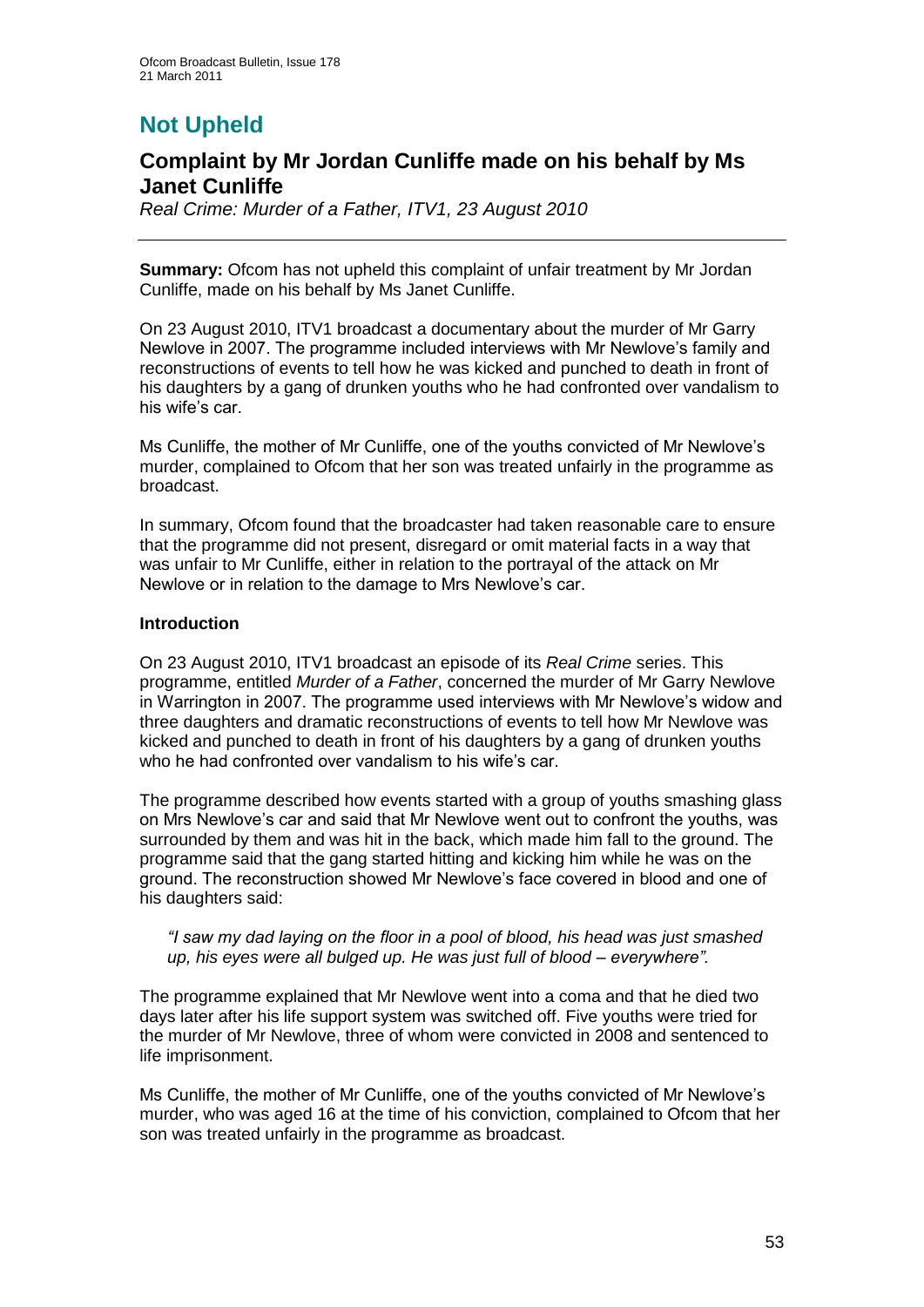#### **The Complaint**

#### **Mr Cunliffe's case**

In summary, Ms Cunliffe complained on behalf of Mr Cunliffe that he was treated unfairly in the programme as broadcast in that he was portrayed unfairly because:

a) The programme suggested that Mr Cunliffe repeatedly kicked Mr Newlove in the head and that, having suffered massive injuries to his face, Mr Newlove was left in a pool of blood.

By way of background, Ms Cunliffe said that while Mr Cunliffe was present, at the trial the court heard that, even though Mr Cunliffe was not wearing any shoes, he had no injuries to his hands or feet and therefore could not have inflicted any kicks or blows. The court also heard that Mr Newlove"s injuries were not consistent with a beating and that he died from "a single unique injury" to his neck, otherwise "he would have walked home unaided with no other injury and in no need of medical attention". Mr Cunliffe was convicted of murder under the law of joint enterprise<sup>1</sup>, even though he was at the time registered blind and could not see the crime, let alone be a part of it.

b) Mr Cunliffe was wrongly shown to have been involved in smashing the windscreen of Mrs Newlove's car.

By way of background, Ms Cunliffe said that this never happened and that on the night in question a mini digger was vandalised on the street by another youth who received a three month suspended sentence in March 2008 for the damage. On sentencing him, the magistrate said that his actions were the catalyst for Mr Newlove"s death. The youth convicted of the offence was not known to Mr Cunliffe nor was he part of his unit of friends.

#### **ITV's case**

In summary, ITV Broadcasting Limited ("ITV"), the licensee responsible for the compliance of the programme on behalf of the ITV Network, responded to Ms Cunliffe"s complaint that Mr Cunliffe was treated unfairly in the programme because he was unfairly portrayed as follows:

a) In relation to the suggestion that Mr Cunliffe repeatedly kicked Mr Newlove in the head, ITV said that it did not believe that the programme suggested that Mr Cunliffe or anyone else repeatedly kicked Mr Newlove in the head. ITV said that Mr Newlove was depicted as having been repeatedly kicked while he was on the ground (both in the reconstruction and in the interviews with his daughters), but no details were given as to where on his body he was kicked.

ITV said that the programme"s depiction of the attack was consistent with the account given by Mr Newlove"s daughters in their interviews and with the comments made by the sentencing judge.

 $\frac{1}{1}$ Joint enterprise refers to the situation where two or more people are involved in a crime and are held jointly liable for that crime. It enables entire groups of people to be prosecuted for murder when there is no evidence who inflicted the fatal blow and allows someone to be convicted of murder if they foresaw that another member of the group might kill or inflict serious harm.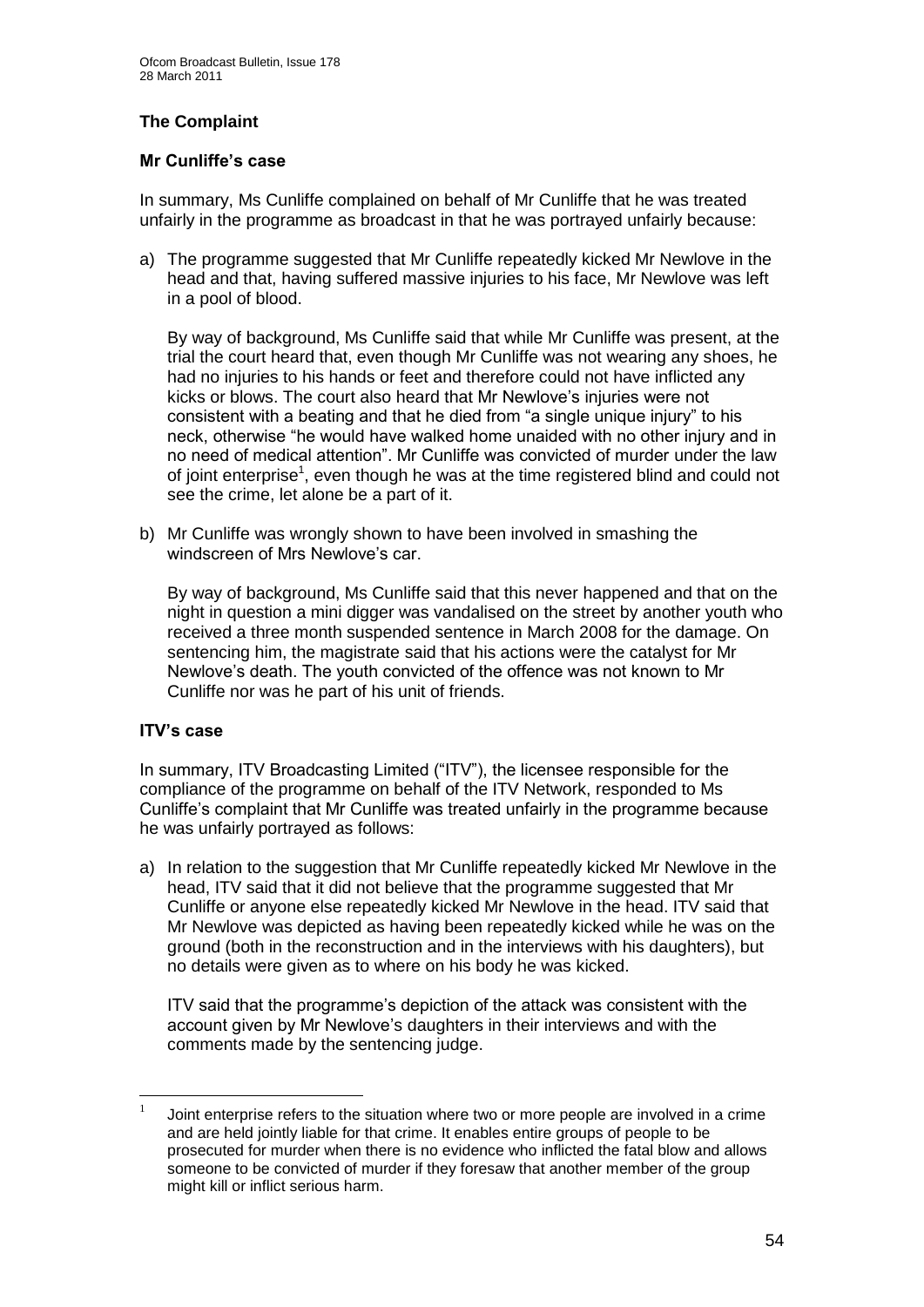ITV said that the programme did suggest that Mr Newlove was left "in a pool of blood" after the attack. ITV said that this was Ms Danielle Newlove's account of the state of her father when she found him and that it was clear to viewers that this was her subjective description of her father"s state when she found him lying in the road. ITV said that the reconstruction did not show Mr Newlove lying in a pool of blood, but depicted him with blood on his face and that the presence of blood at the scene was consistent with the judge"s comments.

ITV said that different versions of events were given by the defendants and witnesses at the trial. During sentencing, the judge himself said he could not be sure who delivered the fatal kick. ITV said it was for this reason that no specific role in the attack was ascribed to Mr Cunliffe or the other defendants in the programme. ITV also said that it would not have been clear to viewers which of the boys in the reconstruction was intended to be Mr Cunliffe. However, ITV said that all three of the defendants were convicted of being involved in the attack so it was not unfair to suggest in the programme that they had all kicked and punched Mr Newlove.

b) In relation to the suggestion that Mr Cunliffe was involved in smashing the windscreen of Mrs Newlove"s car, ITV said that Mr Cunliffe was not "shown to have been involved in smashing the windscreen of Mrs Newlove's car" and that no damage was shown to the car windscreen at all or to any specific part of the car. ITV said that the reconstruction included the sound of broken glass, some glass on the ground beside the car and made reference to an attack on the family's car.

ITV said that there were discrepancies in accounts of what damage was done to the car and to a digger parked outside the house and this was why no further details were given in the programme about the damage. However, ITV said that it was widely accepted that the attack on the Newloves' car was what prompted Mr Newlove to go out and challenge the group of youths in the street. ITV said that this was also reflected in the sentencing judge"s comments.

ITV said that, in these circumstances, it was not unfair to refer to the damage to the car in the programme, or to exclude the fact that a digger was also vandalised.

ITV said that it was not unfair to suggest that Mr Cunliffe and the other defendants were involved in the vandalism. ITV said that, as was reported at the time, Mr Stephen Sorton gave evidence that he pushed his hand through the broken glass of the digger"s vandalised wing mirror and that one of the other defendants kicked the Newloves" car. ITV said that because of the conflicting accounts of the vandalism, no specific role in it was ascribed to Mr Cunliffe or the other defendants in the programme.

ITV said that even if the programme was proved to be inaccurate in its portrayal of the vandalism to Mrs Newlove"s car, this would not result in any unfairness to Mr Cunliffe given his conviction and sentence for Mr Newlove"s murder.

#### **Decision**

Ofcom"s statutory duties include the application, in the case of all television and radio services, of standards which provide adequate protection to members of the public and all other persons from unfair treatment and unwarranted infringement of privacy in, or in the making of, programmes included in such services.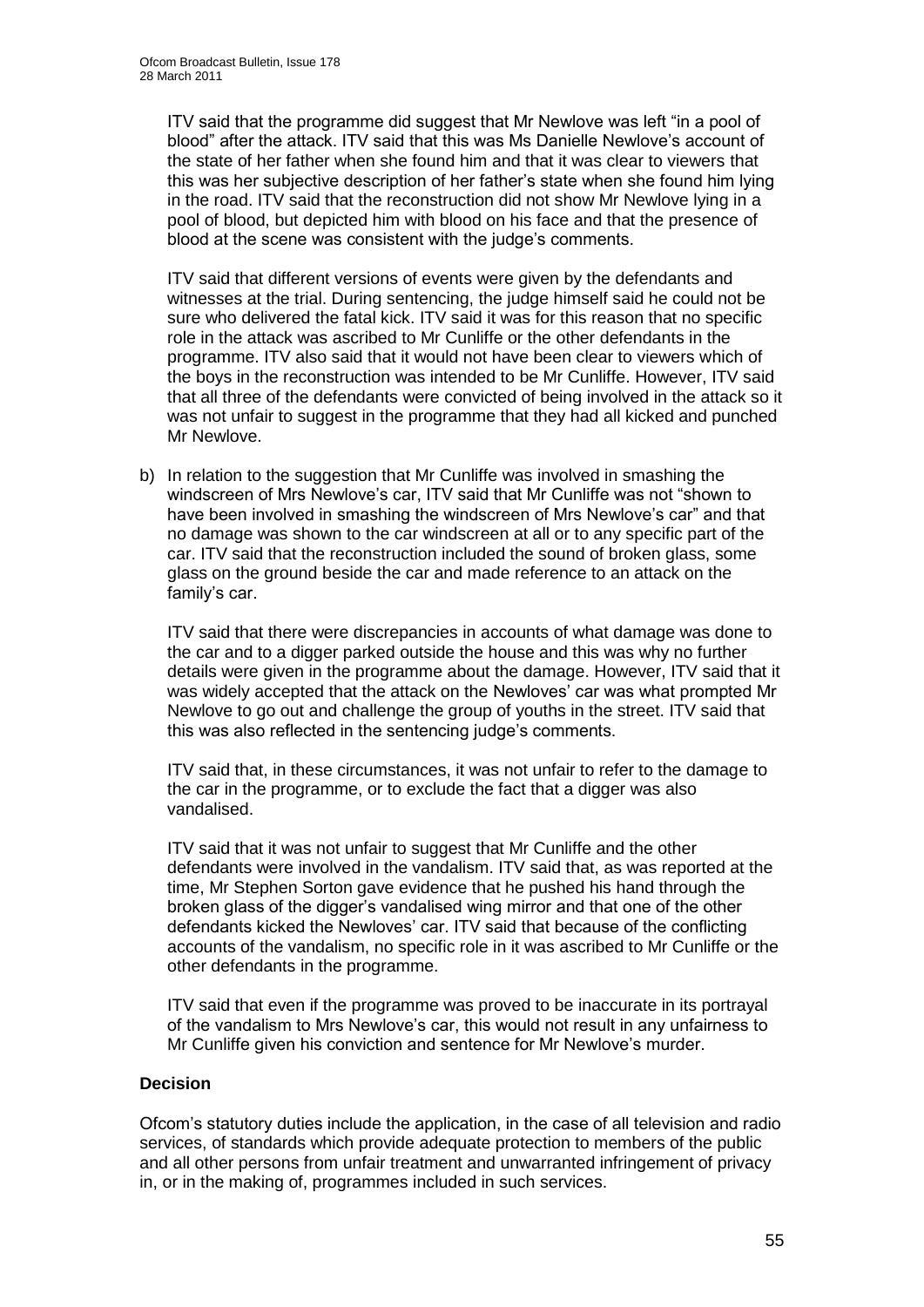In carrying out its duties, Ofcom has regard to the need to secure that the application of these standards is in the manner that best guarantees an appropriate level of freedom of expression. Ofcom is also obliged to have regard, in all cases, to the principles under which regulatory activities should be transparent, accountable, proportionate and consistent and targeted only at cases in which action is needed.

In reaching its decision, Ofcom carefully considered all the relevant material provided by both parties. This included a recording and transcript of the programme as broadcast, both parties" written submissions and supporting documentation.

a) Ofcom first considered the complaint that Mr Cunliffe was portrayed unfairly in the programme as broadcast because it suggested that he had repeatedly kicked Mr Newlove in the head, that Mr Newlove had suffered massive injuries to his face and had been left in a pool of blood.

Ofcom considered whether the broadcaster"s actions were consistent with its obligation to avoid unjust or unfair treatment of individuals in programmes as set out in Rule 7.1 of the Ofcom Broadcasting Code ("the Code"). In particular, Ofcom had regard to Practice 7.9, which states that broadcasters should take reasonable care to satisfy themselves that material facts have not been presented, disregarded or omitted in a way that is unfair to an individual or organisation.

Ofcom noted that the programme was a documentary about the murder of Mr Newlove and the effect it had on his family. It was said to be the first time that Mr Newlove"s *"wife and daughters had spoken about what happened that fateful night"* and the story was told from their perspective. Although the programme was not primarily about the three youths who were convicted of murdering Mr Newlove, it identified them by name and photograph, included some previous history about them and explained that they were given life sentences with varying minimum terms. However, the programme did not distinguish between the parts played by the individual youths in the reconstructions of events and none of the three actors was specifically identified as Mr Cunliffe.

Ofcom noted that the reconstruction did not show Mr Newlove being kicked in the head and, while all of his daughters referred to him being kicked, none mentioned that he was kicked in the head. One of Mr Newlove"s daughters did say *"his head was just smashed up"*, Mrs Newlove said that in hospital his head was *"horrendous"* and the reconstruction showed blood on and injuries to Mr Newlove"s face. Ofcom also noted that the reconstruction did not show Mr Newlove lying in a "pool of blood", although one of his daughters describing the scene said *"I saw my dad laying on the floor in a pool of blood … he was just full of blood"*.

Ofcom considered that, from the information contained in the programme, viewers were likely to have concluded that a gang of youths, one of whom was Mr Cunliffe, had repeatedly kicked Mr Newlove and that some of the blows had been to his head, that Mr Newlove had suffered injuries to his face and that there was a lot of blood.

Ofcom noted that these were relatively fine distinctions, that the allegations presented were of a serious nature and that ITV did not seek to rely solely on the precise wording of the complaint, but instead addressed the issues.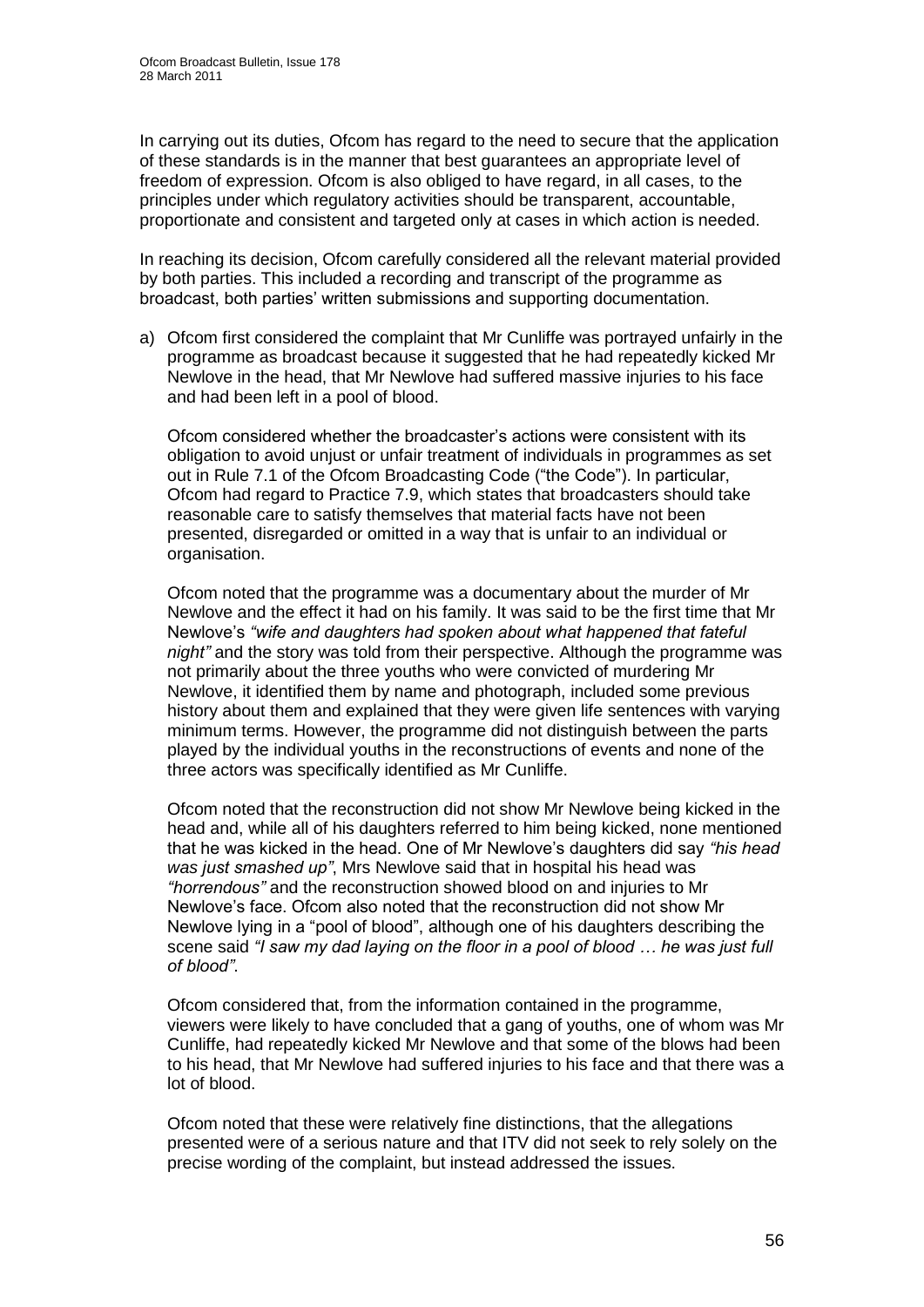Ofcom therefore proceeded to consider whether Mr Cunliffe was unfairly portrayed because the programme suggested that he was one of a gang of youths who had repeatedly kicked Mr Newlove, some of which blows were to his head, that Mr Newlove suffered injuries to his face and there was a lot of blood.

Ofcom recognised that Mr Cunliffe denied that he kicked Mr Newlove and disputed the suggestion that Mr Newlove suffered massive injuries to his face and was left in a pool of blood. However, Ofcom"s role was not to establish whether Mr Cunliffe kicked Mr Newlove or the nature of the injuries suffered, but to determine whether, in broadcasting the programme, the broadcaster took reasonable care not to present, disregard or omit material facts in a way that was unfair to Mr Cunliffe.

Ofcom noted that the programme makers relied upon the recollections of the Newlove family and the comments made by the judge in sentencing the three youths convicted of Mr Newlove"s murder. Ofcom noted that the Newlove family had first-hand knowledge of the events described and that their broadcast testimonies were consistent and tended to corroborate one another.

Ofcom recognised that there would have been evidence in Mr Cunliffe"s defence to the effect that he played no part in the events that night. However, he was convicted, along with two other defendants, by the jury. The judge made clear at the sentencing stage the findings he had made and which he took into account for the purposes of sentencing. At the sentencing hearing, the judge said:

"You"ve all been convicted of the murder of Garry Newlove. You were three of a gang who attacked him on the  $10<sup>th</sup>$  August because he had the courage to remonstrate with you. ... You hit Garry Newlove and put him to the ground and kicked him. I cannot tell from the evidence how many times he was kicked, but I"m sure that all three of you used violence against him and didn"t simply encourage others to do so. … There was only one fatal kick and I do not know who delivered it. … I sentence you on the basis, Cunliffe, that you did not start the attack, but joined in and although I accept that you were not wearing shoes, you kicked Garry Newlove when he was on the ground. I"m sure of that from Miss Cassidy's evidence. ... As for you, Sorton and Cunliffe, the DNA evidence of blood on clothing shows that you were both there. ... There"s no evidence that you [Cunliffe] started the violence against Garry Newlove, but you joined in when Garry Newlove was on the ground".

Given these factors, Ofcom concluded that the allegation that a gang of youths, one of whom was Mr Cunliffe, had repeatedly kicked Mr Newlove, was based on credible evidence provided by first-hand witnesses and corroborated by the judge's sentencing comments. In light of this, Ofcom found that the broadcaster had taken reasonable care in relation to the allegation and that it was not unfair to Mr Cunliffe for the programme to have portrayed him as part of a gang that kicked Mr Newlove many times resulting in his death.

In relation to the suggestion that Mr Newlove was kicked in the head, received facial injuries and that there was a lot of blood, Ofcom noted that these suggestions arose as a result of the recollections of the Newlove family who, as stated above, had first-hand knowledge of the events described. Ofcom concluded that the suggestions were based on credible evidence provided by first-hand witnesses and, in light of this, Ofcom considered that the broadcaster had taken reasonable care to satisfy itself that material facts were not presented, omitted or disregarded in a way that was unfair to Mr Cunliffe.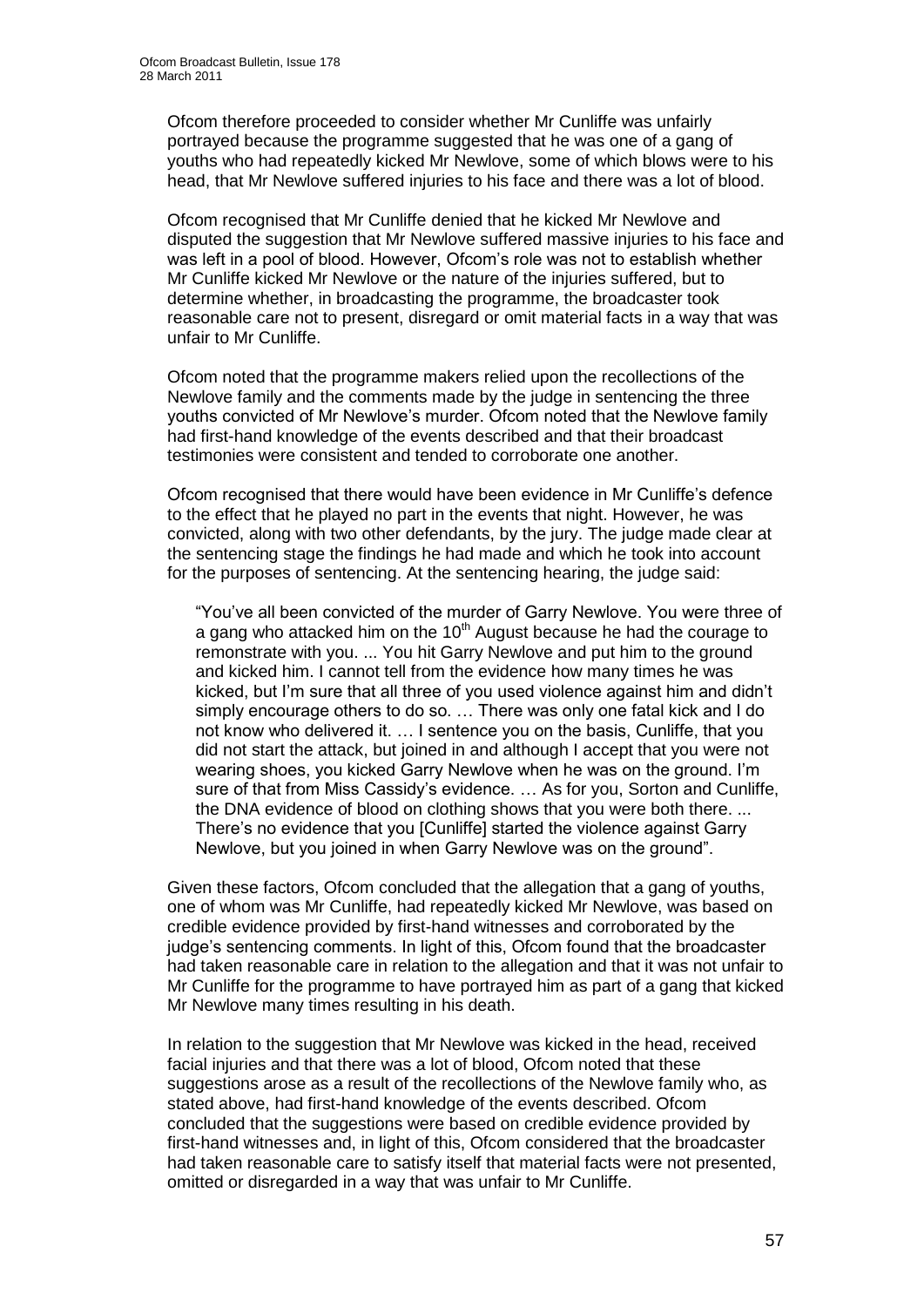As a result, Ofcom has not upheld the complaint in this regard.

b) Ofcom next considered the complaint that Mr Cunliffe was portrayed unfairly because he was wrongly shown to have been involved in smashing the windscreen of Mrs Newlove's car.

In considering this head of the complaint, Ofcom took account of Rule 7.1 and had regard to Practice 7.9 of the Code, as outlined in decision head a) above.

As set out at decision head a) above, the reconstruction scenes in the programme used three actors to represent the three youths convicted of murdering Mr Newlove, however they were depicted as a group and none was identified as a particular defendant.

Ofcom noted that the programme did not show any individual youth smashing the windscreen of Mrs Newlove"s car and no reference was made in the programme to a smashed windscreen that night. Mrs Newlove said in the programme:

*"We'd heard noise which was usual, but then we'd heard glass being smashed which kind of then your kind of heckles go up and thinking oh god what have they done now? And then I heard a thud against my car and that's when I thought there's something really going on that's not, you know, they're attacking my car again. I'd already had a broken windscreen mirror, so I really didn't want to, you know, what are they doing again?"* 

In the reconstruction, a group of youths was shown around Mrs Newlove"s car, there followed the sound of breaking glass and glass was shown on the ground beside the car. Ofcom considered that viewers were likely to have concluded that one of the youths had broken some glass on Mrs Newlove"s car.

Ofcom noted that Mr Cunliffe said that he was not involved in smashing the windscreen of Mrs Newlove"s car and that the catalyst for the events that night was vandalism to a mini digger two doors away from the Newloves' house, an incident with which he had no involvement.

Ofcom noted that the judge, in sentencing the three youths, said:

"On 10 August there was more trouble in Station Road North. It started when a digger was smashed and you, Sorton, were involved with the damage to the digger as the glass fragments show. When his wife"s car had been damaged as well, Garry Newlove went to deal with what was happening. He did so because the car was damaged and because his family was upset".

Ofcom also noted that ITV said that there were discrepancies in accounts of what damage was done to Mrs Newlove"s car and the digger, but that the defendant Mr Stephen Sorton gave evidence that he had pushed his hand through the broken glass of the digger"s vandalised wing mirror and that one of the other defendants kicked Mrs Newlove"s car.

From the information provided to Ofcom it appeared that Mrs Newlove's car was damaged that night, with descriptions of a "thud" and a "kick" being given. Nobody appeared to have suggested that glass on Mrs Newlove"s car had been broken, although it seemed to be accepted that glass was broken on the digger.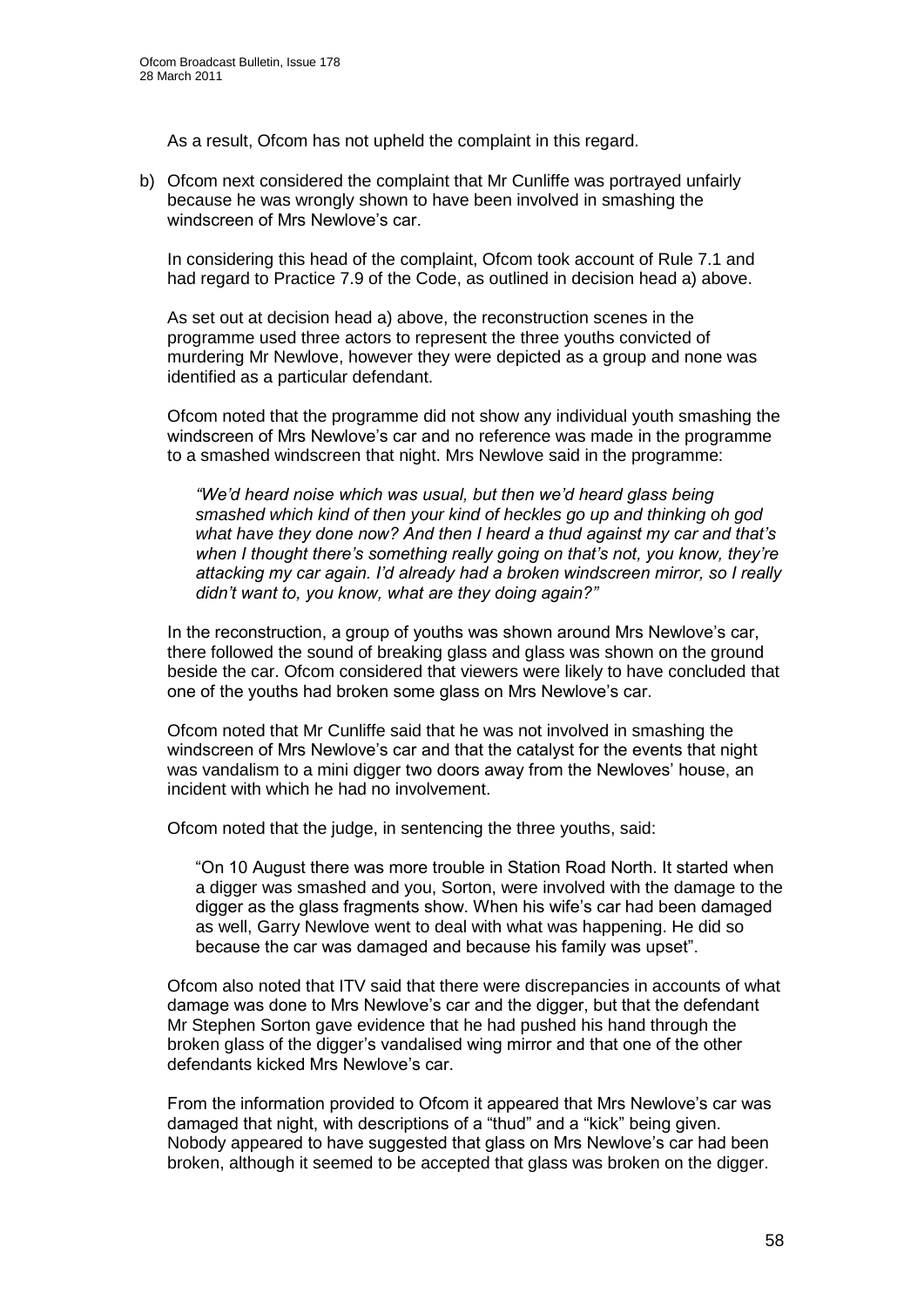However, in Ofcom"s view, the material fact was that Mrs Newlove"s car was damaged by youths on the night in question. The damage provoked Mr Newlove to go into the street to remonstrate with the youths and it resulted in his death.

Ofcom considered that, while it may have been inaccurate for the programme to have suggested that the vandalism to Mrs Newlove's car involved broken glass rather than a kick, that inaccuracy was unlikely to have materially affected viewers" understanding of Mr Cunliffe in a way that was unfair to him.

As a result, Ofcom has not upheld the complaint in this respect.

**Accordingly, Ofcom has not upheld the complaint made by Ms Cunliffe on behalf of Mr Cunliffe of unfair treatment in the programme as broadcast.**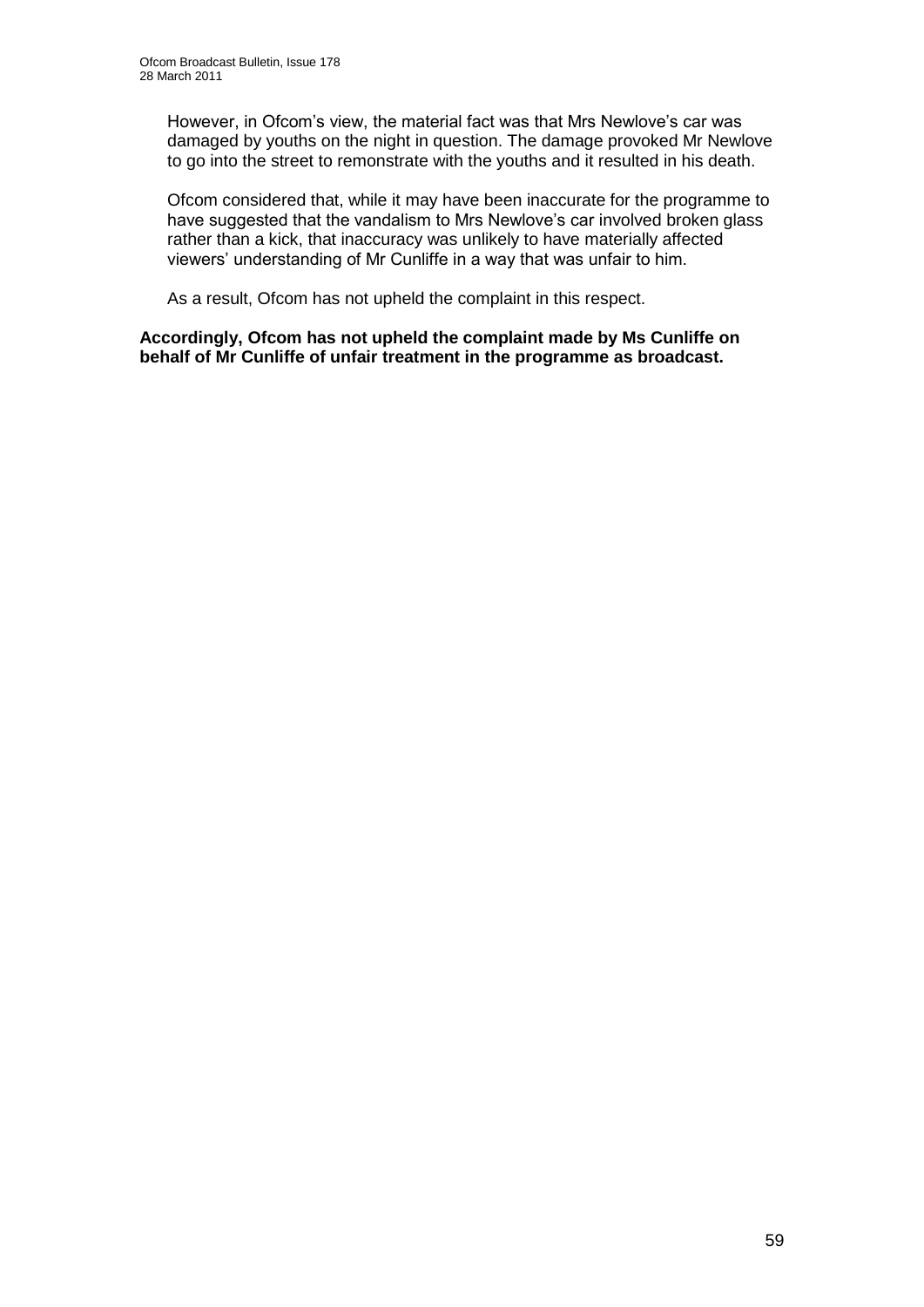# **Other Programmes Not in Breach**

# **Up to 28 February 2011**

| Programme                                        | <b>Transmission</b><br>Date | <b>Broadcaster</b>              | <b>Categories</b>                           | <b>Number of</b><br>complaints |
|--------------------------------------------------|-----------------------------|---------------------------------|---------------------------------------------|--------------------------------|
| 10 O'Clock Live                                  | 03/02/2011                  | Channel 4                       | Religious/Beliefs<br>discrimination/offence | 2                              |
| 10 O'Clock Live                                  | 11/02/2011                  | Channel 4                       | Due impartiality/bias                       | 1                              |
| 118 118 sponsorship credits                      |                             | ITV1                            | Generally accepted                          | $\overline{2}$                 |
| 4thought.tv                                      | 29/01/2011                  | Channel 4                       | standards<br>Sexual material                | 1                              |
| 4thought.tv                                      | 21/02/2011                  | Channel 4                       | Sexual orientation                          | 1                              |
|                                                  |                             |                                 | discrimination/offence                      |                                |
| Aberdeen V Celtic                                | 01/02/2011                  | <b>ESPN</b>                     | Race<br>discrimination/offence              | 6                              |
| Alan Carr: Chatty Man                            | 07/02/2011                  | Channel 4                       | Generally accepted<br>standards             | 1                              |
| Ant and Dec's Push the Button                    | 19/02/2011                  | ITV1                            | Generally accepted<br>standards             | 5                              |
| Ant and Dec's Push the Button                    | 12/02/2011                  | ITV1                            | Competitions                                | $\overline{c}$                 |
| Ant and Dec's Push the Button                    | 12/02/2011                  | ITV1                            | Generally accepted<br>standards             | 1                              |
| Ant and Dec's Push the Button                    | 26/02/2011                  | ITV1                            | Crime                                       | 1                              |
| Aviva's sponsorship of<br>Marchlands             | 03/02/2011                  | ITV1                            | Gender<br>discrimination/offence            | 1                              |
| Aviva's sponsorship of                           | 27/01/2011                  | ITV1                            | Generally accepted                          | 1                              |
| Marchlands<br>Aviva's sponsorship of             | 27/01/2011                  | ITV1                            | standards<br><b>Harm</b>                    | 1                              |
| Marchlands<br>Aviva's sponsorship of Wild At     | 23/01/2011                  | ITV1                            | Advertising content                         | 1                              |
| Heart<br>Aviva's sponsorship of Wild at          | 13/02/2011                  | ITV1                            | Generally accepted                          | $\overline{2}$                 |
| Heart<br>Aviva's sponsorship of Wild at          | 06/02/2011                  | ITV1                            | standards<br>Harm                           | 1                              |
| Heart                                            | 07/02/2011                  | BBC <sub>2</sub>                | Crime                                       |                                |
| <b>Baking Made Easy</b><br><b>Balls of Steel</b> | 08/02/2011                  | 4Music                          | <b>Disability</b>                           | 1<br>1                         |
|                                                  |                             |                                 | discrimination/offence                      |                                |
| <b>BBC News</b>                                  | 23/02/2011                  | BBC <sub>1</sub>                | Violence and<br>dangerous behaviour         | 1                              |
| <b>BBC News</b>                                  | 10/02/2011                  | <b>BBC News</b><br>Channel      | Animal welfare                              | 1                              |
| Big Top 40 Show                                  | 20/02/2011                  | Metro Radio                     | Offensive language                          | 1                              |
| <b>Blue Bloods (trailer)</b>                     | 30/01/2011                  | <b>Sky Sports</b>               | Violence and<br>dangerous behaviour         | 1                              |
| <b>Blue Peter</b>                                | 25/01/2011                  | BBC <sub>1</sub>                | Race<br>discrimination/offence              | 1                              |
| <b>Blue Peter</b>                                | 22/02/2011                  | BBC 1                           | Religious/Beliefs<br>discrimination/offence | $\mathbf{1}$                   |
| <b>Breakfast</b>                                 | 23/02/2011                  | BBC <sub>1</sub>                | Generally accepted<br>standards             | 1                              |
| Breakfast With Badger &<br>Emma                  | 16/02/2011                  | The Wave<br>96.4FM              | Generally accepted<br>standards             | 1                              |
| <b>Brian Moore</b>                               | 19/02/2011                  | Metro Radio                     | Offensive language                          | $\mathbf{1}$                   |
| Bride On The Run competition                     | 16/02/2011                  | <b>Real Radio</b><br>North West | Competitions                                | $\overline{7}$                 |
| Brit Awards 2011 coverage                        | 16/02/2011                  | <b>BBC Radio 1</b>              | Drugs, smoking,                             | $\mathbf{1}$                   |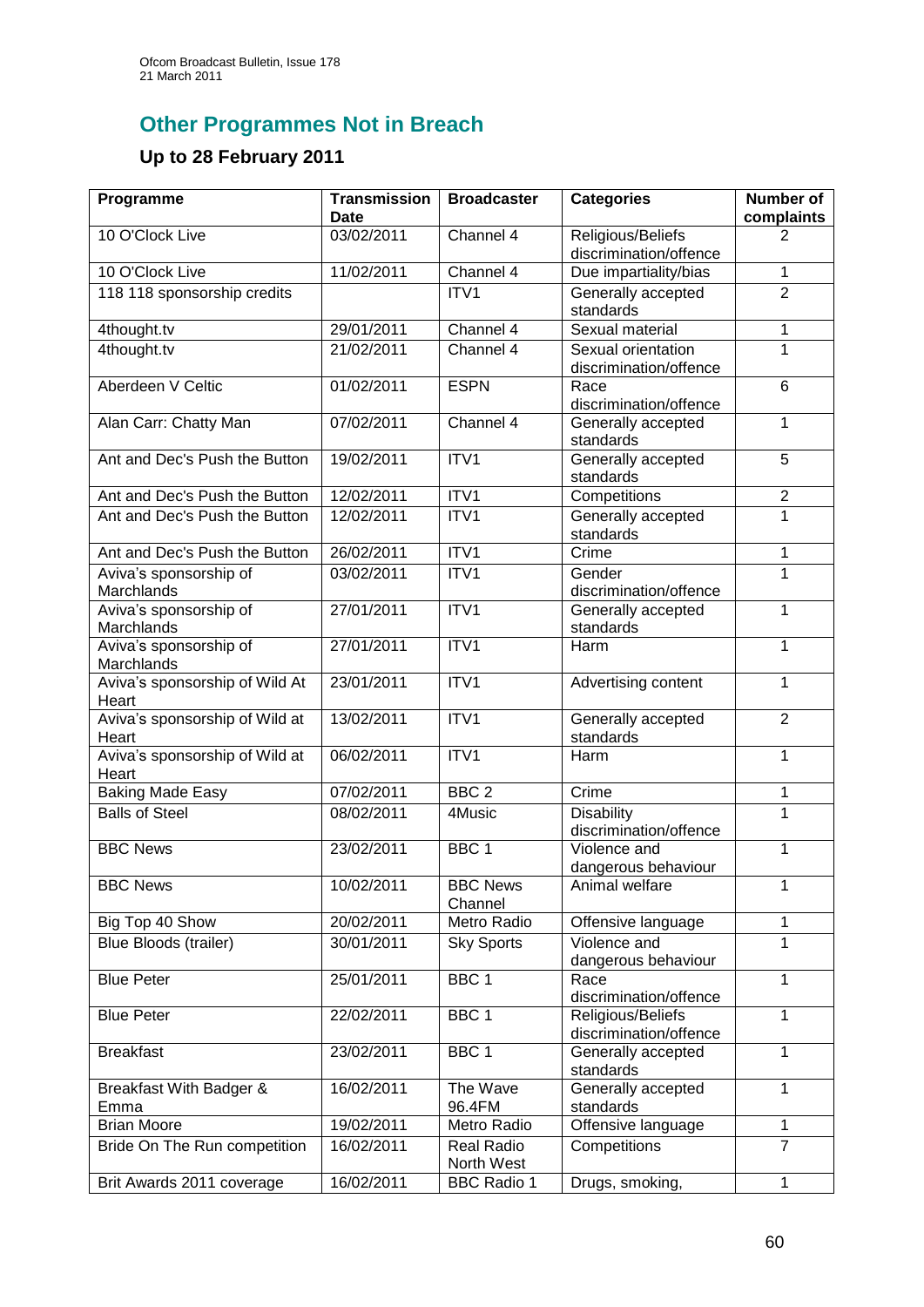|                                  |            |                      | solvents or alcohol                 |                |
|----------------------------------|------------|----------------------|-------------------------------------|----------------|
| <b>Bum Bum Bhole</b>             | 06/02/2011 | <b>Star Gold</b>     | Product placement                   | 1              |
| <b>Celebrity Are You Smarter</b> | 13/01/2011 | Sky 3                | Generally accepted                  | 1              |
| Than A 10 Year Old?              |            |                      | standards                           |                |
| Celebrity Juice                  | 24/02/2011 | ITV2                 | <b>Nudity</b>                       | $\mathbf{1}$   |
| Century of Warfare               | 17/02/2011 | Discovery<br>History | Materially misleading               | 1              |
| Channel 4 News                   | 07/02/2011 | Channel 4            | Due impartiality/bias               | 1              |
| <b>Channel 4 News</b>            | 16/02/2011 | Channel 4            | Crime                               | 1              |
| Channel 4 News                   | 20/02/2011 | Channel 4            | Due accuracy                        | 1              |
| Channel promotion                | 29/01/2011 | Clubland TV          | <b>Nudity</b>                       | 1              |
| Choice FM                        | 10/02/2011 | Choice FM            | Offensive language                  | 1              |
| Coach Trip                       | 21/02/2011 | Channel 4            | Generally accepted<br>standards     | 1              |
| Coach Trip                       | 21/02/2011 | More 4               | Animal welfare                      | 1              |
| Comedy Rocks with Jason          | 28/01/2011 | ITV1                 | Disability                          | 1              |
| Manford                          |            |                      | discrimination/offence              |                |
| <b>Coronation Street</b>         | 21/02/2011 | ITV1                 | Generally accepted<br>standards     | 1              |
| Dambusters                       | 02/02/2011 | ITV4                 | Race<br>discrimination/offence      | 1              |
| Dance India Dance - Bangla       | 19/01/2011 | Zee Cafe             | Under 18s in<br>programmes          |                |
| Dancing on Ice                   | 23/01/2011 | ITV1                 | Race<br>discrimination/offence      | $\overline{2}$ |
| Dancing on Ice                   | 13/02/2011 | ITV1                 | Competitions                        | 3              |
| Dancing on Ice                   | 27/02/2011 | ITV1                 | Competitions                        | $\mathbf 1$    |
| Dancing on Ice                   | 13/02/2011 | ITV1                 | Outside of remit /                  | 1              |
|                                  |            |                      | other                               |                |
| Dancing on Ice                   | 20/02/2011 | ITV1                 | Violence and<br>dangerous behaviour | 1              |
| Daybreak                         | 27/01/2011 | ITV1                 | Generally accepted<br>standards     | $\overline{2}$ |
| Daybreak                         | 02/02/2011 | ITV1                 | Due accuracy                        | $\overline{2}$ |
| Daybreak                         | 15/02/2011 | ITV1                 | Materially misleading               | $\mathbf 1$    |
| Daybreak                         | 01/02/2011 | ITV1                 | Gender<br>discrimination/offence    | 1              |
| Deal or No Deal                  | 04/02/2011 | Channel 4            | Sexual material                     | $\overline{2}$ |
| <b>Dirty Talk</b>                | 10/02/2011 | Dirty Talk           | Participation TV -<br>Harm          | 1              |
| Doctors                          | 02/02/2011 | BBC 1                | Generally accepted<br>standards     | $\mathbf{1}$   |
| Doctors                          | 08/02/2011 | BBC <sub>1</sub>     | Generally accepted<br>standards     | 1              |
| EastEnders                       | 28/01/2011 | BBC <sub>1</sub>     | Generally accepted<br>standards     | $\mathbf{1}$   |
| EastEnders                       | 18/02/2011 | BBC <sub>1</sub>     | Generally accepted<br>standards     | $\overline{2}$ |
| EastEnders                       | 15/02/2011 | BBC 1                | Generally accepted<br>standards     | 1              |
| EastEnders                       | 17/02/2011 | BBC <sub>1</sub>     | Generally accepted<br>standards     | $\mathbf{1}$   |
| EastEnders                       | 21/02/2011 | BBC <sub>1</sub>     | Generally accepted<br>standards     | 1              |
| EastEnders                       | 25/02/2011 | BBC <sub>1</sub>     | Generally accepted<br>standards     | $\mathbf{1}$   |
| Emmerdale                        | 24/02/2011 | ITV1                 | Religious/Beliefs                   | $\mathbf{1}$   |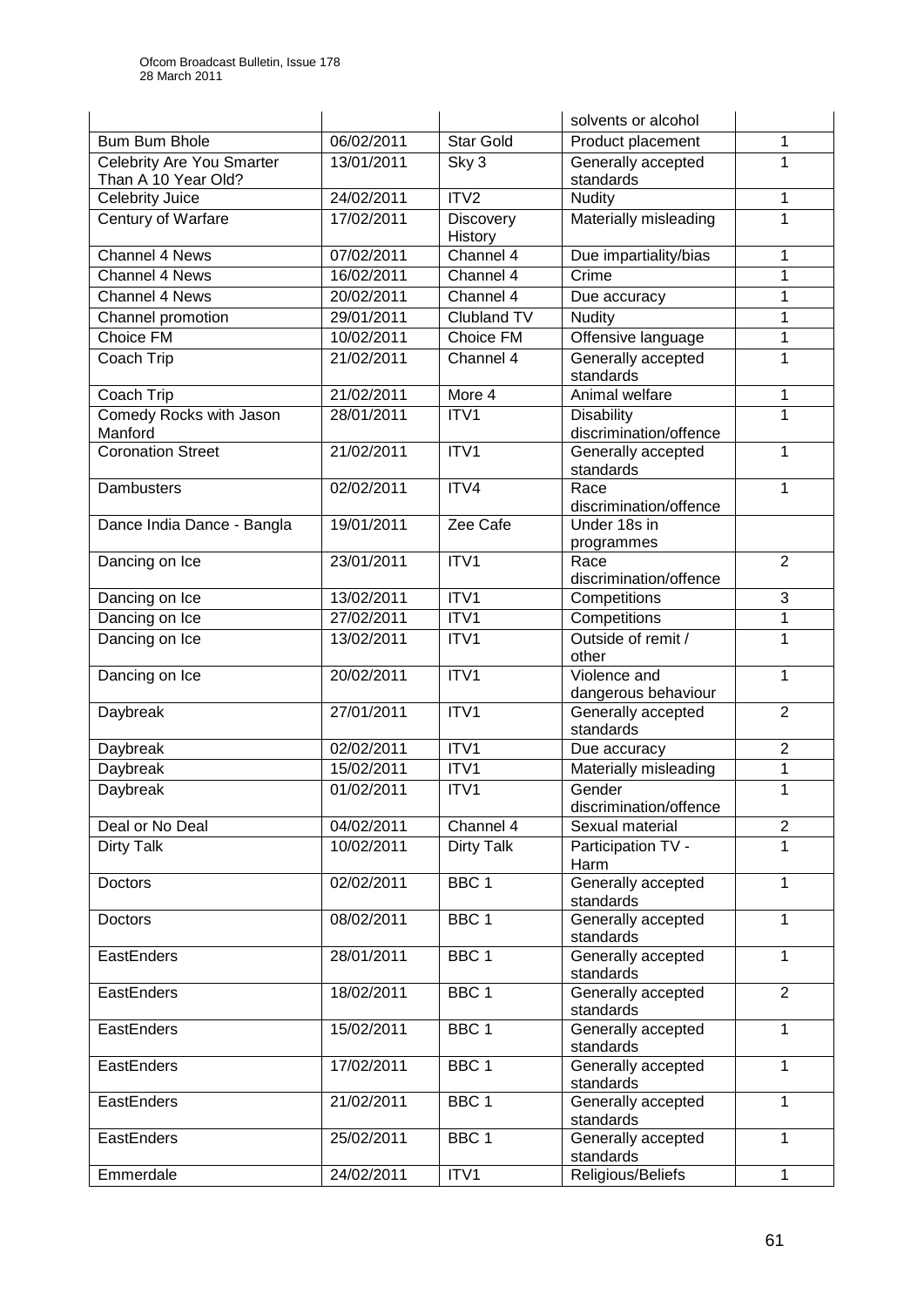|                                         |            |                       | discrimination/offence                      |                |
|-----------------------------------------|------------|-----------------------|---------------------------------------------|----------------|
| Emmerdale                               | 17/02/2011 | ITV1                  | Race                                        | 1              |
|                                         |            |                       | discrimination/offence                      |                |
| Everyday is Payday                      | 18/02/2011 | <b>Key 103</b>        | Competitions                                | 1              |
| competition                             |            |                       |                                             |                |
| <b>Football Focus</b>                   | 19/02/2011 | BBC <sub>1</sub>      | Generally accepted<br>standards             | 1              |
| Forgotten Heroes                        | 09/02/2011 | BBC <sub>1</sub>      | Violence and<br>dangerous behaviour         | 1              |
| Geoff Lloyd's Hometime Show             | 26/01/2011 | <b>Absolute Radio</b> | Religious/Beliefs<br>discrimination/offence | 1              |
| Glee                                    | 20/02/2011 | Channel 4             | Generally accepted<br>standards             | 1              |
| Glory Daze (trailer)                    | 12/02/2011 | E4                    | Sexual material                             | 1              |
| Glory Daze (trailer)                    | 13/02/2011 | Film 4                | Sexual material                             | 1              |
| Got to Dance                            | 25/01/2011 | Sky1                  | Competitions                                | 1              |
| Got to Dance                            | 06/02/2011 | Sky1                  | Voting                                      | 1              |
| <b>Great TV Mistakes</b>                | 26/02/2011 | BBC <sub>3</sub>      | Sexual material                             | 1              |
| Harry Hill's TV Burp                    | 12/02/2011 | ITV1                  | Sexual material                             | 1              |
| Harveys' sponsorship of                 |            | ITV1                  | Religious/Beliefs                           | 1              |
| <b>Coronation Street</b>                |            |                       | discrimination/offence                      |                |
| <b>Heston's Mission Impossible</b>      | 22/02/2011 | Channel 4             | Harm                                        | 3              |
| <b>Holby City</b>                       | 22/02/2011 | BBC <sub>1</sub>      | Offensive language                          | 1              |
| Hollyoaks                               | 10/02/2011 | Channel 4             | Generally accepted                          | 1              |
|                                         |            |                       | standards                                   |                |
| <b>Horrid Henry</b>                     | 16/02/2011 | <b>CITV</b>           | Animal welfare                              | 1              |
| Human Planet                            | 17/02/2011 | BBC <sub>1</sub>      | Violence and                                | 1              |
|                                         |            |                       | dangerous behaviour                         |                |
| Human Planet                            | 17/02/2011 | BBC <sub>1</sub>      | Generally accepted<br>standards             | 1              |
| I Shot the Sheriff                      | 05/02/2011 | Vintage TV            | Generally accepted<br>standards             | 1              |
| In Good Company                         | 16/02/2011 | Film 4                | Offensive language                          | 1              |
| Inside Out (Yorkshire &                 | 24/01/2011 | BBC <sub>1</sub>      | Scheduling                                  | 1              |
| Lincolnshire)                           |            |                       |                                             |                |
| <b>ITV News</b>                         | 04/02/2011 | ITV1                  | Generally accepted<br>standards             | 1              |
| <b>ITV News</b>                         | 08/02/2011 | ITV1                  | Generally accepted<br>standards             | 1              |
| <b>ITV News</b>                         | 18/02/2011 | ITV1                  | Materially misleading                       | 1              |
| <b>ITV News</b>                         | 23/02/2011 | ITV1                  | Due impartiality/bias                       | 1              |
| James Whale                             | 21/02/2011 | LBC 97.3 FM           | Competitions                                | 1              |
| Jeff Randall Live                       | 23/02/2011 | <b>Sky News</b>       | Age<br>discrimination/offence               | 1              |
| Jonny Craig - "I Still Feel Her"        | 29/01/2011 | Scuzz                 | Sexual material                             | 1              |
| Joop's sponsorship of Law and<br>Order  |            | <b>FX</b>             | Sexual material                             | 1              |
| Justin Lee Collins: Turning<br>Japanese | 27/01/2011 | Channel 5             | Sexual material                             | 3              |
| Justin Lee Collins: Turning<br>Japanese | 10/02/2011 | Channel 5             | Animal welfare                              | 1              |
| Ken Bruce                               | 22/02/2011 | <b>BBC Radio 2</b>    | <b>Disability</b><br>discrimination/offence | 1              |
| Koffee with Karan                       | 13/02/2011 | <b>Star Plus</b>      | Sexual material                             | 1              |
| Let's Dance for Comic Relief            | 19/02/2011 | BBC <sub>1</sub>      | Sexual material                             | $\overline{2}$ |
| Let's Dance for Comic Relief            | 19/02/2011 | BBC 1                 | Voting                                      | 1              |
|                                         |            |                       |                                             |                |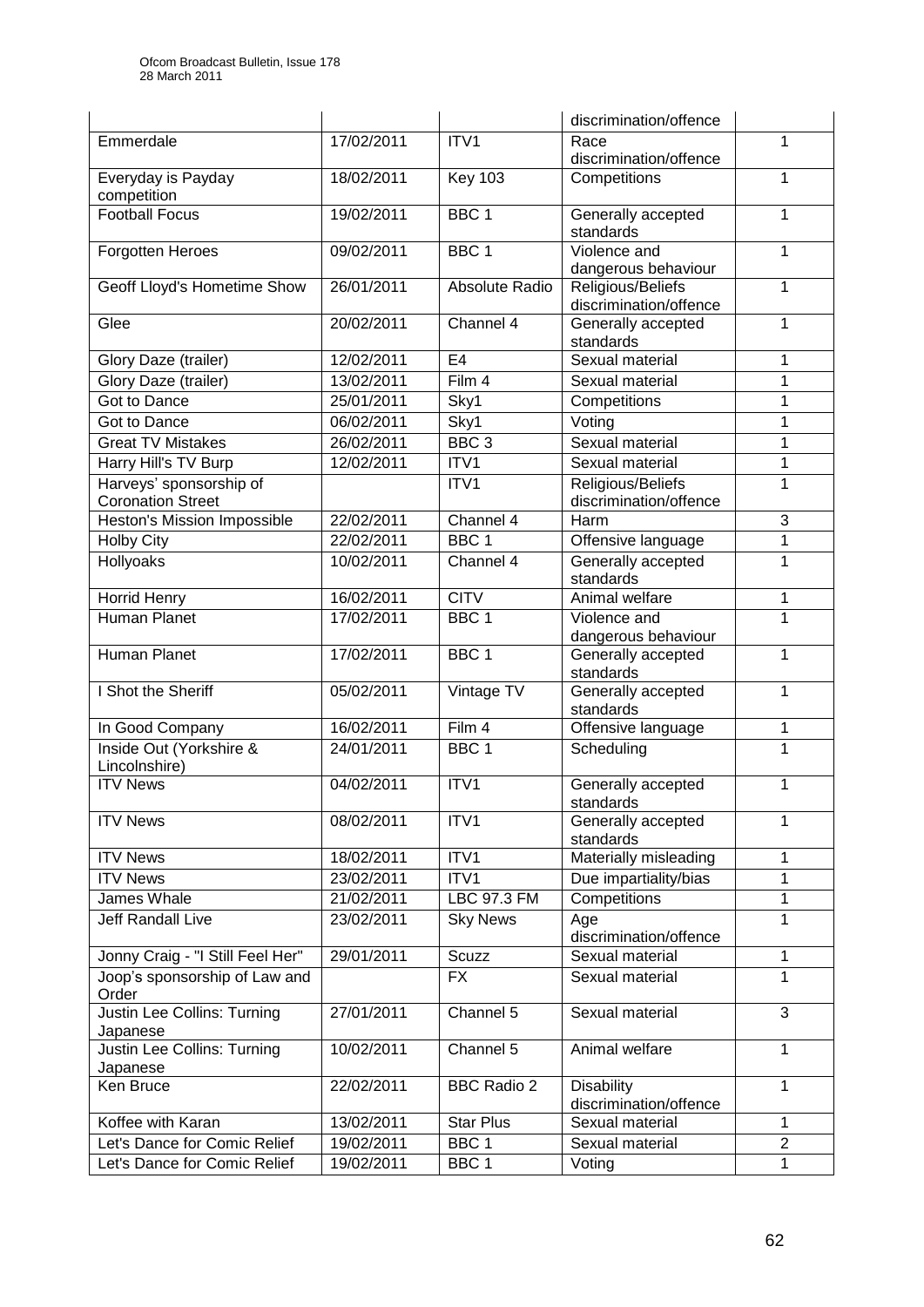| Let's Dance for Comic Relief                      | 26/02/2011 | BBC <sub>1</sub>    | Generally accepted<br>standards              | 2              |
|---------------------------------------------------|------------|---------------------|----------------------------------------------|----------------|
| Live: Celebrity Who Wants to<br>be a Millionaire? | 27/12/2010 | ITV <sub>2</sub>    | Participation TV -<br>Misleadingness         | $\overline{2}$ |
| Loose Women                                       | 22/02/2011 | ITV1                | Gender<br>discrimination/offence             | $\overline{2}$ |
| Loose Women                                       | 23/02/2011 | ITV1                | Gender<br>discrimination/offence             | 1              |
| Loose Women                                       | 25/02/2011 | ITV1                | Sexual material                              | 1              |
| Lorraine                                          | 28/01/2011 | ITV1                | Gender<br>discrimination/offence             | 1              |
| Macleans' sponsorship of<br>Dancing on Ice        | 30/01/2011 | ITV1                | Materially misleading                        | 1              |
| Mad Dogs                                          | 10/02/2011 | Sky1                | <b>Disability</b><br>discrimination/offence  | 1              |
| <b>Mark Martin</b>                                | 24/02/2011 | Forth One           | Generally accepted<br>standards              | 1              |
| Mary Portas: Secret Shopper                       | 02/02/2011 | Channel 4           | Crime                                        | 1              |
| Mary Portas: Secret Shopper                       | 02/02/2011 | Channel 4           | Generally accepted<br>standards              | 1              |
| MasterChef New Zealand                            | 16/02/2011 | Watch               | Product placement                            | 1              |
| Michael McIntyre's Comedy<br>Roadshow             | 12/02/2011 | Comedy<br>Central   | Generally accepted<br>standards              | $\overline{2}$ |
| <b>Midsomer Murders</b>                           | 11/02/2011 | ITV1                | Violence and<br>dangerous behaviour          | 1              |
| <b>Midsomer Murders</b>                           | 21/02/2011 | ITVI                | Offensive language                           | 1              |
| <b>Midsomer Murders</b>                           | 22/02/2011 | ITV1                | Violence and<br>dangerous behaviour          | 1              |
| <b>Midsomer Murders</b>                           | 22/02/2011 | ITV1                | Offensive language                           | 1              |
| Monsters Inside Me (trailer)                      | 13/02/2011 | Discovery           | Generally accepted<br>standards              | $\mathbf 1$    |
| Mrs. Brown's Boys                                 | 21/02/2011 | BBC <sub>1</sub>    | Offensive language                           | 1              |
| New You've Been Framed!                           | 12/02/2011 | ITV1                | Generally accepted<br>standards              | $\overline{2}$ |
| New You've Been Framed!                           | 18/02/2011 | ITV2                | Under 18s in<br>programmes                   | 1              |
| <b>News</b>                                       | 17/02/2011 | Channel 5           | Generally accepted<br>standards              | 1              |
| <b>News</b>                                       | 08/02/2011 | Channel 5           | Harm                                         | 1              |
| News analysis                                     | 10/01/2011 | Press <sub>TV</sub> | Due impartiality/bias                        | 1              |
| Newsbeat                                          | 08/02/2011 | <b>BBC Radio 1</b>  | Sexual material                              | $\mathbf{1}$   |
| Newsnight                                         | 01/02/2011 | BBC <sub>2</sub>    | Race<br>discrimination/offence               | $\overline{3}$ |
| Nick Ferrari                                      | 26/01/2011 | LBC 97.3 FM         | Race<br>discrimination/offence               | 1              |
| Not Going Out                                     | 10/02/2011 | BBC <sub>1</sub>    | Generally accepted<br>standards              | 1              |
| Oops TV                                           | 04/02/2011 | Sky 2               | Offensive language                           | 1              |
| Oops TV                                           | 09/02/2011 | Sky 2               | Offensive language                           | 1              |
| Oops TV                                           | 16/02/2011 | Sky 2               | Offensive language                           | 1              |
| Oops TV                                           | 18/02/2011 | Sky 2               | Offensive language                           | 1              |
| Overnight                                         | 23/01/2011 | LBC 97.3 FM         | Sexual orientation<br>discrimination/offence | 1              |
| Poirot                                            | 15/02/2011 | ITV3                | Generally accepted<br>standards              | 1              |
| Premier League Football                           | 14/02/2011 | Sky Sports 1        | Race<br>discrimination/offence               | $\mathbf{1}$   |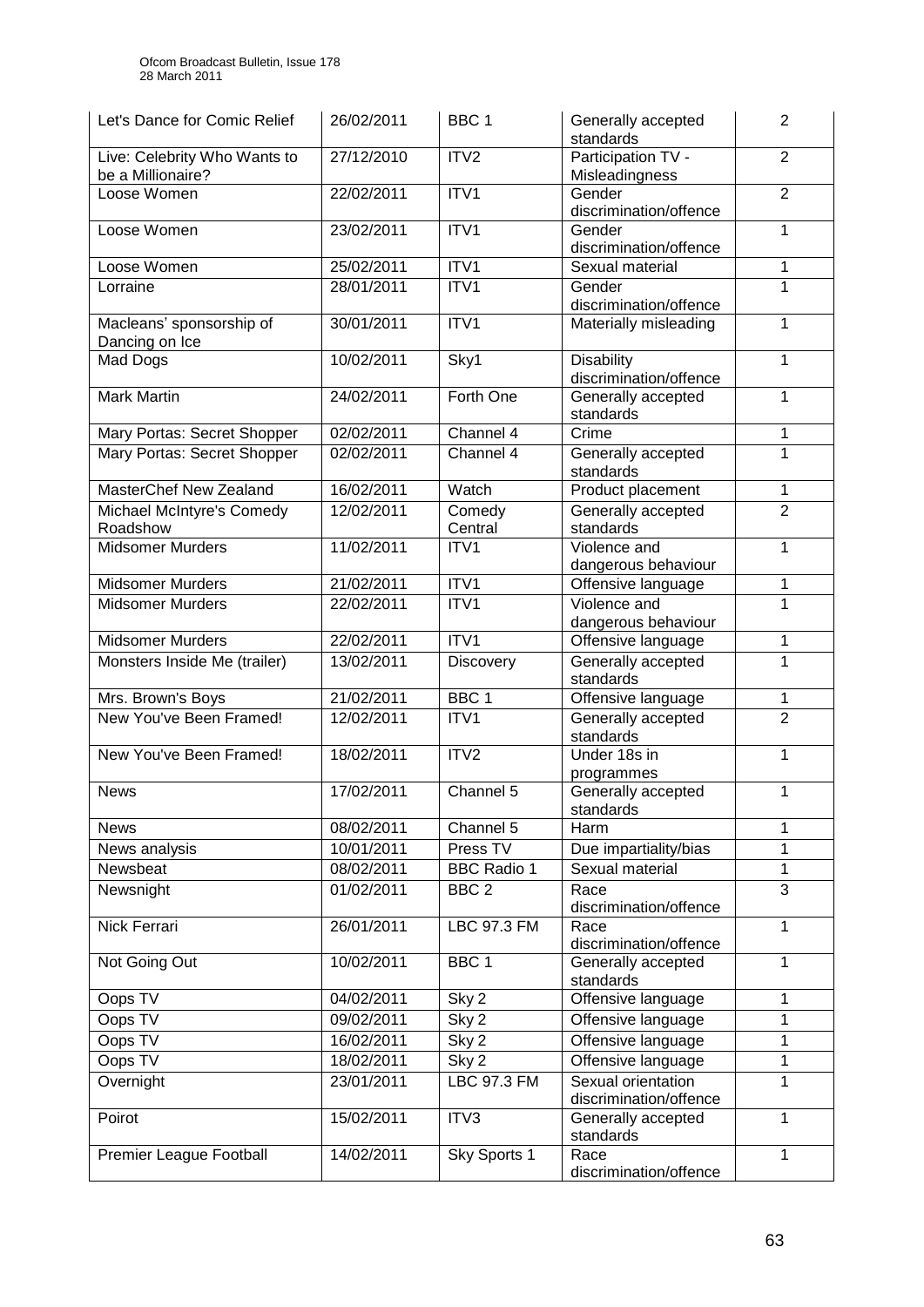| <b>Press Preview</b>                                   | 22/02/2011 | <b>Sky News</b>                         | Generally accepted<br>standards              | 1              |
|--------------------------------------------------------|------------|-----------------------------------------|----------------------------------------------|----------------|
| Programme                                              | 16/01/2011 | <b>Brick FM</b><br>Community<br>Station | Sexual orientation<br>discrimination/offence | 1              |
| Promotion of The Wanted                                | n/a        | Global Radio                            | Commercial<br>communications on<br>radio     | 1              |
| QI                                                     | 18/02/2011 | BBC <sub>1</sub>                        | Offensive language                           | 1              |
| <b>Question Time</b>                                   | 24/02/2011 | BBC <sub>1</sub>                        | Race<br>discrimination/offence               | 1              |
| Radio Hafren                                           | 14/01/2011 | Radio Hafren                            | Offensive language                           | 1              |
| Rastamouse                                             | 31/01/2011 | <b>CBeebies</b>                         | Race<br>discrimination/offence               | 12             |
| Red Light Lounge                                       | 30/01/2011 | RedLightZone1                           | Participation TV -<br>Harm                   | 1              |
| <b>Regional News and Weather</b>                       | 15/02/2011 | BBC <sub>1</sub>                        | Outside of remit /<br>other                  | 1              |
| <b>Reporting Scotland</b>                              | 18/02/2011 | BBC <sub>1</sub><br>Scotland            | Violence and<br>dangerous behaviour          | 1              |
| Richard Keys and Andy Gray                             | 14/02/2011 | Talksport                               | Premium rate services                        | 1              |
| Robbie Dee                                             | 19/01/2011 | <b>CFM Radio</b>                        | Generally accepted<br>standards              | 1              |
| Rome Wasn't Built in a Day                             |            | Channel 4                               | Offensive language                           | 1              |
| Sabki Labli Bebo                                       | 13/01/2011 | <b>Star Plus</b>                        | Violence and<br>dangerous behaviour          | 1              |
| Sabki Labli Bebo                                       | 09/02/2011 | <b>Star Plus</b>                        | Violence and<br>dangerous behaviour          | 1              |
| <b>Shameless</b>                                       | 15/02/2011 | Channel 4                               | Animal welfare                               | $\overline{7}$ |
| <b>Shameless</b>                                       | 26/01/2011 | Channel 4                               | Generally accepted<br>standards              | 1              |
| <b>Shameless</b>                                       | 08/02/2011 | Channel 4                               | Generally accepted<br>standards              | 1              |
| Simpsons                                               | 02/02/2011 | Channel 4                               | Drugs, smoking,<br>solvents or alcohol       | 1              |
| <b>Skins</b>                                           | 24/02/2011 | E <sub>4</sub>                          | Sexual orientation<br>discrimination/offence | 1              |
| Sky 1 promotion for House                              | 09/02/2011 | <b>Sky Living</b>                       | Materially misleading                        | 1              |
| <b>Sky News</b>                                        | 02/02/2011 | <b>Sky News</b>                         | Race<br>discrimination/offence               | 1              |
| <b>Sky News</b>                                        | 08/02/2011 | <b>Sky News</b>                         | Animal welfare                               | 1              |
| <b>Sky News</b>                                        | 21/02/2011 | <b>Sky News</b>                         | Crime                                        | 1              |
| Soundbite Christian O'Connell<br><b>Breakfast Show</b> | 06/02/2011 | Absolute 80's                           | Generally accepted<br>standards              | 1              |
| Spaced (trailer)                                       | 04/02/2011 | E <sub>4</sub>                          | Offensive language                           | 1              |
| Spaced (trailer)                                       | 06/02/2011 | More 4                                  | Offensive language                           | 1              |
| <b>Steve Allen</b>                                     | 01/02/2011 | LBC 97.3 FM                             | Generally accepted<br>standards              | 1              |
| <b>STV News at Six</b>                                 | 02/02/2011 | $\overline{\text{STV}}$                 | Due accuracy                                 | 1              |
| <b>Sunrise</b>                                         | 16/02/2011 | <b>Sky News</b>                         | Generally accepted<br>standards              | 1              |
| Super Scoreboard                                       | 06/02/2011 | Clyde 1                                 | Religious/Beliefs<br>discrimination/offence  | $\mathbf{1}$   |
| Take Me Out                                            | 12/02/2011 | ITV1                                    | Generally accepted<br>standards              | 1              |
| Tennis                                                 | 30/01/2011 | BBC 1                                   | Offensive language                           | $\overline{2}$ |
| Tennis                                                 | 28/01/2011 | BBC <sub>2</sub>                        | Offensive language                           | 1              |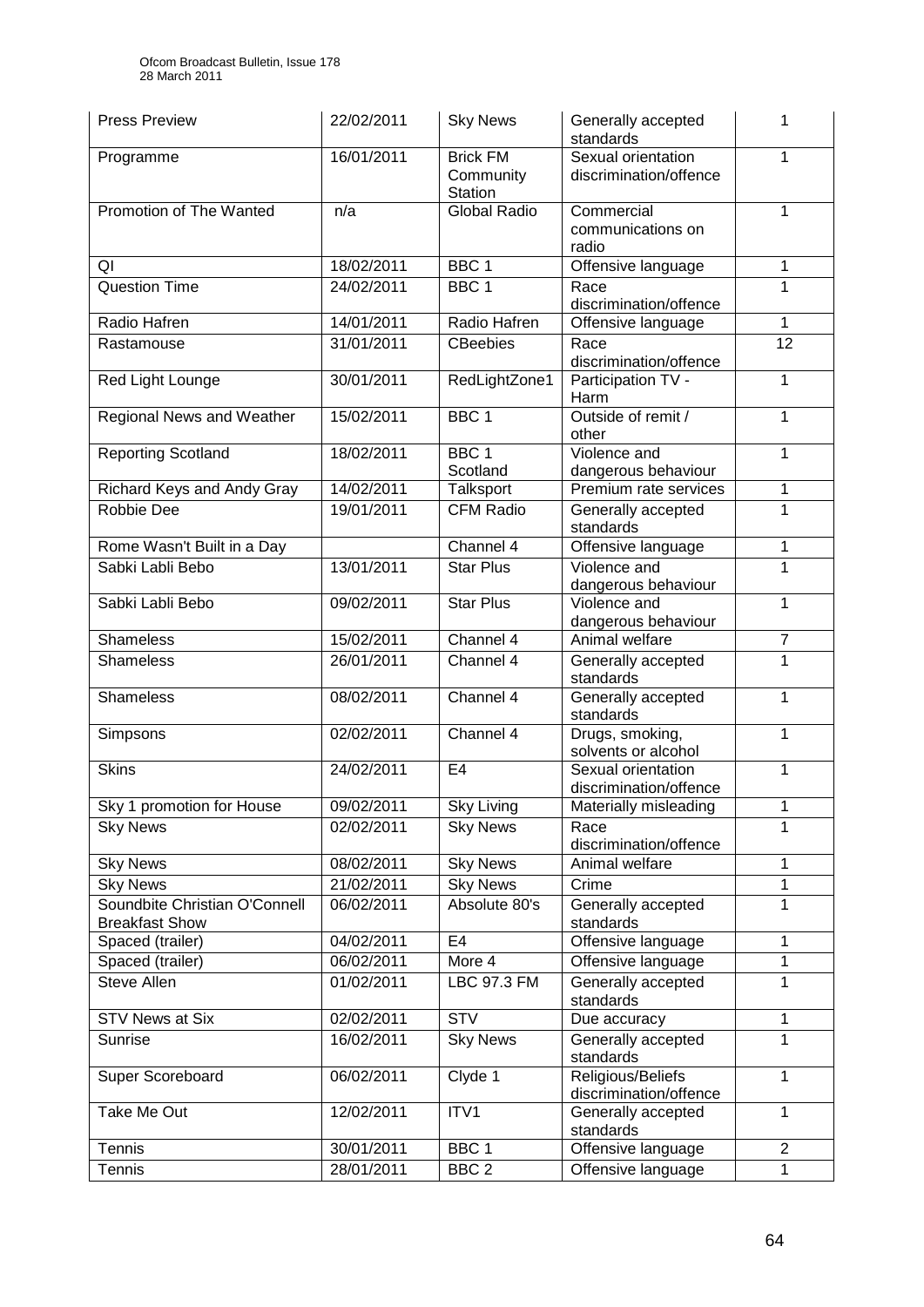| Tetley Bitter's sponsorship of<br>ITV4 programming  | 13/02/2011 | ITV4                                 | Gender<br>discrimination/offence            | 1              |
|-----------------------------------------------------|------------|--------------------------------------|---------------------------------------------|----------------|
| That Sunday Night Show                              | 13/02/2011 | ITV1                                 | Offensive language                          | 36             |
| That Sunday Night Show                              | 27/02/2011 | ITV1                                 | Offensive language                          | 1              |
| The Alan Brazil Sports<br><b>Breakfast</b>          | 03/02/2011 | Talksport                            | Generally accepted<br>standards             | $\mathbf{1}$   |
| The Alan Brazil Sports<br><b>Breakfast</b>          | 08/02/2011 | Talksport                            | Due impartiality/bias                       | $\mathbf{1}$   |
| The BRIT Awards 2011                                | 15/02/2011 | ITV1                                 | Violence and<br>dangerous behaviour         | 28             |
| The BRIT Awards 2011                                | 15/02/2011 | ITV1                                 | Sexual material                             | 11             |
| The Chase                                           | n/a        | ITV1                                 | Competitions                                | 1              |
| The Children                                        | 23/01/2011 | <b>Sky Movies</b><br>Sci-Fi & Horror | Violence and<br>dangerous behaviour         | 1              |
| The Chris Moyles Show                               | 17/02/2011 | <b>BBC Radio 1</b>                   | Offensive language                          | 1              |
| The Elephant: Life After Death<br>(trailer)         | 14/02/2011 | Channel 4                            | Generally accepted<br>standards             | 1              |
| The Elephant: Life After Death<br>(trailer)         | n/a        | Channel 4                            | Generally accepted<br>standards             | 1              |
| The Garfield Show                                   | 18/02/2011 | Boomerang                            | Offensive language                          | $\mathbf{1}$   |
| The Jeremy Kyle Show                                | 08/02/2011 | ITV1                                 | Generally accepted<br>standards             | $\overline{2}$ |
| The Jeremy Kyle Show                                | 08/02/2011 | ITV2                                 | Generally accepted<br>standards             | 1              |
| The Jeremy Kyle Show                                | 16/02/2011 | ITV1                                 | Generally accepted<br>standards             | 1              |
| The Jeremy Kyle Show                                | 24/02/2011 | ITV1                                 | Generally accepted<br>standards             | 1              |
| The Million Pound Drop Live                         | 11/02/2011 | Channel 4                            | Competitions                                | 1              |
| The Million Pound Drop Live                         | 12/02/2011 | Channel 4                            | Competitions                                | 1              |
| The Million Pound Drop Live                         | 19/02/2011 | Channel 4                            | Age<br>discrimination/offence               | 1              |
| The Million Pound Drop Live                         | 19/02/2011 | Channel 4                            | Competitions                                | $\mathbf{1}$   |
| The Million Pound Drop Live                         | 12/02/2011 | Channel 4                            | Age<br>discrimination/offence               | 1              |
| The Moral Maze                                      | 09/02/2011 | <b>BBC Radio 4</b>                   | Race<br>discrimination/offence              | 1              |
| The Morning Line                                    | 05/02/2011 | Channel 4                            | Due impartiality/bias                       | 1              |
| The National Lottery: In It to<br>Win It            | 05/02/2011 | BBC <sub>1</sub>                     | <b>Competitions</b>                         | 1              |
| The National Lottery: Secret<br>Fortune             | 12/02/2011 | BBC <sub>1</sub>                     | Sexual material                             | 1              |
| The One Show                                        | 23/02/2011 | BBC <sub>1</sub>                     | Race<br>discrimination/offence              | 1              |
| The Promise                                         | 06/02/2011 | Channel 4                            | Generally accepted<br>standards             | 1              |
| The Promise                                         | 06/02/2011 | Channel 4                            | Materially misleading                       | 1              |
| The Real Housewives of<br>Orange County             | 01/02/2011 | ITV <sub>2</sub>                     | Sexual material                             | 1              |
| The Secret Caribbean with<br><b>Trevor McDonald</b> | 02/02/2011 | ITV1                                 | Materially misleading                       | 1              |
| The Secrets of Westminster<br>Abbey                 | 19/01/2011 | More 4                               | Religious/Beliefs<br>discrimination/offence | 1              |
| The Vanessa Show                                    | 07/02/2011 | Channel 5                            | Materially misleading                       | $\overline{7}$ |
| The Vanessa Show                                    | 11/02/2011 | Channel 5                            | <b>Nudity</b>                               | 1              |
| The Weakest Link                                    | 25/02/2011 | BBC <sub>1</sub>                     | Generally accepted<br>standards             | 1              |